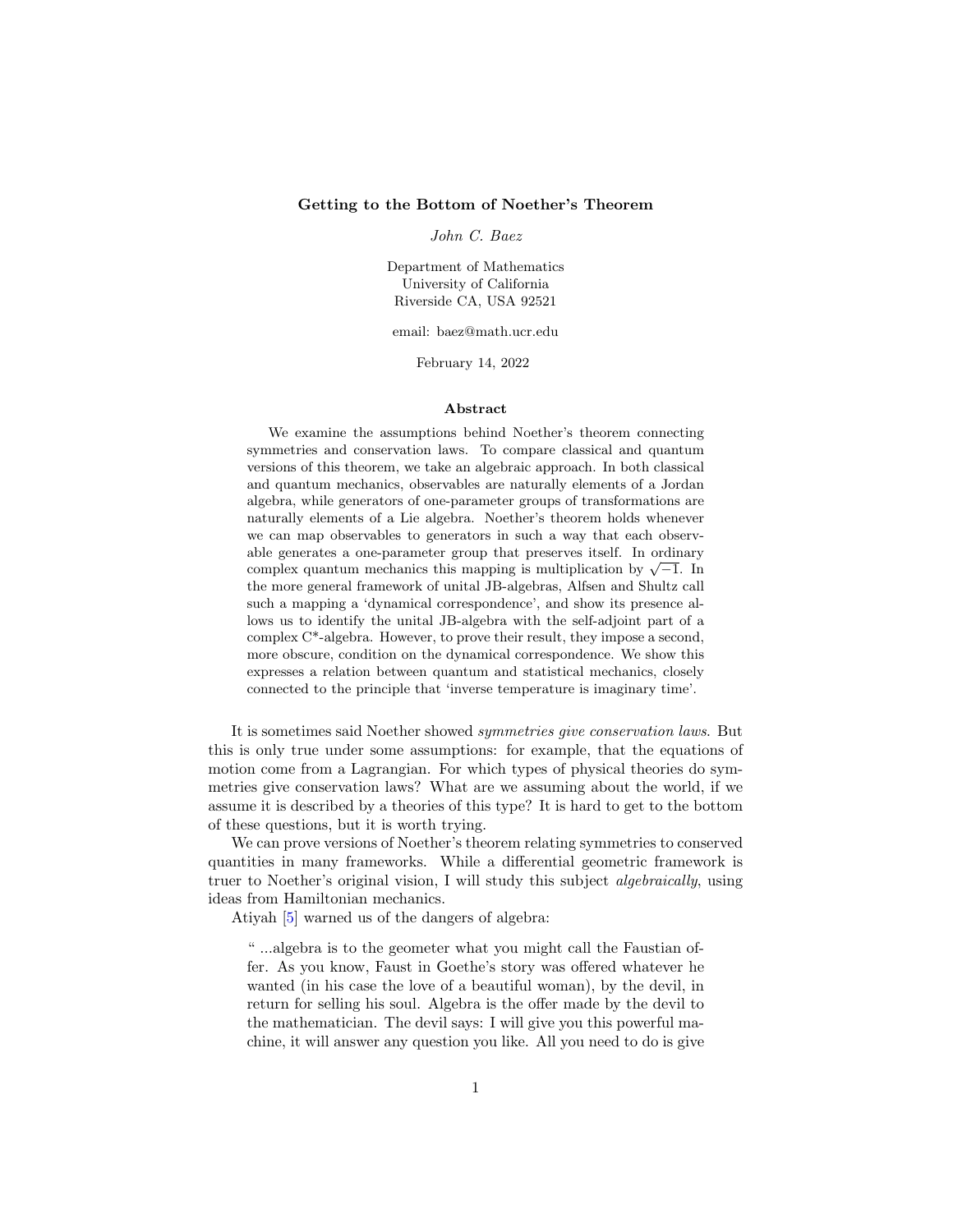<span id="page-1-0"></span>me your soul: give up geometry and you will have this marvellous machine."

While this is sometimes true, algebra is more than a computational tool: it lets us express concepts in a very clear and distilled way. Further, the geometrical framework developed for classical mechanics is not sufficient for quantum mechanics. An algebraic approach emphasizes the similarity between classical and quantum mechanics, clarifying their differences.

Our algebraic study of Noether's theorem relies on an interlocking trio of important concepts used to describe physical systems: 'states', 'observables' and 'generators'. A physical system has a convex set of states. An observable is a real-valued quantity whose value depends—perhaps with some randomness on the state. More precisely, an observable maps each state to a probability measure on the real line. A generator, on the other hand, is something that gives rise to a one-parameter group of transformations of the set of states—or dually, of the set of observables.

For example, when we say "the energy of the system is 7 joules", we are treating energy as an observable. When we say "the Hamiltonian generates time translations", we are treating the Hamiltonian as a generator. In both classical mechanics and ordinary complex quantum mechanics we usually say the Hamiltonian is the energy, because we have a way to identify them. But it has repeatedly been noted that observables and generators play distinct roles [\[18,](#page-35-0) [26,](#page-35-1) [37\]](#page-36-0)—and in some theories, such as real or quaternionic quantum mechanics, they are truly different. In all the theories considered here the set of observables is a Jordan algebra, while the set of generators is a Lie algebra.

When we can identify observables with generators, we can state Noether's theorem as the following equivalence:

The generator a generates transformations that leave the observable b fixed.

### $\mathbb{\hat{I}}$

The generator b generates transformations that leave the observable a fixed.

In this beautifully symmetrical statement, we switch from thinking of a as the generator and  $b$  as the observable in the first part to thinking of  $b$  as the generator and  $a$  as the observable in the second part. Of course, this statement is *true* only under some conditions, which we explore in detail. But the most fundamental condition, we claim, is the ability to identify observables with generators.

In Section [1](#page-5-0) we explain how observables and generators are unified in classical mechanics. Here we treat observables as being the same as generators, by treating them as elements of a Poisson algebra, which is both a Jordan algebra and a Lie algebra.

In Section [2](#page-11-0) we turn to quantum mechanics. Here observables are not quite the same as generators. They are both elements of a ∗-algebra: observables are self-adjoint, obeying  $a^* = a$ , while generators are skew-adjoint, obeying  $a^* = -a$ . The self-adjoint elements form a Jordan algebra, while the skewadjoint elements form a Lie algebra.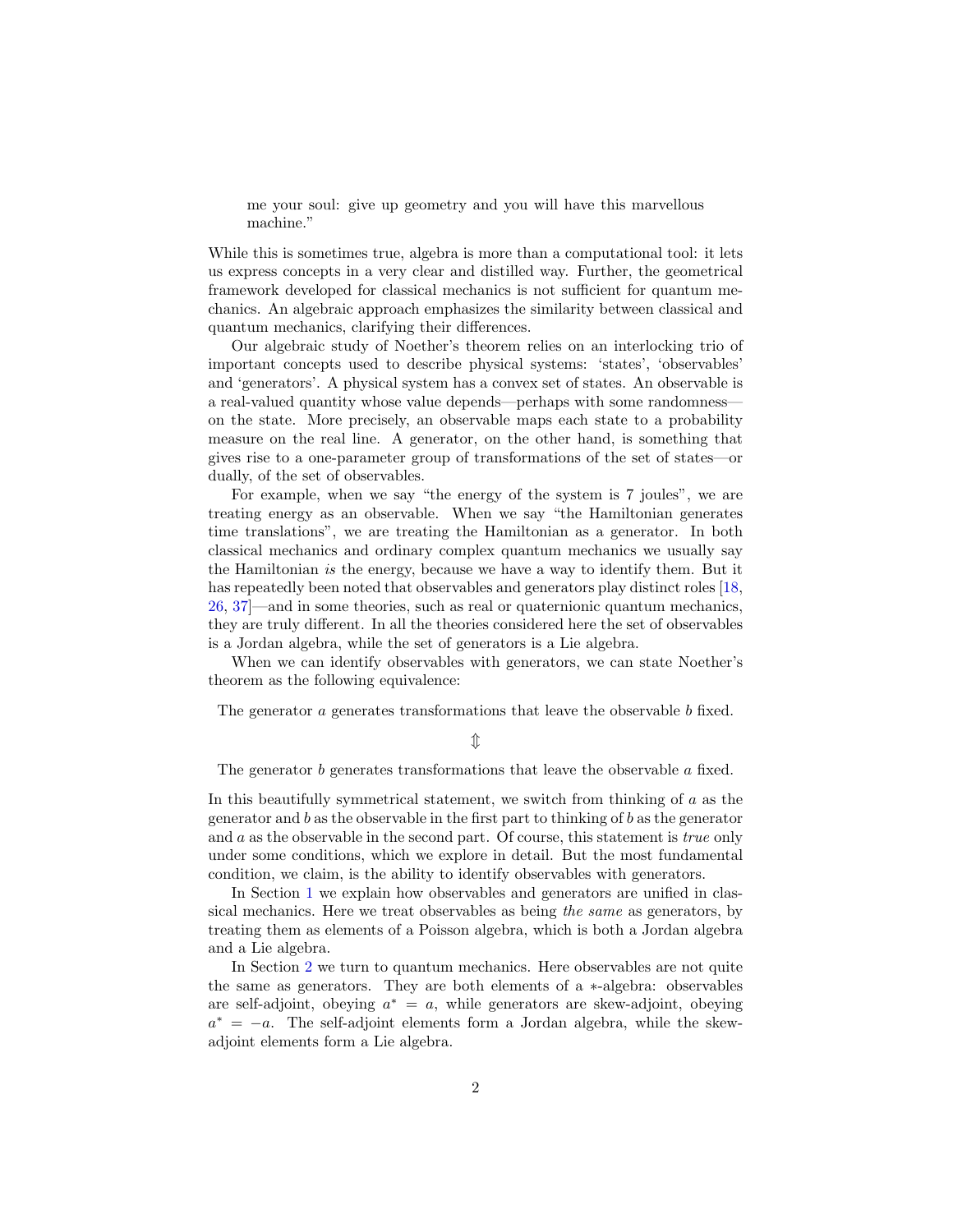In ordinary complex quantum mechanics we use a complex ∗-algebra. This lets us turn any self-adjoint element into a skew-adjoint one by multiplying it by √  $\sqrt{-1}$ . Thus, the complex numbers let us identify observables with generators. In real and quaternionic quantum mechanics this identification is impossible. Thus, the appearance of complex numbers in quantum mechanics is closely connected to Noether's theorem.

In short, the picture painted by Sections [1](#page-5-0) and [2](#page-11-0) is this:



In Section [3](#page-19-0) we examine generators on their own: that is, Lie algebras. Lie algebras arise very naturally from the concept of 'symmetry'. Any Lie group gives rise to a Lie algebra, and any element of this Lie algebra then generates a one-parameter family of transformations of that very same Lie algebra. This lets us state a version of Noether's theorem solely in terms of generators:

The generator a generates transformations that leave the generator b fixed.

 $\mathbb{I}$ 

The generator *b* generates transformations that leave the generator *a* fixed.

Furthermore, when we translate these statements into equations, their equivalence follows directly from this elementary property of the Lie bracket:

$$
[a, b] = 0 \iff [b, a] = 0.
$$

Thus, Noether's theorem is almost automatic if we forget about observables and work solely with generators. The only questions left are: why should symmetries be described by Lie groups, and what is the meaning of this property of the Lie bracket? In Section [3](#page-19-0) we say a bit about both these questions. In particular, the Lie algebra formulation of Noether's theorem follows from a more primitive group formulation, which says that for any two group elements  $g$  and  $h$ ,

g commutes with  $h \iff h$  commutes with g.

That is: given two ways of transforming a physical system, the first is invariant under the second if and only if the second is invariant under the first.

However, observables are crucial in physics. Working solely with generators in order to make Noether's theorem a tautology would be another sort of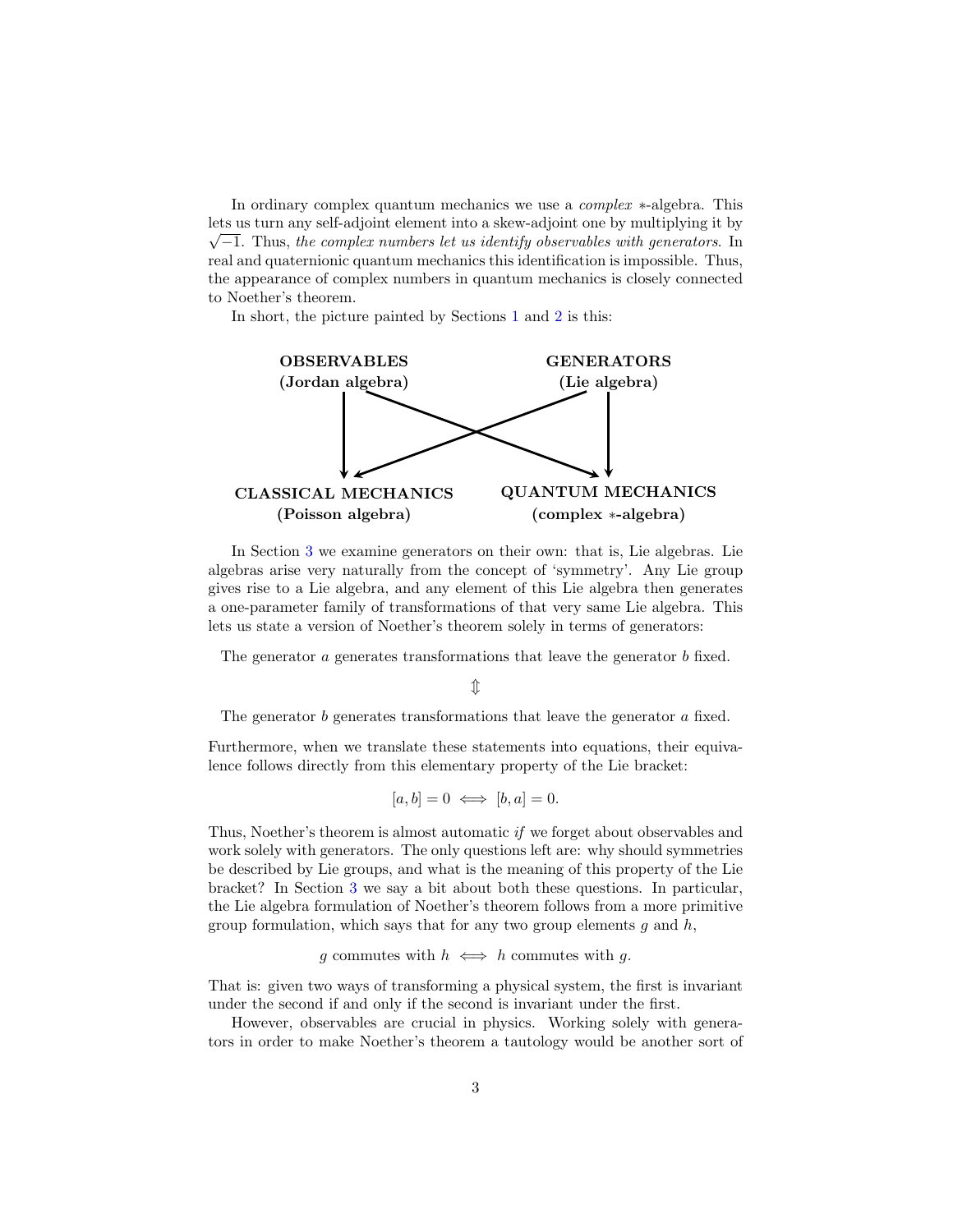<span id="page-3-0"></span>Faustian bargain. To really get to the bottom of Noether's theorem, we need to understand the map from observables to generators. In ordinary quantum mechanics this comes from multiplication by i. But this just pushes the mystery back a notch: why should we be using the complex numbers in quantum mechanics?

In Section [4](#page-23-0) we tackle this issue by examining observables on their own: that is, Jordan algebras. Those of greatest importance in physics are the 'unital JBalgebras', unfortunately named not after the author, but Jordan and Banach. These allow a unified approach to real, complex and quaternionic quantum mechanics, along with some more exotic theories. Thus, they let us study how the role of complex numbers in quantum mechanics is connected to Noether's theorem.

Any unital JB-algebra O has a partial ordering: that is, we can talk about one observable being greater than or equal to another. With the help of this we can define states on  $O$ , and prove that any observable maps each state to a probability measure on the real line. More surprisingly, any JB-algebra also gives rise to two Lie algebras. The smaller of these, say  $L$ , has elements that generate transformations of O that preserve all the structure of this unital JBalgebra. They also act on the set of states. Thus, elements of  $L$  truly deserve to be considered 'generators'.

In a unital JB-algebra there is not always a way to reinterpret observables as generators. However, Alfsen and Shultz [\[1,](#page-34-1) [2\]](#page-34-2) have defined the notion of a 'dynamical correspondence' for such an algebra, which is a well-behaved map  $\psi: O \to L$ . One of the two conditions they impose on this map implies a version of Noether's theorem. They prove that any JB-algebra with a dynamical correspondence gives a complex ∗-algebra where the observables are self-adjoint elements, the generators are skew-adjoint, and we can convert observables into generators by multiplying them by  $i$ .

This result is important, because the definition of JB-algebra does not involve the complex numbers, nor does the concept of dynamical correspondence. Rather, the role of the complex numbers in quantum mechanics *emerges* from a map from observables to generators that obeys conditions including Noether's theorem!

To be a bit more precise, Alfsen and Shultz's first condition on the map  $\psi: O \to L$  says that every observable  $a \in O$  generates transformations that leave a itself fixed. We call this the 'self-conservation principle'. It implies Noether's theorem.

However, in their definition of dynamical correspondence, Alfsen and Shultz also impose a second, more mysterious condition on the map  $\psi$ . In Section [5](#page-31-0) we argue that this condition is best understood in terms of the larger Lie algebra associated to a unital JB-algebra. This is the direct sum  $A = O \oplus L$ , equipped with a Lie bracket such that

$$
[-,-]: L \times L \to L \qquad [-,-]: L \times O \to O
$$

$$
[-,-]: O \times L \to O \qquad [-,-]: O \times O \to L.
$$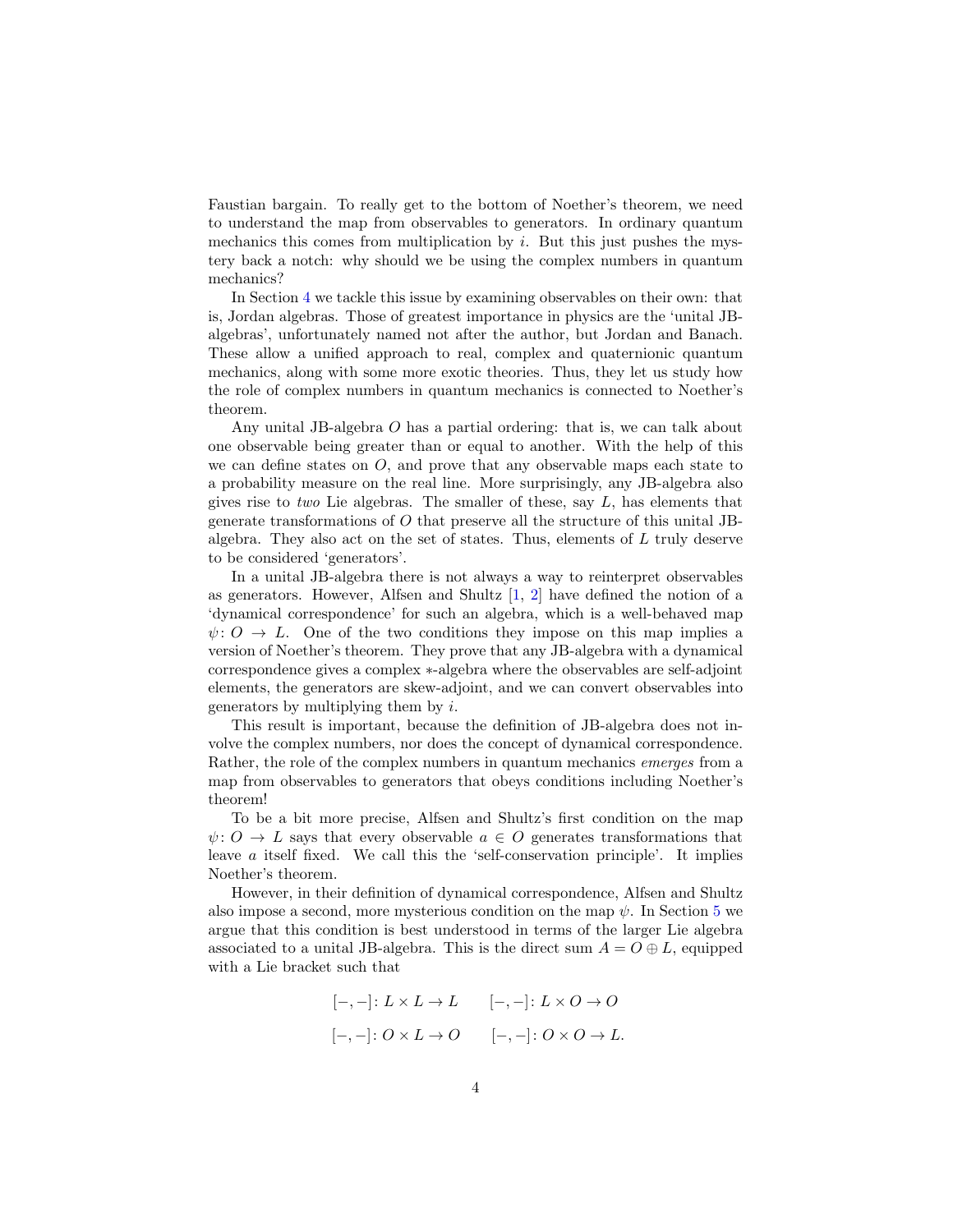As mentioned, elements of  $L$  generate transformations of  $O$  that preserve all the structure on this unital JB-algebra. Elements of  $O$  also generate transformations of O, but these only preserve its vector space structure and partial ordering.

In Section [5](#page-31-0) we argue that these other transformations are connected to statistical mechanics. For example, consider ordinary quantum mechanics and let O be the unital JB-algebra of all bounded self-adjoint operators on a complex Hilbert space. Then  $L$  is the Lie algebra of all bounded skew-adjoint operators on this Hilbert space. There is a dynamical correpondence sending any observable  $H \in O$  to the generator  $\psi(H) = iH \in L$ , which then generates a one-parameter group of transformations of O defined as follows:

$$
a \mapsto e^{itH} a e^{-itH} \qquad \forall t \in \mathbb{R}, a \in O.
$$

If  $H$  is the Hamiltonian of some system, this is the usual formula for time evolution of observables in the Heisenberg picture. But  $H$  also generates a one-parameter group of transformations of  $O$  as follows:

$$
a \mapsto e^{-\beta H/2} a e^{-\beta H/2} \quad \forall \beta \in \mathbb{R}, a \in O.
$$

Writing  $\beta = 1/kT$  where T is temperature and k is Boltzmann's constant, we argue that these are 'thermal transformations'. Acting on a state in thermal equilibrium at some temperature, these transformations produce states in thermal equilibrium at other temperatures (up to normalization).

The analogy between it and  $1/kT$  is often summarized by saying 'inverse temperature is imaginary time'. The second condition in Alfsen and Shultz's definition is a way of capturing this principle in a way that does not explicitly mention the complex numbers. Thus, we may very roughly say their result explains the role of complex numbers in quantum mechanics starting from three assumptions:

- observables form a unital JB-algebra,
- the self-conservation principle (and thus Noether's theorem),
- the principle that inverse temperature is imaginary time.

#### Warning

The concept of 'generating a one-parameter family of transformations' involves a differential equation. This necessarily brings some analysis into our otherwise algebraic discussion. Given a function  $f: \mathbb{R} \to V$  from the real numbers to a vector space, the meaning of the derivative

$$
\frac{df}{dt} = \lim_{h \to 0} \frac{f(t+h) - f(t)}{h}
$$

depends on the topology we place on  $V$ . In some of our theorems we do not say what topology we are using. Any vector space  $V$  has a locally convex topology where a net  $v_\alpha \in V$  converges to  $v \in V$  if and only if  $\ell(v_\alpha) \to \ell(v)$  for all linear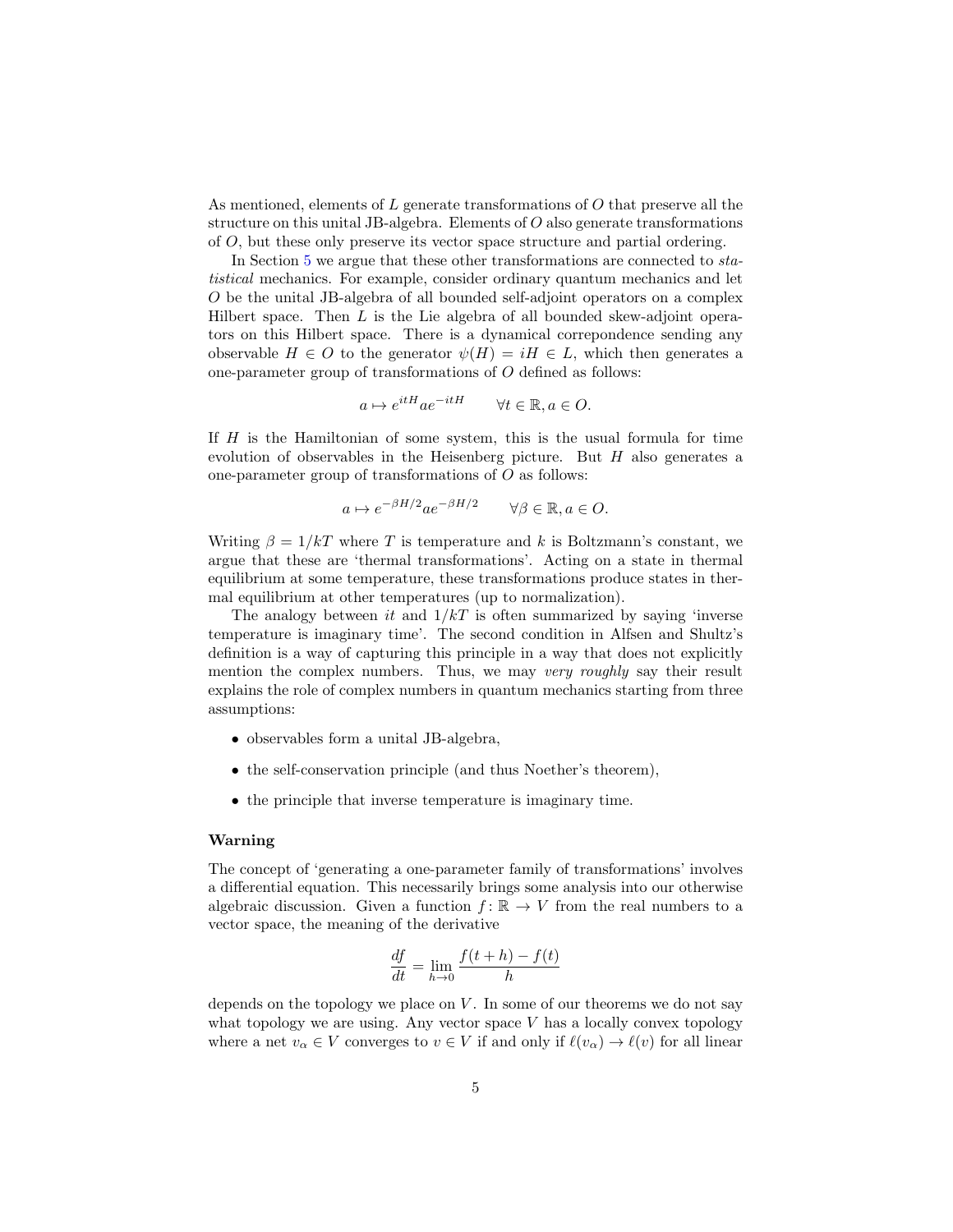<span id="page-5-1"></span>functionals  $\ell : V \to \mathbb{R}$ , so we can use this, but in practice we often want to use another. To focus on key ideas, we downplay this issue. In Theorems [3,](#page-9-0) [4](#page-14-0) and [8](#page-19-1) we can use any locally convex topology such that the relevant bracket operation is continuous in each argument. In Theorem [2](#page-8-0) we should use the  $C^{\infty}$  topology. In Theorems [5](#page-15-0) and [10](#page-21-0) we should use the norm topology.

All the theorems in this paper are either easy or already known. Our goal here is to deploy this mathematics to better understand Noether's theorem.

#### Acknowledgements

I thank Javier Prieto for suggesting the connection to the work of Leifer and Spekkens, and Emilio Cobanera for spotting errors.

# <span id="page-5-0"></span>1 Classical mechanics

We begin with a lightning review of classical mechanics. Noether's theorem is often studied in the Lagrangian approach to classical mechanics. Here we take the Hamiltonian approach, and refer the reader elsewhere for the link back to Lagrangian mechanics [\[28\]](#page-36-1). Our focus is on the dual role that observables play in Hamiltonian mechanics. First, and most obviously, they assign a number to each state. But second, they generate one-parameter groups. This dual role underlies the Hamiltonian formulation of Noether's theorem, Theorem [3.](#page-9-0)

In the classical mechanics of a point particle in  $\mathbb{R}^n$ , the space of states is  $\mathbb{R}^{2n}$ , with coordinates  $q_1, \ldots, q_n$  representing the particle's position and coordinates  $p_1, \ldots, p_n$  representing its momentum. Observables—real-valued quantities depending on the particle's state—are functions on  $\mathbb{R}^{2n}$ . In order to differentiate these as many times as we want without running into trouble we take our observables to lie in  $C^{\infty}(\mathbb{R}^{2n})$ , the set of smooth real-valued functions on  $\mathbb{R}^{2n}$ .

The set  $C^{\infty}(\mathbb{R}^{2n})$  is a real vector space where we can add and multiply functions pointwise, and the laws of a commutative algebra hold:

$$
f(gh) = (fg)h \t\t fg = gf
$$

$$
f(\beta g + \gamma h) = \beta fg + \gamma fh
$$

for all  $f, g, h \in C^{\infty}(\mathbb{R}^{2n})$  and  $\beta, \gamma \in \mathbb{R}$ . The multiplication has a clear physical meaning: for example, to measure the observable  $fg$  in some state  $x \in \mathbb{R}^{2n}$  is the same as to measure f and q separately in this state and then multiply the results. Of course this becomes problematic in quantum mechanics, but here we assume that both observables can be measured simultaneously with perfect accuracy.

To do interesting physics with our observables, and to state Noether's theorem, we need an additional operation on  $C^{\infty}(\mathbb{R}^{2n})$ . This is the **Poisson** bracket, defined by

$$
\{f,g\}=\sum_{i=1}^n\frac{\partial f}{\partial p_i}\frac{\partial g}{\partial q_i}-\frac{\partial f}{\partial q_i}\frac{\partial g}{\partial p_i}.
$$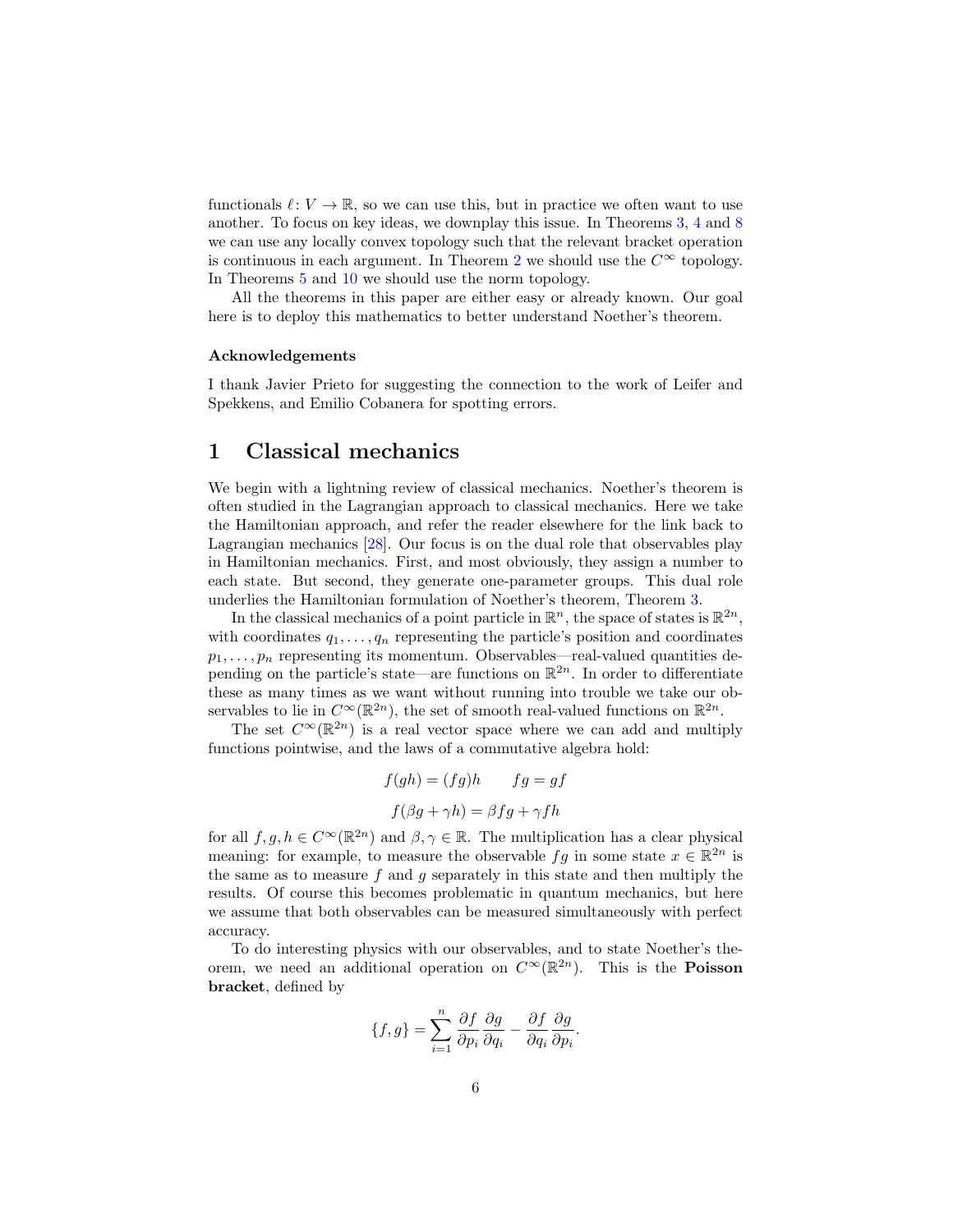This gives a way for each observable to define a one-parameter family of transformations of all the rest, at least if a technical condition holds. Most notably, when  $f \in C^{\infty}(\mathbb{R}^{2n})$  is 'energy', these transformations are 'time evolution'.

How does this work? We say  $f \in C^{\infty}(\mathbb{R}^{2n})$  generates a one-parameter group it there exist maps

$$
F_t^f: C^\infty(\mathbb{R}^{2n}) \to C^\infty(\mathbb{R}^{2n}) \quad \forall t \in \mathbb{R}
$$

obeying Hamilton's equations:

$$
\frac{d}{dt}F_t^f(g)=\{f,F_t^f(g)\}\qquad\forall t\in\mathbb{R}
$$

and the initial conditions

$$
F_0^f(g) = g
$$

for all  $g \in C^{\infty}(\mathbb{R}^{2n})$ . Such a family of maps may not exist, but conditions are known under which it does: for example, when the partial derivatives of f are bounded. When such a family exists, it is unique, and it obeys the equations

$$
F_{0}^{t} = id
$$
  

$$
F_{s+t}^{f} = F_{s}^{f} \circ F_{t}^{f} \qquad \forall s, t \in \mathbb{R}
$$

which are the usual definition of a one-parameter group. It follows from these equations that each transformation  $F_t^f$  is invertible.

**Example 1.** Take  $\mathbb{R}^2$  to be the space of states for a particle on a line, with coordinates  $(q, p)$ . Let  $H \in \mathbb{C}^{\infty}(\mathbb{R}^2)$  be the energy of a particle of mass  $m > 0$ in a smooth potential  $V : \mathbb{R} \to \mathbb{R}$ , namely

$$
H(q, p) = \frac{p^2}{2m} + V(q).
$$

The position and momentum of the particle at time t, if they are defined, are observables given by

$$
q_t = F_t^H(q), \qquad p_t = F_t^H(p).
$$

Hamilton's equations say

$$
\frac{dq_t}{dt} = \{H, q_t\}, \qquad \frac{dp_t}{dt} = \{H, p_t\}.
$$

Working out the Poisson brackets, these give

$$
\frac{dq_t}{dt} = \frac{p_t}{m}, \qquad \frac{dp_t}{dt} = -V' \circ q_t
$$

as one would expect. However, these equations may not have global-in-time solutions: for example, when  $V(q) = -q^2$  the particle will typically run off to infinity in a finite amount of time. But if  $V$  is well-behaved—for example, when it has bounded derivative or is bounded below—Hamilton's equations have global-in-time solutions and H generates a one-parameter group.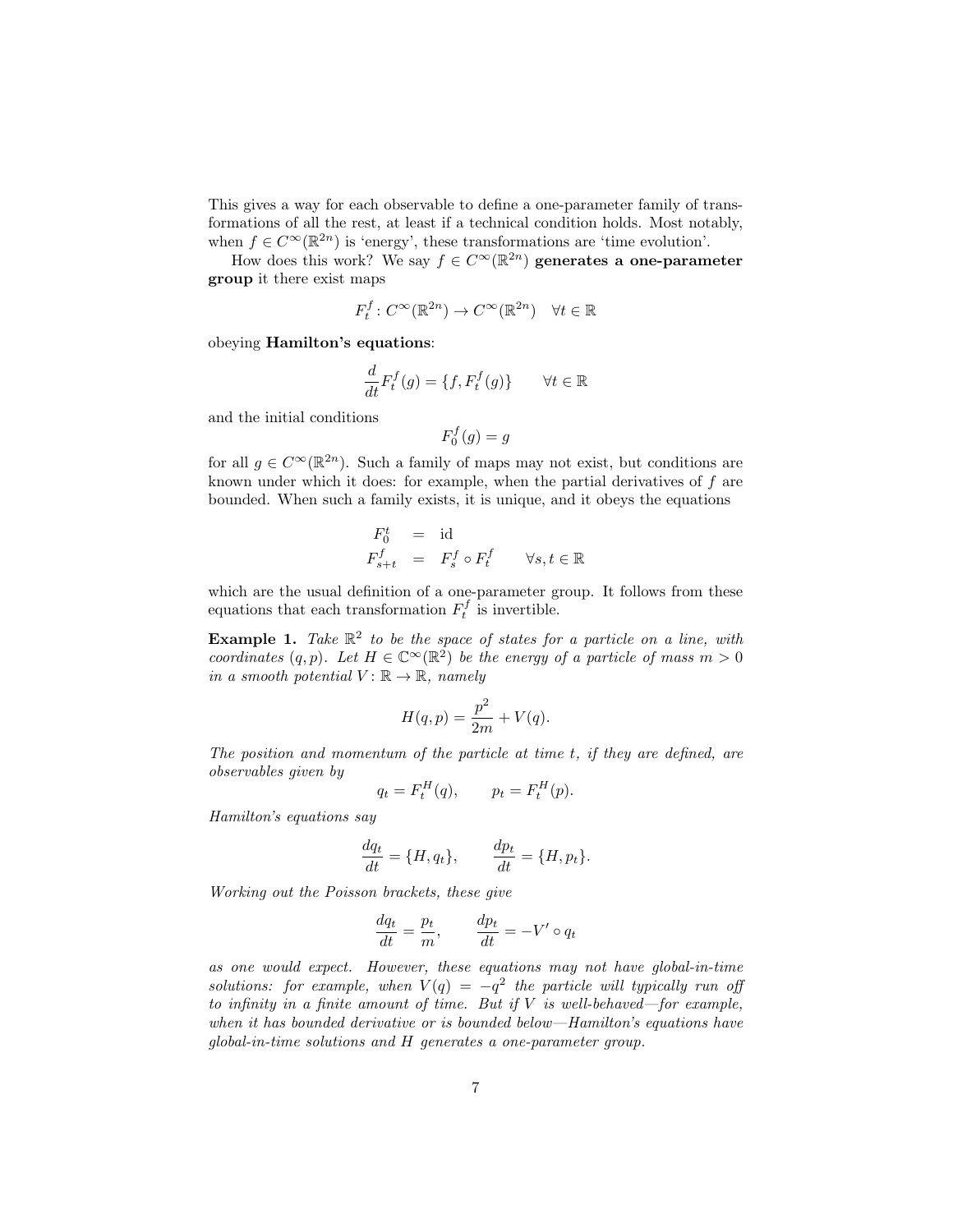Suppose that  $f \in C^{\infty}(\mathbb{R}^{2n})$  generates a one-parameter group. Then the transformations  $F_t^f$  preserve all the structure on observables we have mentioned so far. First, these transformations are linear. One can prove this with a well-known calculation using the linearity of the Poisson bracket in its second argument:

$$
\{f, \beta g + \gamma h\} = \beta \{f, g\} + \gamma \{f, h\}.
$$

Second, these transformations preserve multiplication, which one can prove using the Leibniz law:

$$
\{f, gh\} = \{f, g\}h + g\{f, h\}.
$$

And third, they preserve the Poisson bracket, which one can prove using the Jacobi identity:

$$
\{f,\{g,h\}\} = \{\{f,g\},h\} + \{g,\{f,h\}\}.
$$

We can summarize all this by saying the transformations  $F_t^f$  are Poisson algebra automorphisms.

Finally, we have Noether's theorem relating symmetries and conserved quantities. Suppose  $f \in C^{\infty}(\mathbb{R}^{2n})$  generates a one-parameter group. We say that f generates symmetries of  $g \in C^{\infty}(\mathbb{R}^{2n})$  if

$$
F_t^f(g) = g \qquad \forall t \in \mathbb{R}.
$$

In this situation we also say  $g$  is **conserved** by the group generated by  $f$ . Both are ways of saying that the one-parameter group generated by  $f$  leaves  $q$ unchanged.

Noether's theorem says that if both  $f$  and  $g$  generate one-parameter groups, then

f generates symmetries of 
$$
g \iff g
$$
 generates symmetries of f.

In other words,  $g$  is conserved by the group generated by  $f$  if and only if  $g$ generates symmetries of f. The proof, which we give more generally below, relies crucially on one extra law obeyed by the Poisson bracket, its antisymmetry:

$$
\{f, g\} = -\{g, f\}.
$$

We shall see that  $\{f, g\} = 0$  iff f generates symmetries of g, while  $\{g, f\} = 0$  iff  $g$  generates symmetries of  $f$ .

Everything so far can be abstracted and generalized, giving an algebraic approach to classical mechanics where we assume observables form a 'Poisson algebra'. A **Poisson algebra** is a real vector space  $A$  equipped with a multiplication making  $A$  into a **commutative algebra**:

$$
a(bc) = (ab)c \t ab = ba
$$

$$
a(\beta b + \gamma c) = \beta ab + \gamma ac
$$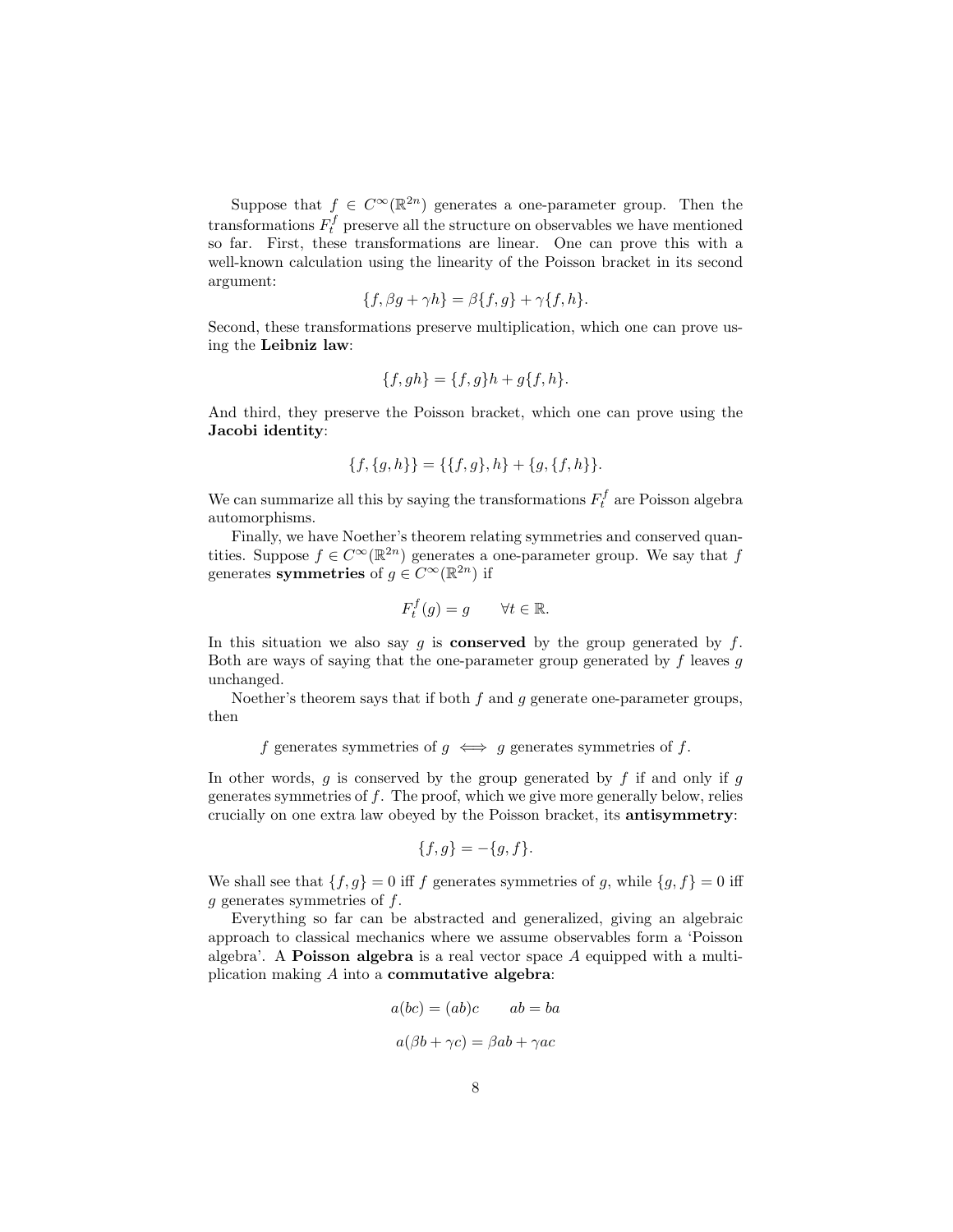<span id="page-8-1"></span>together with a bracket making  $A$  into a Lie algebra:

$$
\{a, \{b, c\}\} = \{\{a, b\}, c\} + \{b, \{a, c\}\} \qquad \{a, b\} = -\{b, a\}
$$

$$
\{a, \beta b + \gamma c\} = \beta \{a, b\} + \gamma \{a, c\}
$$

and obeying the Leibniz law:

$$
\{a, bc\} = \{a, b\}c + b\{a, c\}
$$

for all  $a, b, c \in A$  and  $\beta, \gamma \in \mathbb{R}$ .

A typical example of a Poisson algebra is the algebra of smooth functions on a symplectic manifold. More generally, a **Poisson manifold** is a smooth manifold M such that  $C^{\infty}(M)$ , made into a commutative algebra in the usual way, is also equipped with a bracket making it a Poisson algebra. For an introduction to symplectic and Poisson manifolds in physics, see [\[19,](#page-35-2) [28,](#page-36-1) [33\]](#page-36-2).

Suppose A is a Poisson algebra and  $a \in A$ . Let us say that a generates a one-parameter family if for each  $b \in A$  there exists a unique solution  $F_t^a(b)$ to Hamilton's equations

$$
\frac{d}{dt}F_t^a(b) = \{a, F_t^a(b)\} \qquad \forall t \in \mathbb{R}
$$

obeying the initial conditions

$$
F_0^a(b) = b.
$$

Note that we do not demand the one-parameter group law

$$
F_s^a(F_t^a(b)) = F_{s+t}^a(b) \qquad \forall s, t \in \mathbb{R}.
$$

In well-behaved situations this follows. For example, we have:

<span id="page-8-0"></span>**Theorem 2.** Let M be a compact Poisson manifold and  $A = C^{\infty}(M)$  the resulting Poisson algebra. Then every element  $a \in A$  generates a one-parameter family  $F_t^a: A \to A$ . Furthermore,  $F_t^a$  is a one-parameter group of linear transformations preserving the multiplication and the Poisson bracket.

*Proof.* Given  $a \in A$  the operation  $\{a, -\}$  is a derivation of A and thus corresponds to a smooth vector field  $v$  on  $M$ . Any smooth vector field on a compact manifold is integrable, so there is for any  $x \in M$  a unique solution of

$$
\frac{d}{dt}\phi_t(x) = v(\phi_t(x)) \qquad \forall t \in \mathbb{R}
$$

obeying the initial conditions

$$
\phi_0(x) = x \qquad \forall x \in X.
$$

This defines a 'flow', that is, a smooth one-parameter family of diffeomorphisms  $\phi_t \colon M \to M$  obeying  $\phi_s \circ \phi_t = \phi_{s+t}$  for all  $s, t \in \mathbb{R}$ . We can define  $F_t^a$  by

$$
F_t^a(b) = b \circ \phi_t
$$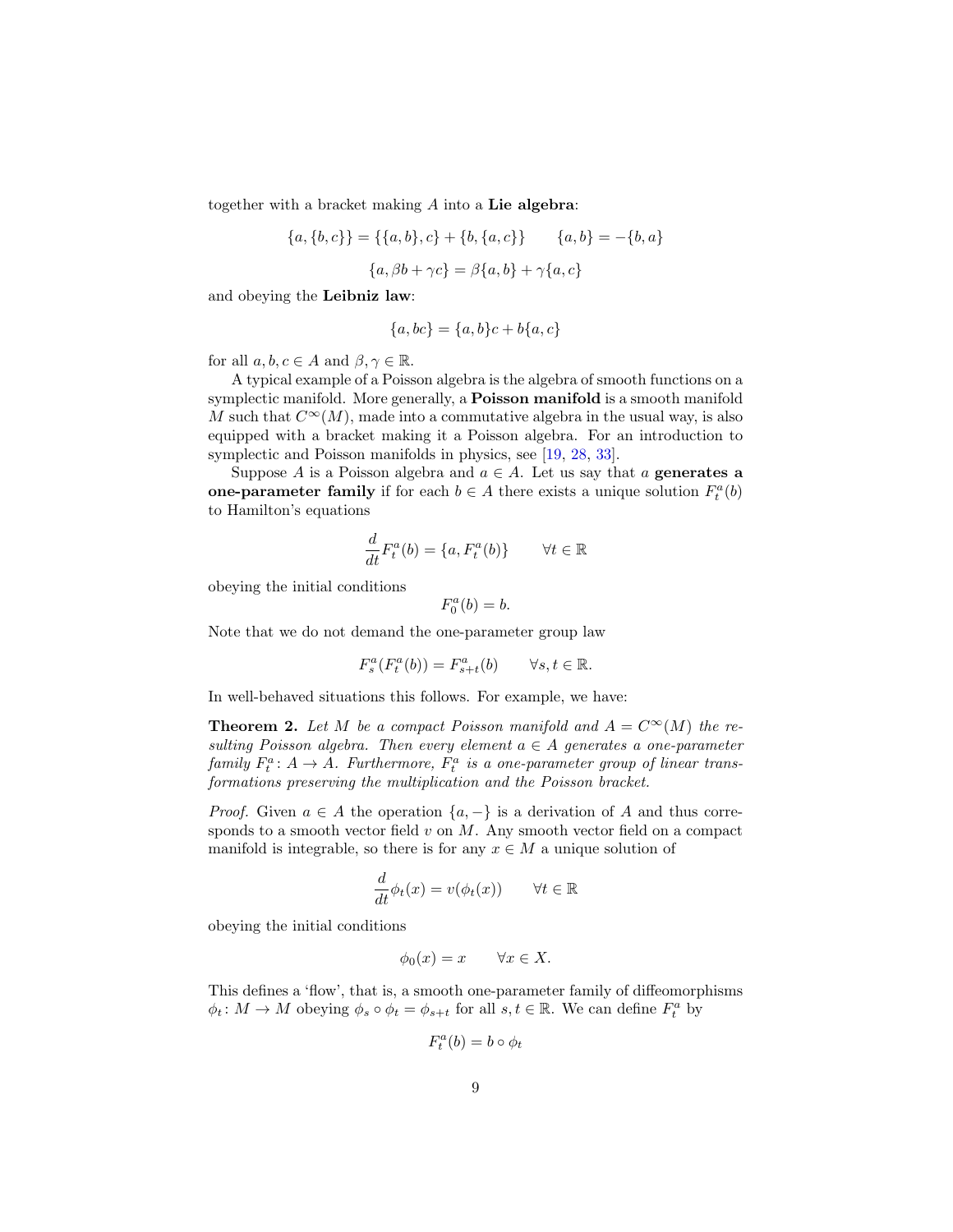<span id="page-9-1"></span>and this is a one-parameter group of linear transformations preserving the multiplication in A. These transformations also preserve the Poisson bracket [\[28,](#page-36-1) Prop. 10.3.1]. The uniqueness of this one-parameter group can be shown by expressing the Poisson bracket in terms of the Poisson tensor Π, which in local coordinates gives

$$
\{a, b\}(x) = \sum_{i,j} \Pi^{ij}(x) (\partial_i a)(x) (\partial_j b)(x),
$$

and then noting that

$$
\frac{d}{dt}F_t^a(b)(x) = \sum_{i,j} \Pi^{ij}(x)(\partial_i a)(x) (\partial_j F_t^a(b))(x)
$$

has a unique local-in-time solution by standard methods in differential equations.  $\Box$ 

Thus, the Poisson algebra arising from a compact Poisson manifold is a structure with a wonderful self-referential property: each element generates a one-parameter group of transformations preserving all the operations in this structure.

We are now ready to prove a version of Noether's theorem. Suppose that A is a Poisson algebra and  $a, b \in A$  generate one-parameter families. We say that a generates symmetries of  $b$ , or  $b$  is conserved by the family generated by  $a$ , if

$$
F_t^a(b) = b \qquad \forall t \in \mathbb{R}.
$$

Noether's theorem, formulated in terms of Poisson algebras, says the following:

<span id="page-9-0"></span>**Theorem 3.** Let A be a Poisson algebra and suppose  $a, b \in A$  generate oneparameter families. Then a generates symmetries of b if and only if b generates symmetries of a.

Proof. The proof proceeds by a chain of equivalences. Note that a generates symmetries of b:

$$
F_t^a(b) = b \qquad \forall t \in \mathbb{R}
$$

if and only if

$$
\frac{d}{dt}F_t^a(b) = 0 \qquad \forall t \in \mathbb{R}
$$

which in turn holds if and only if

$$
\{a, F_t^a(b)\} = 0 \qquad \forall t \in \mathbb{R}
$$

which in turn holds if and only if

 ${a, b} = 0.$ 

By the antisymmetry of the bracket, i.e.  $\{a, b\} = -\{b, a\}$ , the last statement is true if and only if

 ${b, a} = 0,$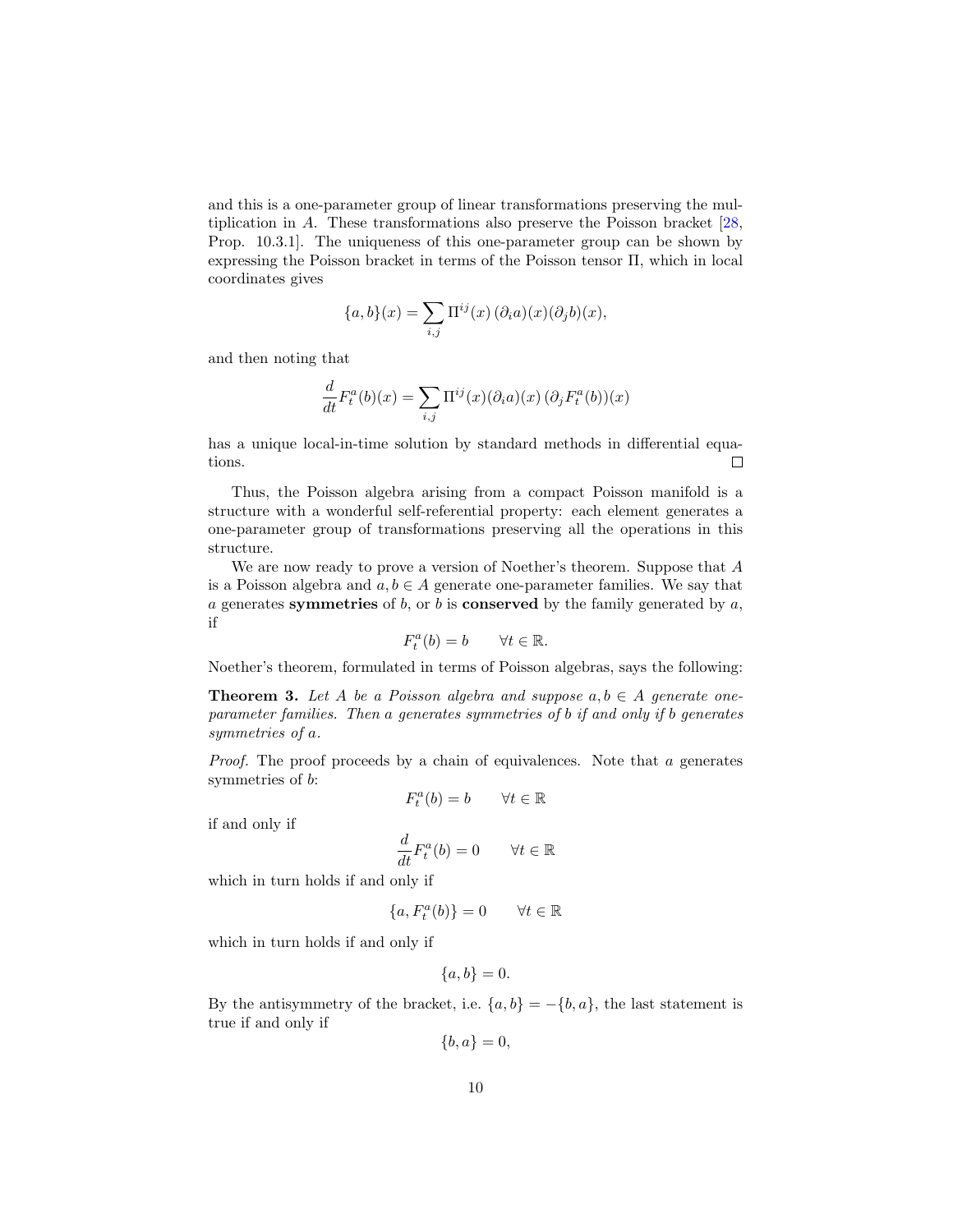so running the chain of implications backwards with  $a$  and  $b$  switched we get

$$
F_t^b(a) = a \qquad \forall t \in \mathbb{R},
$$

meaning that b generates symmetries of a.

The only step above that is not immediate is that

$$
\{a,b\} = 0 \quad \implies \quad \{a,F_t^a(b)\} = 0 \qquad \forall t \in \mathbb{R}.
$$

To show this, assume  $\{a, b\} = 0$ . Recall that  $F_t^a(b)$  is the *unique* solution of Hamilton's equations

$$
\frac{d}{dt}F_t^a(b) = \{a, F_t^a(b)\} \qquad \forall t \in \mathbb{R}
$$

obeying the initial conditions

$$
F_0^a(b) = b.
$$

Note that if we set  $G(t) = b$  for all t, then  $G(t)$  is another solution of Poisson equations:

$$
\frac{d}{dt}G(t) = 0 = \{a, b\} = \{a, G(t)\} \qquad \forall t \in \mathbb{R}
$$

obeying the same initial conditions. By uniqueness we must have

$$
F_t^a(b)=b
$$

for all  $t$ , and thus

$$
\{a, F_t^a(b)\} = \{a, b\} = 0 \qquad \forall t \in \mathbb{R},
$$

 $\Box$ 

as desired.

The proof above has an arch-like structure, where the keystone of the arch is the antisymmetry of the bracket:

$$
{a, b} = 0 \t (a generates symmetries of b)
$$
  

$$
\updownarrow
$$
  

$$
{b, a} = 0 \t (b generates symmetries of a)
$$

So, in some sense the antisymmetry of the bracket contains the essence of Noether's theorem. What, however, is the meaning of the bracket's antisymmetry? So far we have simply posited it in the definition of Poisson algebra, thus essentially building Noether's theorem in from the start.

One possible answer is as follows. Our original definition of Poisson algebra assumes the bracket is linear in the second argument and antisymmetric. If we instead assume it is bilinear—that is, linear in each argument—antisymmetry follows from assuming  $\{a, a\} = 0$  for all a. The proof is easy:

$$
\{a,b\} + \{b,a\} = \{a,a\} + \{a,b\} + \{b,a\} + \{b,b\} = \{a+b,a+b\} = 0.
$$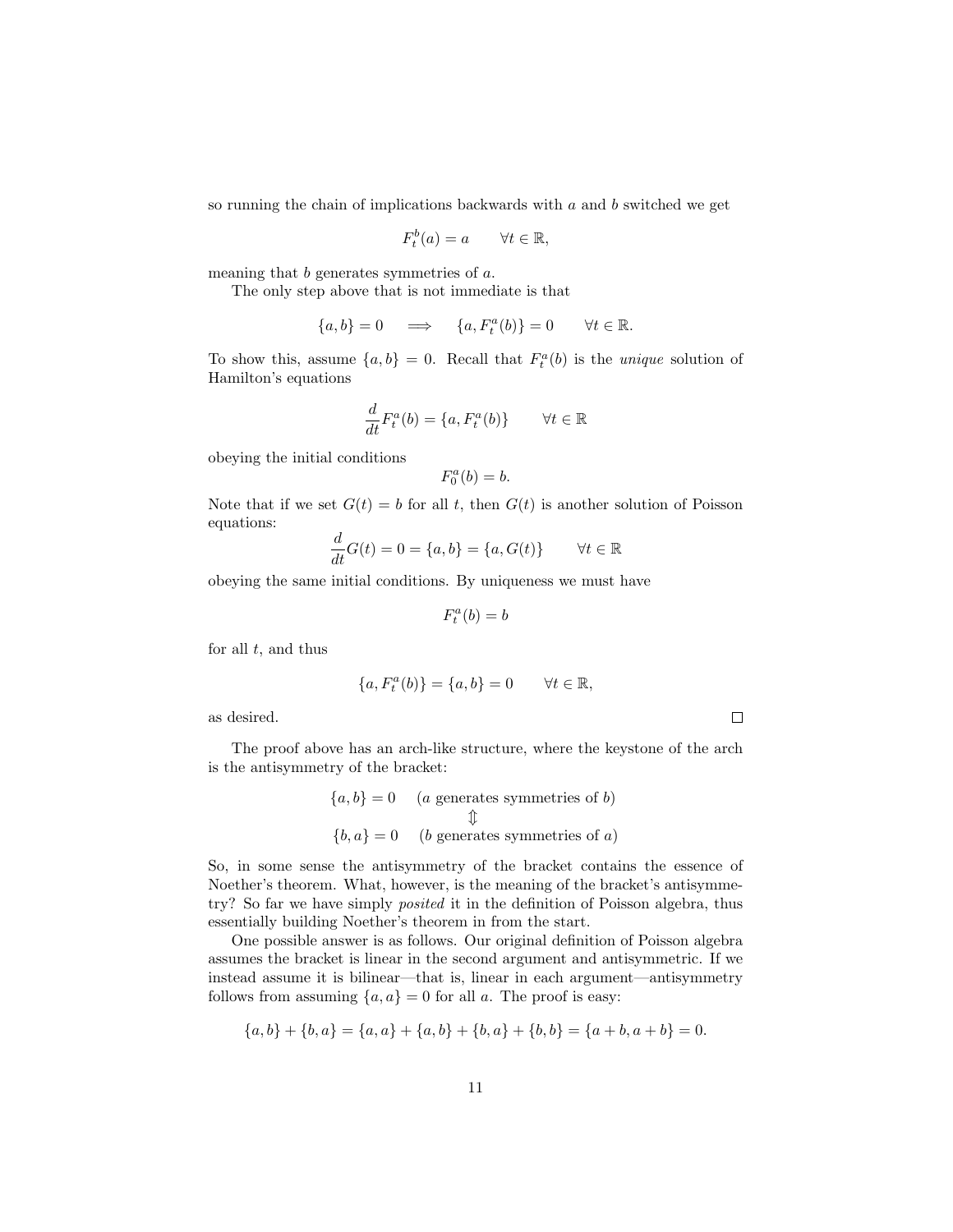If a generates a one-parameter group, the equation  $\{a, a\} = 0$  has a simple meaning: a is conserved by the one-parameter group it itself generates. We call this the self-conservation principle: each observable generates symmetries of itself. Most famously, energy is conserved by time translations. Momentum in any direction is conserved by spatial translations in that direction. Angular momentum about any axis is conserved by rotations around that same axis (but not necessarily other axes), and so on.

In Theorem [4](#page-14-0) we derive a very general form of Noether's theorem from the self-conservation principle. First we broaden the scope of investigation by bringing in quantum mechanics.

# <span id="page-11-0"></span>2 Quantum mechanics

As we have seen, elements of a Poisson algebra play a dual role: they are both observables and generators of one-parameter families of transformations. To accomodate this, a Poisson algebra is a hybrid structure, with the commutative algebra of observables and the Lie algebra of generators tied together by the Leibniz law:

$$
\{a, bc\} = \{a, b\}c + b\{a, c\}.
$$

The mathematics becomes more tightly unified in quantum mechanics. Now we where we drop the commutativity of multiplication and decribe observables using a real associative algebra: a real vector space  $A$  with a multiplication obeying  $\overline{a}$   $\overline{b}$  = (a)

$$
a(bc) = (ab)c
$$

$$
a(\beta b + \gamma c) = \beta ab + \gamma ac \qquad (\alpha a + \beta b)c = \alpha ac + \beta bc
$$

for all  $a, b, c \in A$ ,  $\alpha, \beta, \gamma \in \mathbb{R}$ . If we define the **commutator**  $[-,-]: A \times A \rightarrow A$ by

$$
[a, b] = ab - ba,
$$

then we get the Lie algebra laws

$$
[a, [b, c]] = [[a, b], c] + [b, [a, c]] \qquad [a, b] = -[b, a]
$$

$$
[a, \beta b + \gamma c] = \beta [a, b] + \gamma [a, c]
$$

and the Leibniz law

$$
[a,bc] = [a,b]c + b[a,c]
$$

for free. They follow from the associative algebra laws!

But there's a catch: not all elements of  $A$  are observables, and not all are generators. To accomodate these two roles in one structure we typically require that A be a real ∗-algebra, meaning an associative algebra with a real-linear operation ∗:  $A \rightarrow A$  that is an **anti-homomorphism**:

$$
(ab)^* = b^*a^* \qquad \forall a, b \in A
$$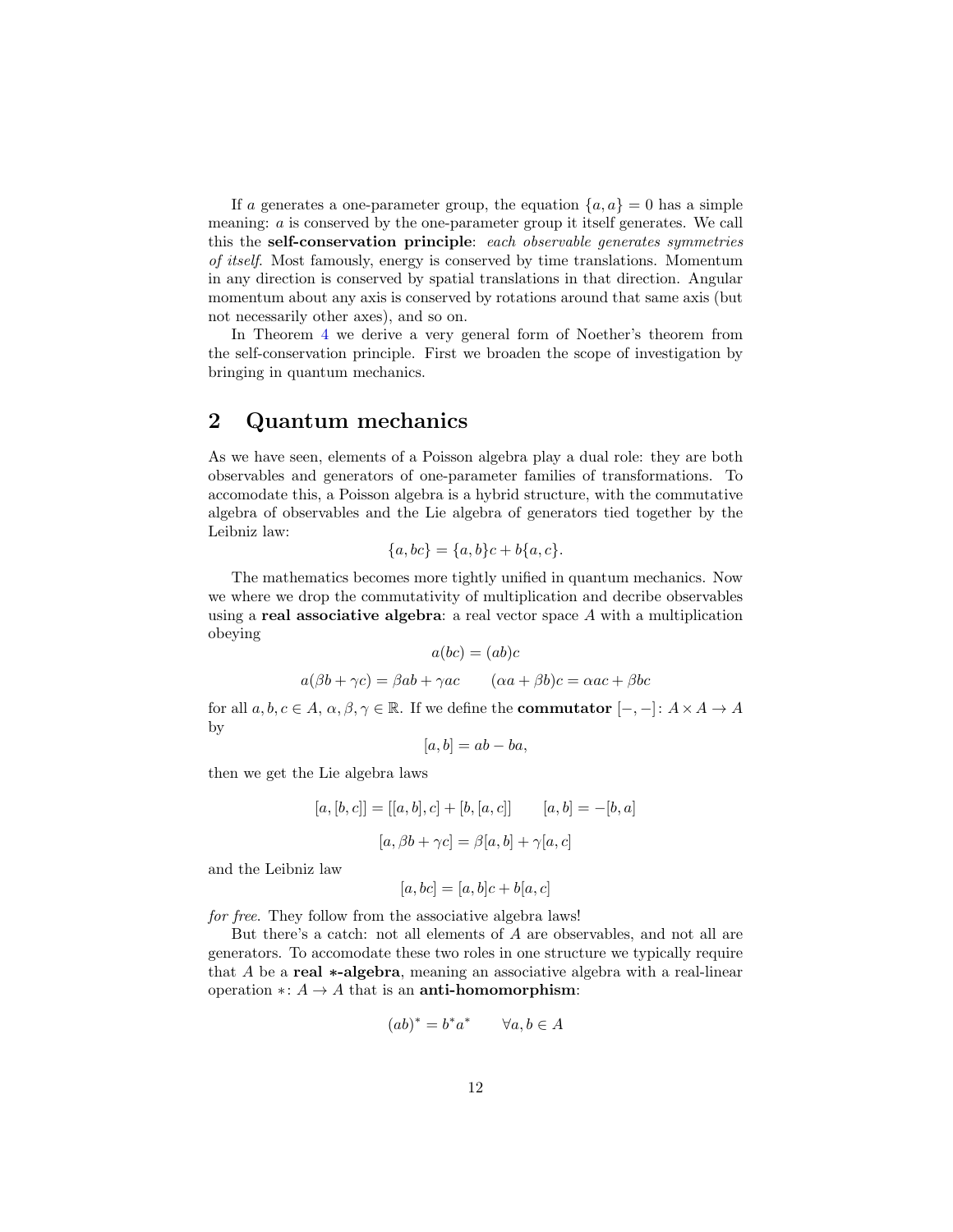<span id="page-12-0"></span>and involutory:

$$
(a^*)^* = a \qquad \forall a \in A.
$$

We then decree that

- generators are **skew-adjoint** elements of A, obeying  $a^* = -a$ .
- observables are **self-adjoint** elements of A, obeying  $a^* = a$ .

To justify this, note that in a real ∗-algebra A, the set of skew-adjoint elements

$$
L = \{a \in A: \ a^* = -a\}
$$

is closed under the commutator  $[a, b] = ab - ba$ , and it is a Lie algebra, as one would expect of generators. The set of self-adjoint elements

$$
O = \{a \in A: \ a^* = a\}
$$

is closed under the Jordan product

$$
a \circ b = \frac{1}{2}(ab + ba)
$$

and it forms a Jordan algebra, meaning that

$$
(a \circ a) \circ (a \circ b) = a \circ ((a \circ a) \circ b) \qquad a \circ b = b \circ a
$$

$$
a \circ (\beta b + \gamma c) = \beta(a \circ b) + \gamma(a \circ c)
$$

for all  $a, b, c \in A$ ,  $\alpha, \beta, \gamma \in \mathbb{R}$ . We say more about why observables should form a Jordan algebra in Section [4.](#page-23-0) The factor of  $\frac{1}{2}$  is traditional here: it ensures that if A has a multiplicative unit 1 then  $1 \circ a = a$ .

Whenever  $A$  is a real  $*$ -algebra we have

$$
A=O\oplus L
$$

because we can write any element  $a \in A$  uniquely as the sum of self-adjoint and skew-adjoint parts:

$$
a = \frac{1}{2}(a + a^*) + \frac{1}{2}(a - a^*).
$$

This is an interesting situation: while observables and generators are packaged into a single algebraic structure, they are distinct.

To probe this in a bit more detail, let us compare complex, real, and quaternionic quantum mechanics. Quantum mechanics can be done using Hilbert spaces over all three of the associative normed division algebras  $\mathbb{R}, \mathbb{C}$  and  $\mathbb{H}$ , and all three forms of quantum mechanics play a role in known physics [\[6\]](#page-34-3). However, they behave quite differently when it comes to the relation between observables and generators.

In complex quantum mechanics, the distinction between observables and generators is a mere formality. Here we commonly take  $A$  to be the algebra of bounded linear operators on a complex Hilbert space. In this case, we can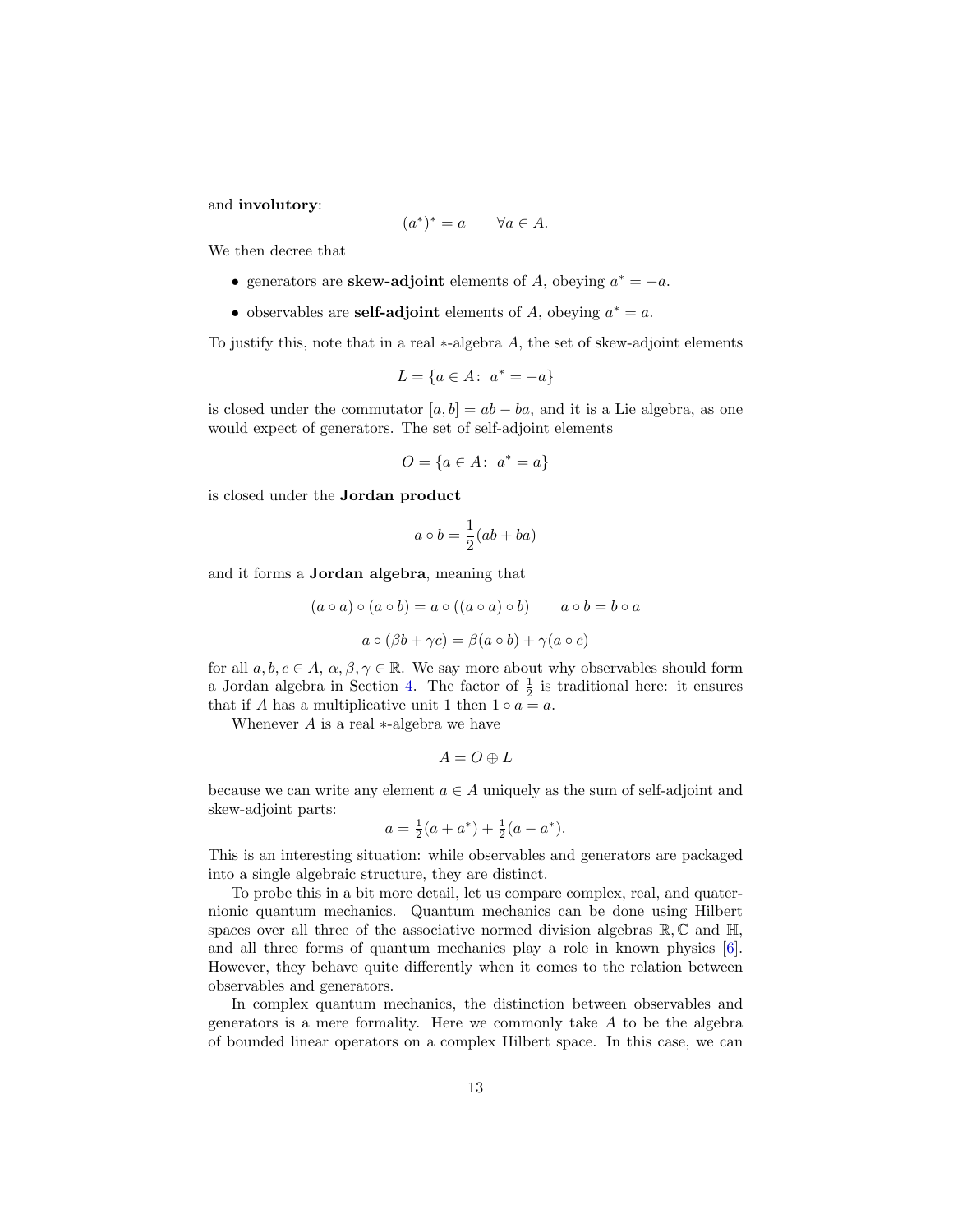turn any self-adjoint bounded linear operator into a skew-adjoint one simply by multiplying it by  $i$ . This sets up an isomorphism of real vector spaces

$$
\psi: O \rightarrow L
$$

$$
a \mapsto ia
$$

The distinction between observables and generators becomes significant in real quantum mechanics, where A is the algebra of bounded linear operators on a real Hilbert space. There is no way to multiply an observable by  $i$  and get a generator. Indeed, suppose A is the algebra of linear transformations of  $\mathbb{R}^n$ , treated as real Hilbert space with its usual inner product. Then O has dimension  $n(n+1)/2$ , while L has dimension  $n(n-1)/2$ . These spaces are not isomorphic when  $n > 0$ : there are "more observables than generators". In fact, there is no nonzero linear map from  $O$  to  $L$ , or vice versa, that is invariant under the relevant group of symmetries, namely the orthogonal group  $O(n)$ .

Alternatively, consider the case where  $A$  is the algebra of bounded linear operators on a quaternionic Hilbert space. Now we can multiply an observable by  $i$ , but the result is not a generator. Indeed, if the quaternionic Hilbert space is n-dimensional, O has dimension  $2n - n^2$  while L has dimension  $2n^2 + n$ . These spaces are again not isomorphic when  $n > 0$ , but now there are "more generators" than observables". And again, there is no nonzero linear map between  $O$  and  $L$ that is invariant under the relevant symmetry group, namely the quaternionic unitary group  $\text{Sp}(n)$ .

All this illustrates a clear superiority of complex quantum mechanics over the real and quaternionic versions. Only in the complex case can we identify observables with generators of one-parameter groups! Thus, only in the complex case can we state Noether's theorem in this form:

The one-parameter group generated by a preserves the observable b.

### $\mathbb{\hat{I}}$

The one-parameter group generated by  $b$  preserves the observable  $a$ .

It is the number  $i \in \mathbb{C}$  that lets us turn observables into generators, and vice versa.

In what follows we make this idea precise in a more general context. First we prove an easy result, showing that the complex numbers are *sufficient* to unify generators and observables in a framework where Noether's theorem holds. In Section [4](#page-23-0) we discuss results showing that the complex numbers are also necessary, given some technical side-conditions.

In complex quantum mechanics we can treat generators and observables in a unified fashion using a 'complex ∗-algebra'. A complex associative algebra is a complex vector space  $A$  with a multiplication such that the associative algebra laws hold

$$
a(bc) = (ab)c
$$

$$
a(\beta b + \gamma c) = \beta ab + \gamma ac \qquad (\alpha a + \beta b)c = \alpha ac + \beta bc
$$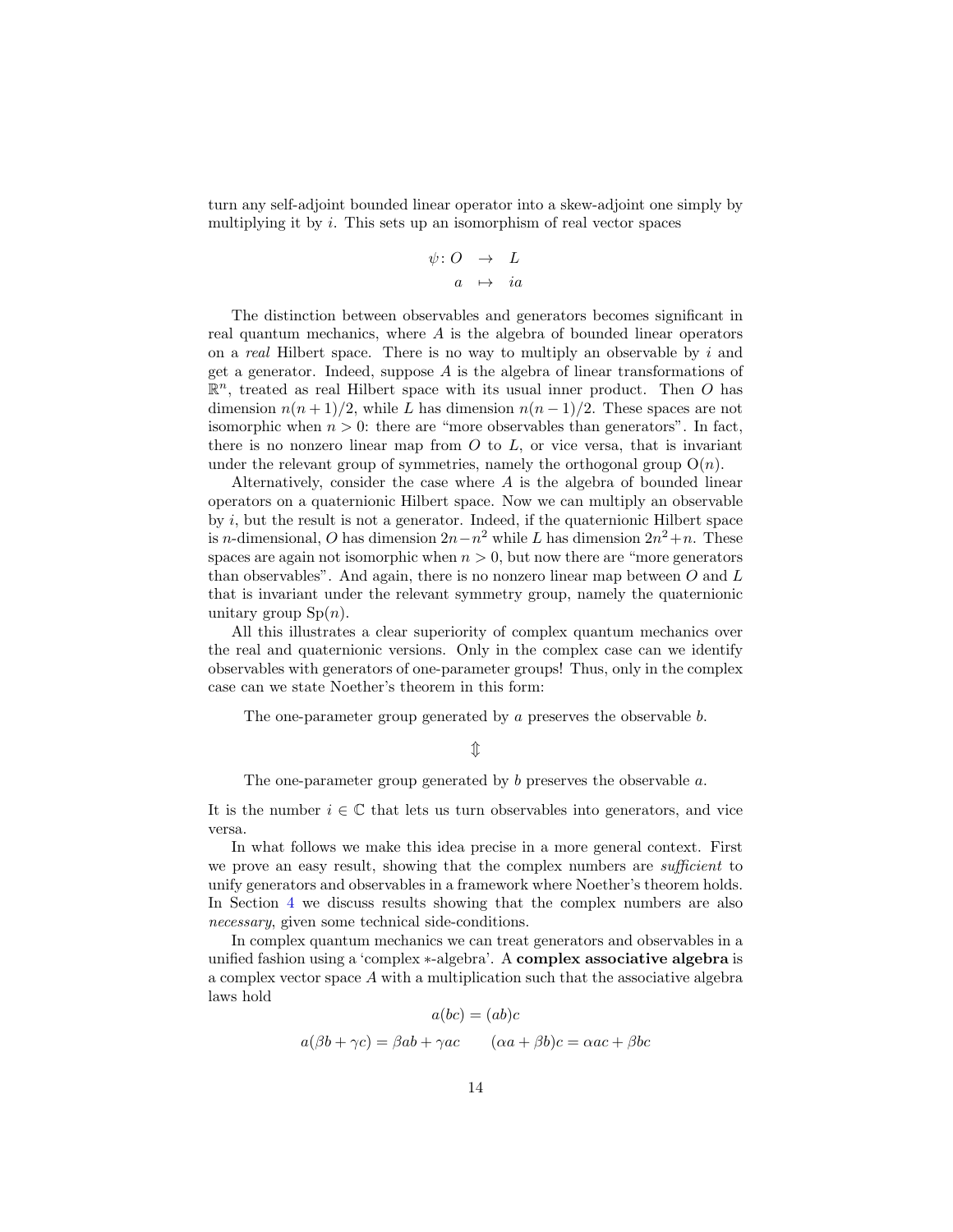for all  $a, b, c \in A$  and  $\alpha, \beta, \gamma \in \mathbb{C}$ . A **complex \*-algebra** is a complex associative algebra with an operation ∗:  $A \rightarrow A$  that is an involutory antihomomorphism and also antilinear:

$$
(\alpha a)^* = \overline{\alpha} a^*
$$

for all  $\alpha \in \mathbb{C}$ ,  $a \in A$ .

Any complex ∗-algebra A has an underlying real ∗-algebra, so we can define a real vector space of skew-adjoint elements:

$$
L = \{ a \in A : a^* = -a \}
$$

which forms a Lie algebra under the commutator, and a real vector space of self-adjoint elements:

$$
O = \{ a \in A : a^* = a \}
$$

which forms a Jordan algebra under the Jordan product. But now we also have an isomorphism of real vector spaces:

$$
\psi: O \rightarrow L
$$
  

$$
a \mapsto ia.
$$

Given a complex  $*$ -algebra A, we say  $a \in O$  generates a one-parameter **family** if for each  $b \in O$  there exists a unique solution  $F_t^a(b)$  to **Heisenberg's** equation

$$
\frac{d}{dt}F_t^a(b) = [ia, F_t^a(b)] \qquad \forall b \in B
$$

obeing the initial conditions

$$
F_0^a(b) = b.
$$

As usual, we say  $a$  generates symmetries of  $b$  if

$$
F_t^a(b) = b \qquad \forall t \in \mathbb{R}.
$$

We then have this version of Noether's theorem:

<span id="page-14-0"></span>**Theorem 4.** Let A be a complex  $*$ -algebra and suppose  $a, b \in O$  generate oneparameter families. Then a generates symmetries of b if and only if b generates symmetries of a.

Proof. The proof is formally just like that of Theorem [3](#page-9-0) for Poisson algebras. Note that  $\alpha$  generates symmetries of  $\delta$  if and only if

$$
\frac{d}{dt}F_t^a(b) = 0 \quad \forall t \in \mathbb{R},
$$

which holds if and only if

$$
[a, F_t^a(b)] = 0 \qquad \forall t \in \mathbb{R}
$$

which in turn holds if and only if  $[a, b] = 0$ . This is true if and only if  $[b, a] = 0$ , so running the argument in reverse we see that  $b$  generates symmetries of  $a$ .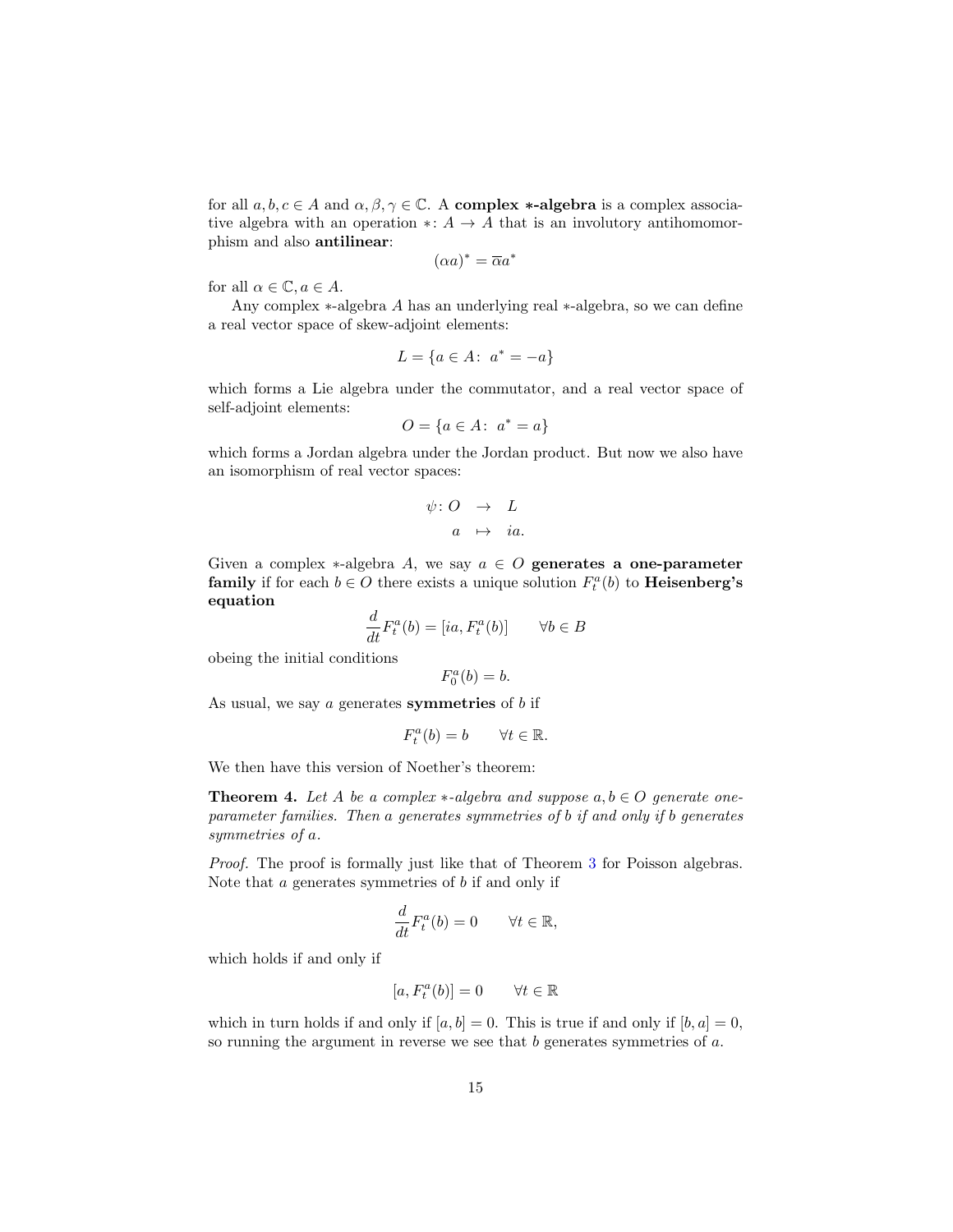The only nontrivial step is that

$$
[a, b] = 0 \quad \Longrightarrow \quad [a, F_t^a(b)] = 0 \qquad \forall t \in \mathbb{R}.
$$

However, if we assume  $[a, b] = 0$ , the fact that  $F_t^a(b)$  is the unique solution of the Heisenberg equations

$$
\frac{d}{dt}F_t^a(b) = [ia, F_t^a(b)] \qquad \forall t \in \mathbb{R}
$$

obeying the initial conditions  $F_0^a(b) = b$ , together with the fact that the constant function  $G(t) = b$  is another solution with the same initial conditions, implies that  $F_t^a(b) = b$ . We thus obtain

$$
[a, F_t^a(b)] = [a, b] = 0 \qquad \forall t \in \mathbb{R}
$$

as desired.

The theorem above leaves open the question of which observables generate one-parameter families. This is a question about existence and uniqueness of solutions of differential equations, so we need a bit of analysis to solve it. The nicest complex ∗-algebras are the C\*-algebras. In a C\*-algebra, every observable generates a one-pameter family.

A C\*-algebra is a complex ∗-algebra A equipped with a norm making it into a Banach space (i.e. a complete normed vector space) and obeying

$$
||ab|| \le ||a|| ||b|| \qquad ||aa^*|| = ||a||^2
$$

.

for all  $a, b \in A$ . The following result is well-known, so we merely sketch the proof:

<span id="page-15-0"></span>**Theorem 5.** If A is a C<sup>\*</sup>-algebra then every element of  $O = \{a \in A : a^* = a\}$ generates a one-parameter group of transformations that preserve all the  $C^*$ algebra structure.

*Proof.* If  $a \in O$  then for each  $t \in \mathbb{R}$  we can define

$$
e^{ita} = \sum_{n=0}^{\infty} \frac{(ita)^n}{n!} \in A
$$

where the power series converges in the norm topology because

$$
\left\|\frac{(ita)^n}{n!}\right\| \leq \frac{t^n \|a\|^n}{n!}.
$$

For any  $b \in O$  we can define

$$
F_t^a(b) = e^{ita}b e^{-ita}.
$$

 $\Box$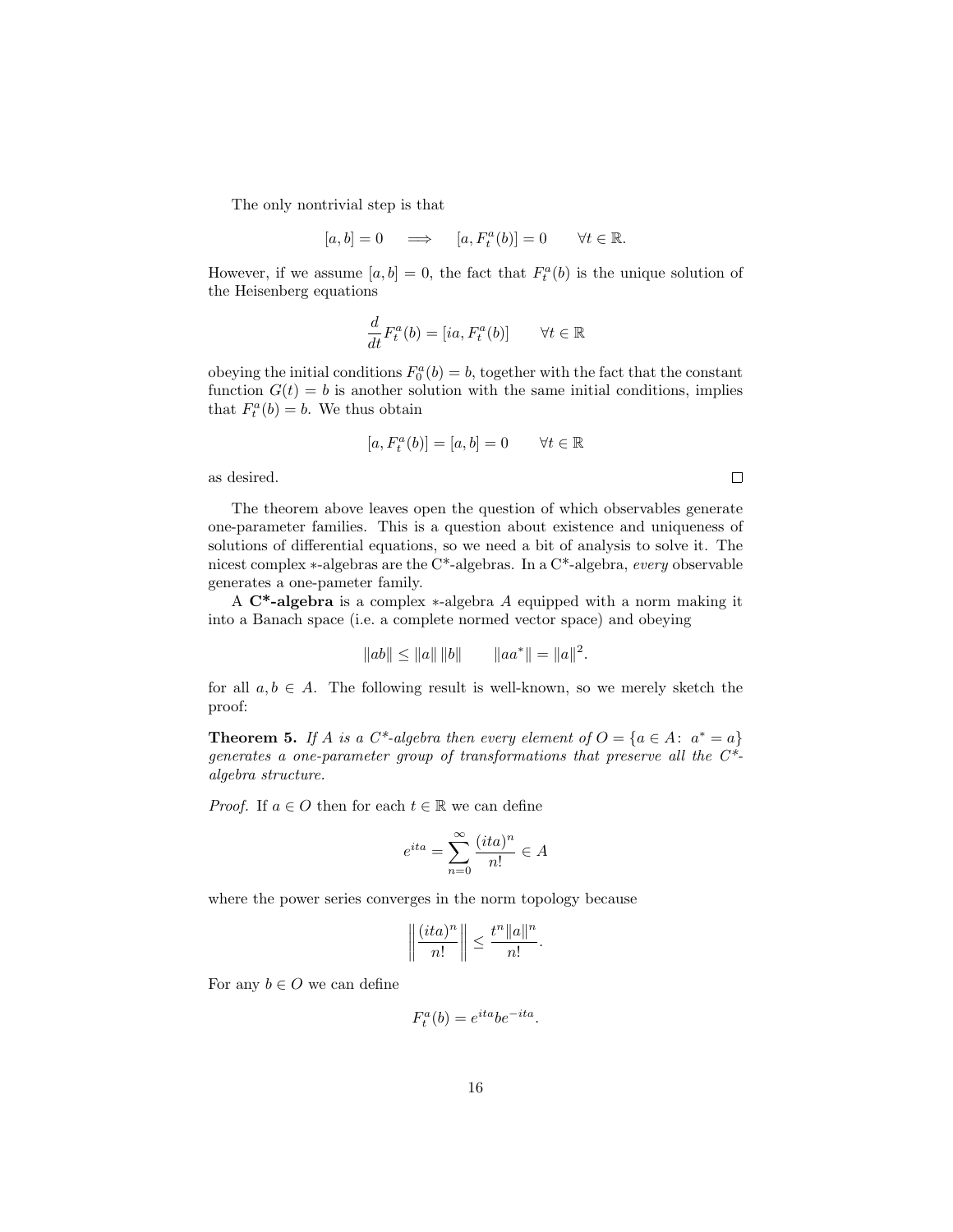<span id="page-16-0"></span>One can show by manipulating convergent formal power series that  $F_t^a(b) \in O$ for all  $t \in \mathbb{R}$ , that  $F_t^a(b)$  obeys Heisenberg's equation with the initial conditions  $F_t^a(b) = b$ , and that  $F_t^a: O \to O$  is a one-parameter group:

$$
\begin{array}{rcl}\nF_0^t & = & \text{id} \\
F_{s+t}^f & = & F_s^f \circ F_t^f \qquad \forall s, t \in \mathbb{R}.\n\end{array}
$$

For each b one can show that  $F_t^a(b)$  is the unique solution of Heisenberg's equations with the given initial conditions. Moreover one can show by calculations that the transformations  $F_t^a$  preserve all the C<sup>\*</sup>-algebra structure:

$$
F_t^a(\beta b + \gamma c) = \beta F_t^a(b) + \gamma F_t^a(c)
$$
  
\n
$$
F_t^a(bc) = F_t^a(b)F_t^a(c)
$$
  
\n
$$
F_t^a(b^*) = F_t^a(b)^*
$$
  
\n
$$
||F_t^a(b)|| = ||b||
$$

 $\Box$ 

for all  $b, c \in A, \beta, \gamma \in \mathbb{R}$ .

A huge amount of work on quantum physics has been done using  $C^*$ -algebras, because they are a very flexible framework that still has close ties to the more traditional complex Hilbert space approach [\[4,](#page-34-4) [10,](#page-34-5) [14,](#page-35-3) [20\]](#page-35-4). The so-called 'C\* axiom'  $||a||^2 = ||a^*a||$  is very powerful. Among other things, it provides a concrete answer to the question of the physical meaning of the norm. This works as follows. Any element  $a$  in a unital algebra  $A$  has a spectrum

$$
\sigma(a) = \{ z \in \mathbb{C} : a - z1 \text{ is not invertible} \}.
$$

If A is a C<sup>\*</sup>-algebra and  $a \in A$  is self-adjoint then  $\sigma(a) \subseteq \mathbb{R}$ , and

$$
||a|| = \sup\{|z| : z \in \sigma(a)\}.
$$

We think of  $\sigma(a)$  as the set of values the observable a can assume. Thus,  $||a||$  is simply the supremum of  $|z|$  where z ranges over all values that a can take on. Furthermore, one can define 'states' on a  $C^*$ -algebra, and given an observable  $a$ and a state  $\omega$  we obtain a probability measure on the real line that is supported on the spectrum of  $a$ . This gives the probability that  $a$  takes on values in any measurable set  $S \subseteq \mathbb{R}$  in the state  $\omega$ . We describe this in more detail in a more general framework in Section [4.](#page-23-0)

To dig deeper into the meaning of Noether's theorem, in the next sections we separately study the two halves of a ∗-algebra: Lie algebras, which describe generators, and Jordan algebras, which describe observables. In the end we shall see that a special kind of Jordan algebra automatically gives rise to a Lie algebra—and under certain conditions connected to Noether's theorem, we can combine the Jordan algebra with this Lie algebra to obtain a C\*-algebra.

To lay the groundwork, let us see what happens when we express all the structure of a real or complex ∗-algebra in terms of observables and generators.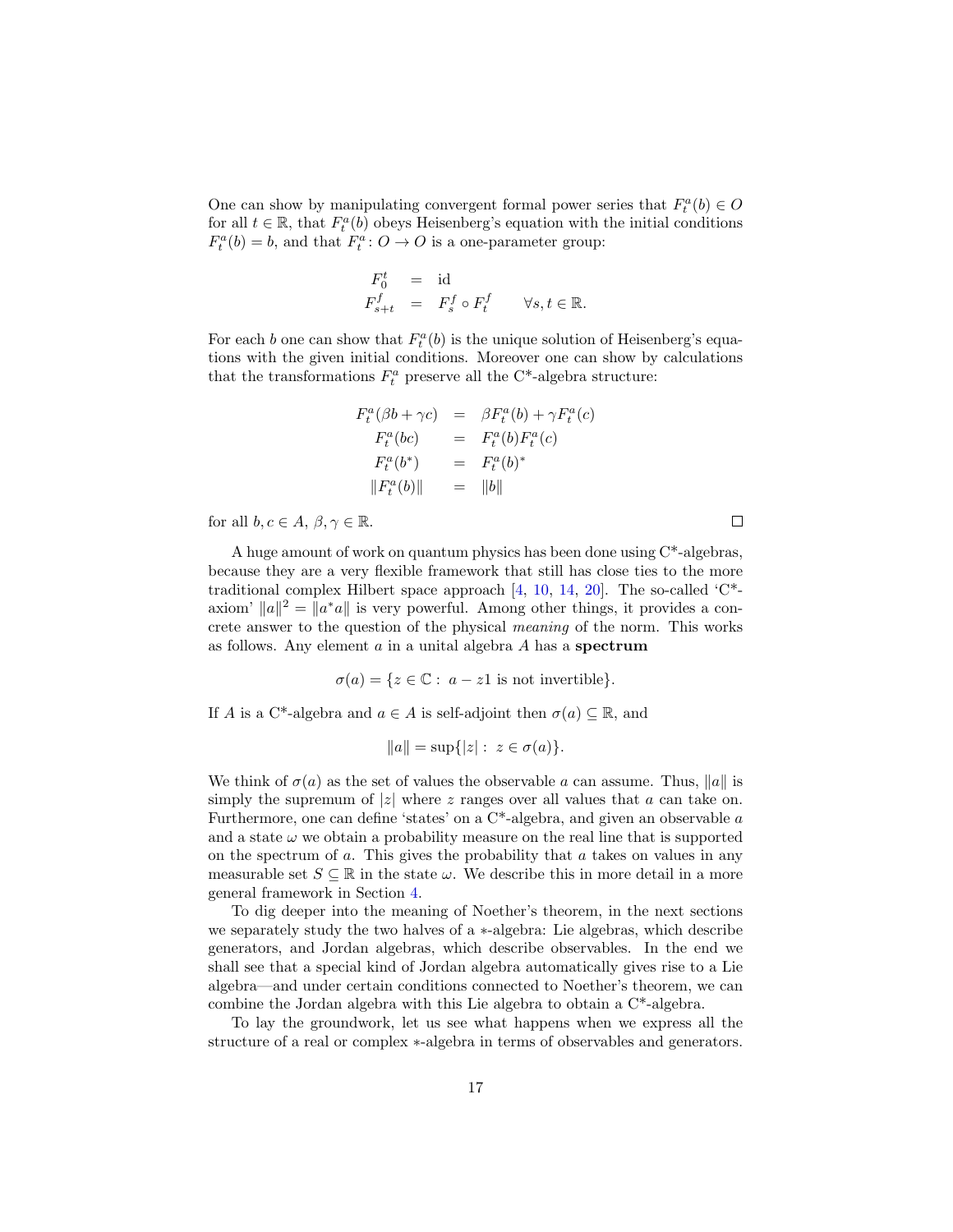When we do this for a real ∗-algebra we get a rather elaborate structure. When we do it for a complex ∗-algebra we can simplify the answer, since we can use multiplication by  $i$  to express generators in terms of observables, or the other way around.

<span id="page-17-0"></span>Theorem 6. Given a real ∗-algebra A, let

$$
L = \{a \in A: \ a^* = -a\}, \qquad O = \{a \in A: \ a^* = a\}.
$$

Then the commutator and Jordan product on A obey the following conditions:

1. The operations

$$
[-,-]: L \times L \to L \qquad [-,-]: L \times O \to O
$$

$$
[-,-]: O \times L \to O \qquad [-,-]: O \times O \to L
$$

are bilinear and obey  $[a, b] = -[b, a]$  for all  $a, b$  in either L or O.

2. The operations

$$
\circ: L \times L \to O \qquad \circ: L \times O \to L
$$
  

$$
\circ: O \times L \to L \qquad \circ: O \times O \to O
$$

are bilinear and obey  $a \circ b = b \circ a$  for all  $a, b$  in either L or O.

3. For all a, b, c in either L or O,

$$
[a, b \circ c] = [a, b] \circ c + b \circ [a, c].
$$

4. For all a, b, c in either L or O,

$$
(a \circ b) \circ c - a \circ (b \circ c) = [a, [b, c]] - [[a, b], c].
$$

Conversely, given any pair of vector spaces  $L, O$  and any operations obeying conditions  $1-\xi$ ,  $A = L \oplus O$  becomes a real  $\ast$ -algebra if we define

$$
ab = a \circ b + \frac{1}{2}[a, b]
$$

and define a linear map  $\ast: A \to A$  by  $a^* = a$  for  $a \in O$ ,  $a^* = -a$  for  $a \in L$ .

Proof. The proof is a calculation. In the forwards direction, we simply check that given a ∗-algebra and defining  $[-,-]$  to be the commutator and  $a \circ b$  to be the Jordan product, conditions 1–4 hold. In the reverse direction, to check the associative law

$$
(ab)c = a(bc)
$$

for all  $a, b, c \in O \oplus L$ , we expand it using  $ab = \frac{1}{2}(a \circ b + [a, b])$  to obtain

$$
(a \circ b) \circ c + [a \circ b, c] + [a, b] \circ c + [[a, b], c] =
$$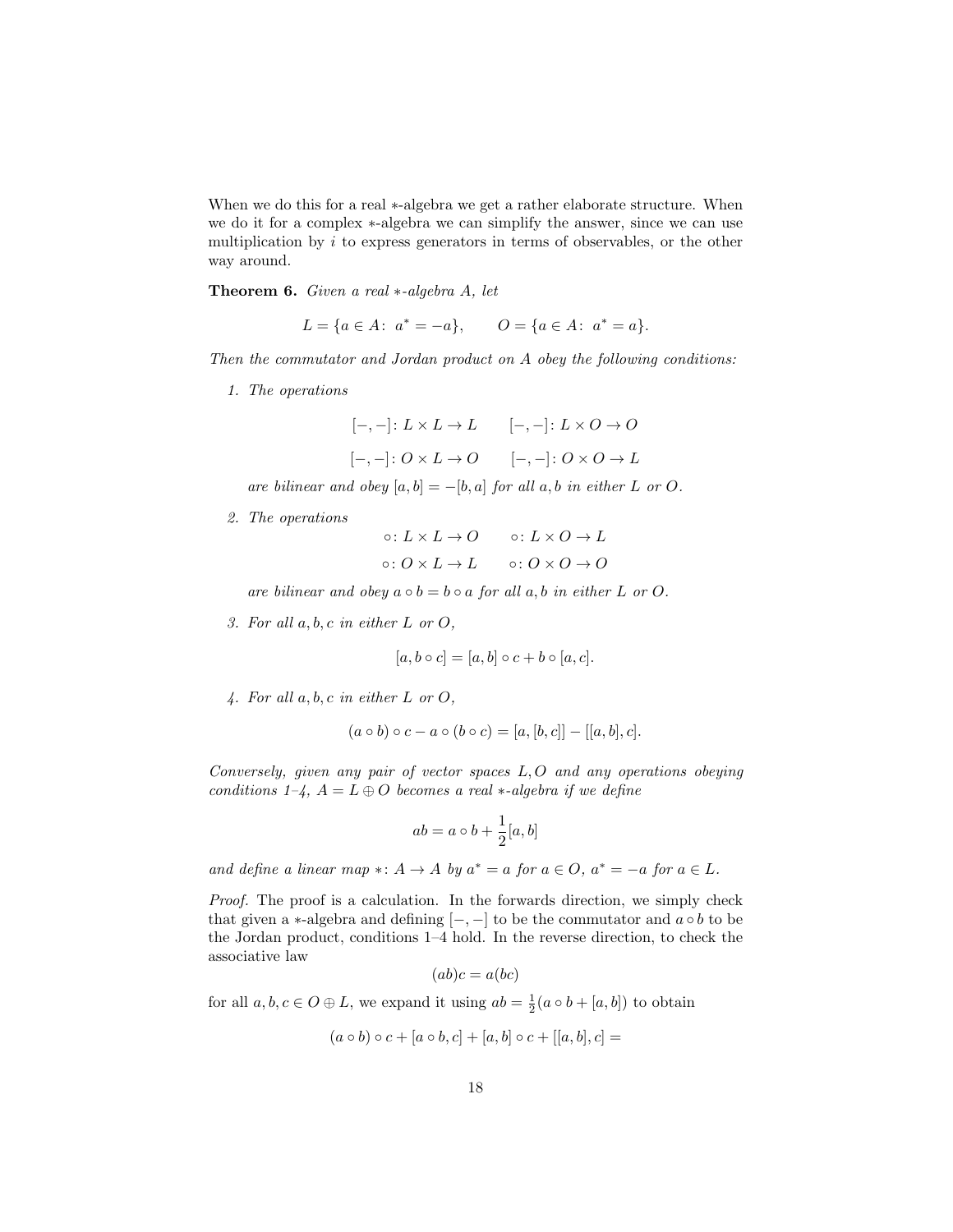$$
a\circ(b\circ c)+[a,b\circ c]+a\circ[b,c]+[a,[b,c]].
$$

To check this equation we use item 3, the anticommutative law for  $[-,-]$ , and the commutative law for ◦ to simplify it to

$$
(a \circ b) \circ c - a \circ (b \circ c) = [a, [b, c]] - [[a, b], c],
$$

which is item 4. The law  $(ab)^* = b^*a^*$  follows from the definitions, the anticommutative law for  $[-,-]$ , and the commutative law for ∘. The other  $\ast$ -algebra laws are easier to check.  $\Box$ 

Remarkably, in this theorem we do not assume from the start that  $O$  is a Jordan algebra or L is a Lie algebra to prove that  $O \oplus L$  is a real \*-algebra. The most complicated of the Jordan and Lie algebra laws, namely the Jordan identity

$$
(a \circ a) \circ (a \circ b) = a \circ ((a \circ a) \circ b)
$$

and the Jacobi identity

$$
[a,[b,c]] = [[a,b],c] + [b,[a,c]],
$$

actually follow from conditions 1–4. Moreover, conditions 3 and 4 cannot be derived from the Jordan and Lie algebra laws alone. This raises a question: what do these conditions mean? We address this in Section [4.](#page-23-0)

Condition 1 in Theorem [7](#page-18-0) implies this purely algebraic version of Noether's theorem:

$$
[a, b] = 0 \iff [b, a] = 0 \qquad \forall a, b \in O.
$$

Thus, we can say that a bracket operation  $[-,-]: O \times O \rightarrow L$  obeying this version of Noether's theorem is a prerequisite for  $O$  to become the space of self-adjoint elements of a real ∗-algebra.

The result for complex ∗-algebras is simpler:

<span id="page-18-0"></span>**Theorem 7.** Given a complex  $*$ -algebra A, let  $O = \{a \in A : a^* = a\}$  and define

$$
\{a, b\} = \frac{i}{2}[a, b] \qquad a \circ b = \frac{1}{2}(ab + ba)
$$

for all  $a, b \in O$ . Then

1. The operation  $\{-,-\}: O \times O \to O$  is bilinear and obeys

$$
\{a, b\} = -\{b, a\} \qquad \forall a, b \in O.
$$

2. The operation  $\circ: O \times O \rightarrow O$  is bilinear and obeys

$$
a \circ b = b \circ a \qquad \forall a, b \in O.
$$

3. For all  $a, b, c \in O$ ,

$$
\{a,b\circ c\} = \{a,b\}\circ c + b\circ\{a,c\}.
$$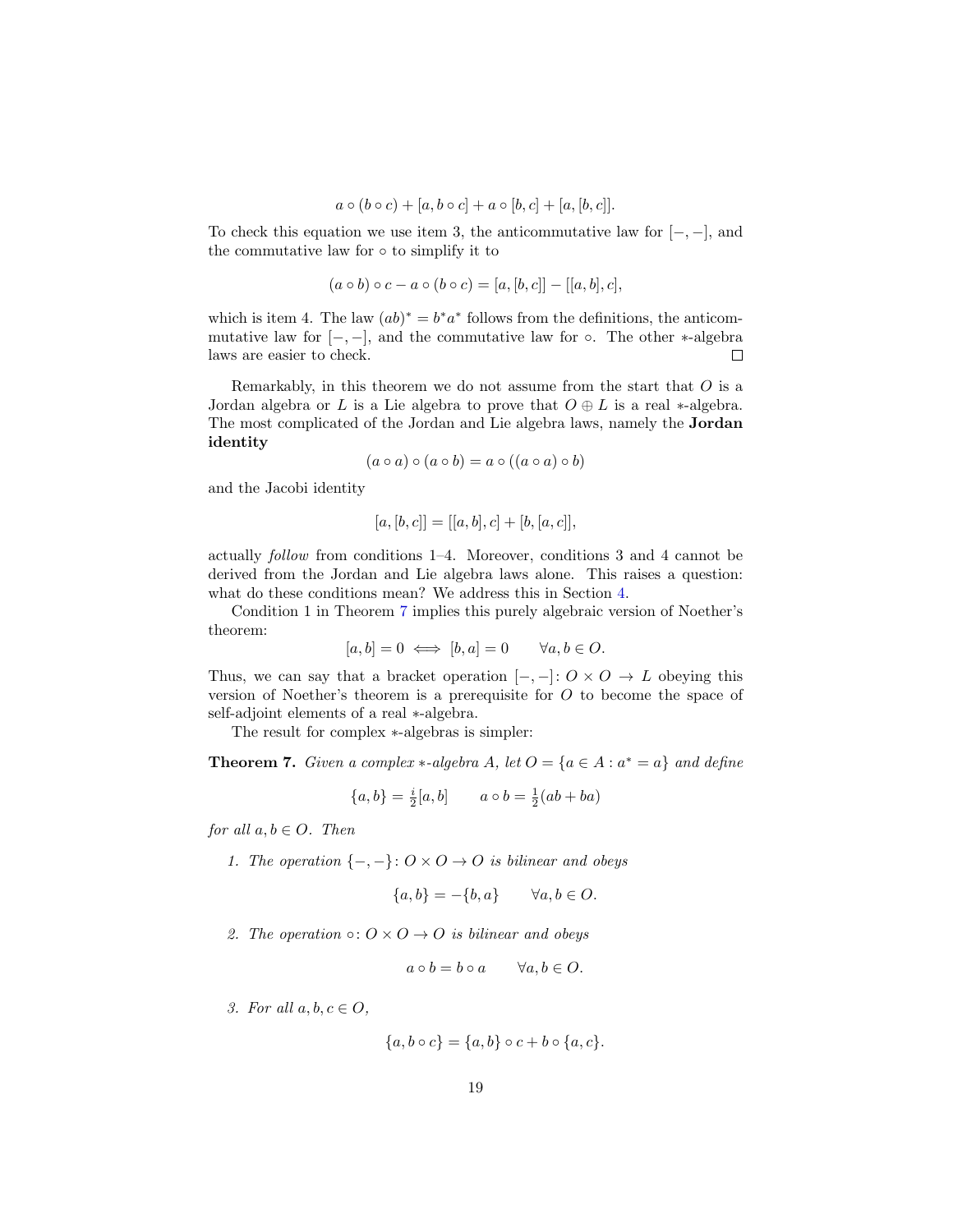<span id="page-19-2"></span> $\mathcal{A}$ . For all  $a, b, c$  in  $O$ ,

$$
(a \circ b) \circ c - a \circ (b \circ c) = \{a, \{b, c\}\} - \{\{a, b\}, c\}.
$$

Conversely, given a real vector space O and operations obeying conditions  $1-\frac{1}{4}$ , the complex vector space  $A = \mathbb{C} \otimes O$  becomes a complex  $*$ -algebra in a unique way such that

and

 $ab = a \circ b - i\{a, b\}$  $(a + ib)^* = a - ib$ 

for all  $a, b \in O$ .

Proof. This follows from Theorem [6](#page-17-0) by noting that for a complex ∗-algebra we can use the linear bijection

$$
\psi: O \quad \rightarrow \quad L
$$

$$
a \quad \mapsto \quad ia
$$

to express all the structure in terms of O, and rewrite  $A = L \oplus O$  as  $\mathbb{C} \otimes O =$  $\Box$  ${a + ib : a, b \in O}.$ 

The above result is implicit in Alfsen and Shultz's theorem on 'dynamical correspondences' [\[1\]](#page-34-1), and in Section [4](#page-23-0) we use it to sketch a proof of their theorem. The reader should also compare work on Jordan–Lie–Banach algebras [\[15,](#page-35-5) [18,](#page-35-0) [21,](#page-35-6) [26\]](#page-35-1).

# <span id="page-19-0"></span>3 Lie algebras

In Section [1](#page-5-0) we described a link between Noether's theorem and the 'selfconservation principle', namely that each observable generates symmetries of itself. Using this idea we can present a version of Noether's theorem with minimal hypotheses. Looking at the proof of Theorems [3](#page-9-0) and [4,](#page-14-0) we see they use nothing about the multiplication of observables or the Jacobi identity for the bracket. Thus we can eliminate these, and suppose we merely have vector space with a bracket operation obeying a few conditions:

<span id="page-19-1"></span>**Theorem 8.** Suppose L is a vector space with a bilinear map  $\{-,-\} \colon L \times L \to L$ such that:

• For each  $a, b \in L$  there is a unique one-parameter family of elements  $F_t^a(b) \in L$  obeying

$$
\frac{d}{dt}F_t^a(b) = \{a, F_t^a(b)\} \quad \forall t \in \mathbb{R}
$$

with initial conditions

 $F_0^a(b) = b.$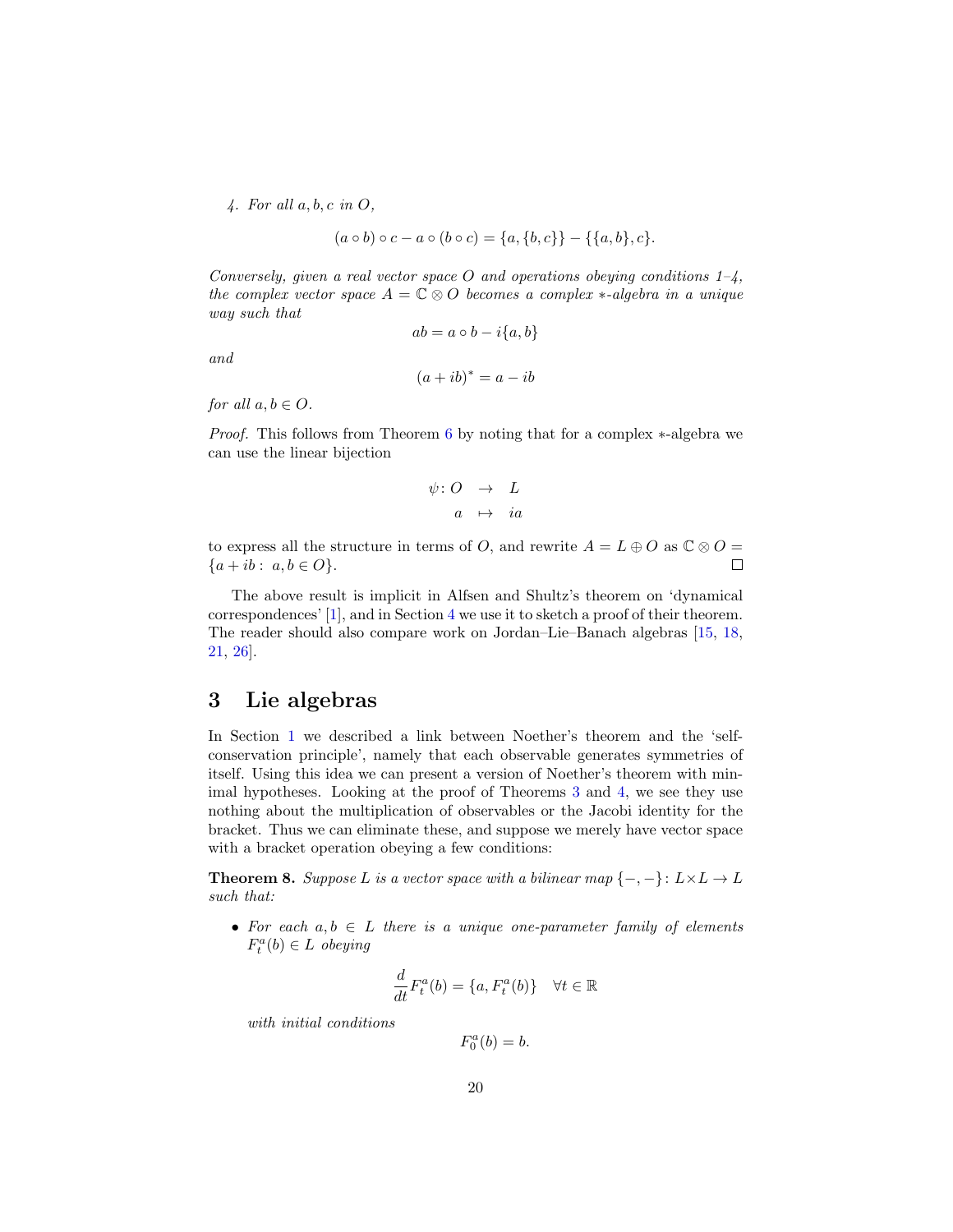<span id="page-20-0"></span>• Each  $a \in L$  generates symmetries of itself:

$$
F_t^a(a) = a \qquad \forall t \in \mathbb{R}.
$$

Then for any pair  $a, b \in L$ , this version of Noether's theorem holds:

$$
F_t^a(b) = b \quad \forall t \in \mathbb{R}
$$
  

$$
\updownarrow
$$
  

$$
F_t^b(a) = a \quad \forall t \in \mathbb{R}.
$$

That is, a generates symmetries of b if and only if b generates symmetries of a.

Proof. First note that the hypotheses imply

$$
\{a, a\} = \frac{d}{dt} F_t^a(a) \Big|_{t=0} = \frac{da}{dt} = 0
$$

for all  $a \in A$ . Since the bracket is bilinear this implies that the bracket is antisymmetric. From this point on, the proof is exactly like that of Theorem [3.](#page-9-0)  $\Box$ 

This theorem amounts to dropping observables entirely and stating Noether's theorem purely in terms of generators. In practice, the vector spaces obeying the conditions of Theorem [8](#page-19-1) are almost invariably Lie algebras. Thus, to dig deeper, we need to ask why Lie algebras are important in physics.

In one sense the answer to this question is simple enough: Lie algebras tend to come from Lie groups, and symmetries in physics tend to form Lie groups. Hilbert's fifth problem goes further and asks which topological groups are Lie groups. After decades of work, mathematicians arrived at a nice answer.

Theorem 9. Suppose G is a connected locally compact topological group for which the identity has a neighborhood containing no subgroup except the trivial group. Then  $G$  is a Lie group. If  $G$  is a Lie group then its tangent space at the identity has the structure of a finite-dimensional Lie algebra. Conversely, any finite-dimensional Lie algebra arises in this way from some topological group G of this form, which is unique up to isomorphism if we also require that it is simply connected.

Proof. The first statement follows from results of Gleason and Yamabe building on a long line of previous work [\[31\]](#page-36-3). The rest is a combination of Lie's first, second and third theorems.  $\Box$ 

Note that the assumptions on the group  $G$  above do not even mention the real numbers, and yet we conclude that  $G$  is a manifold! If we assume the symmetries of a physical system form a topological group with these properties, we get a finite-dimensional Lie algebra and—we shall see—a version of Noether's theorem for free.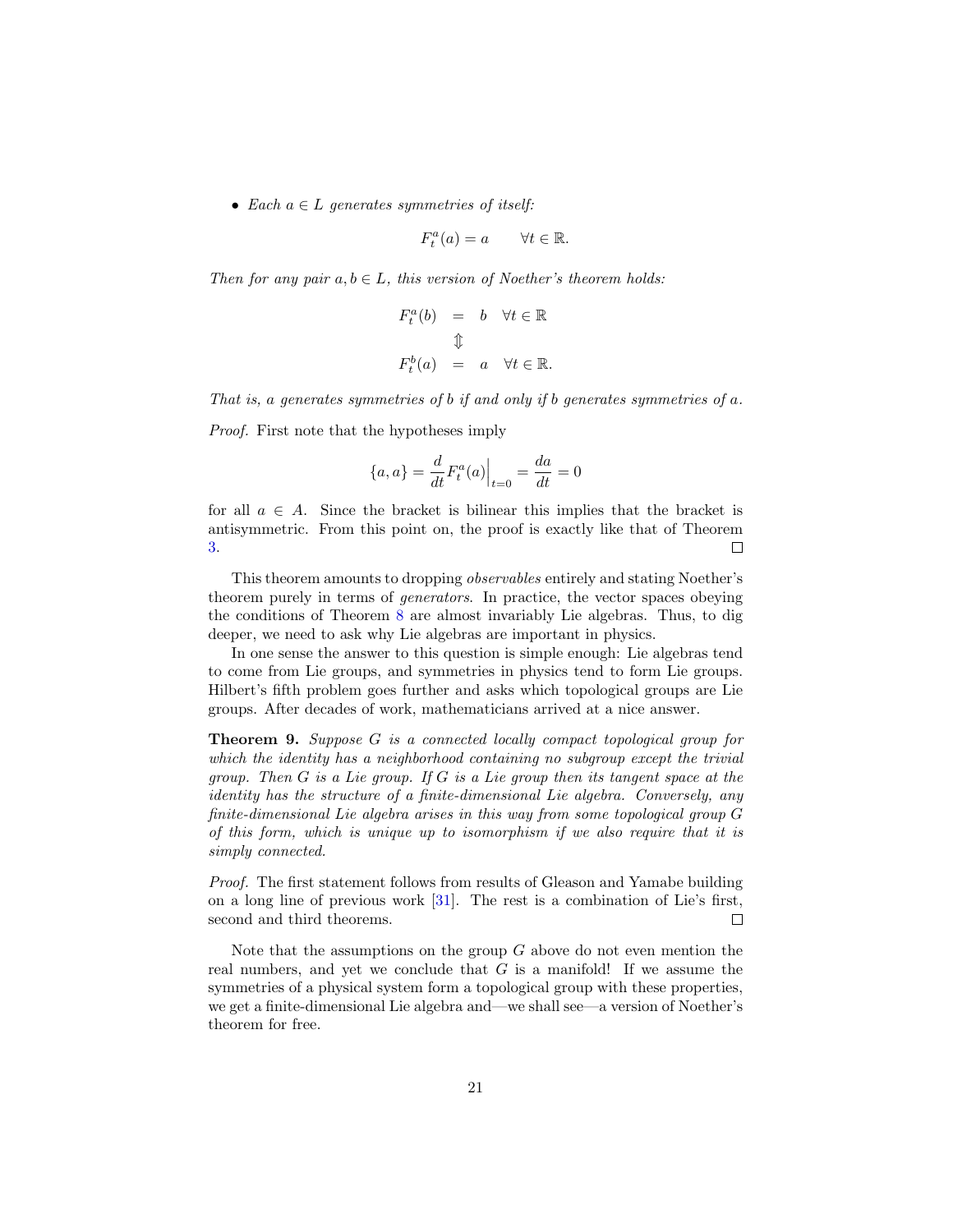But infinite-dimensional Lie algebras are also important in physics, so to state this version of Noether's theorem, let us start with a larger class of Lie algebras. A **Banach–Lie algebra** is a Banach space  $L$  that is also a Lie algebra where the bracket obeys

$$
||(a, b)|| \le C ||a|| ||b||
$$
  $a, b \in L$ 

for some  $C > 0$ . By rescaling the norm we can assume  $C = 1$ . Any finitedimensional Lie algebra can be given a norm making it a Banach–Lie algebra. Also, the algebra of bounded linear operators on any Banach space V becomes a Banach–Lie algebra using the operator norm

$$
||a|| = \sup_{\psi \in V, \psi \neq 0} \frac{||a\psi||}{||\psi||}.
$$

<span id="page-21-0"></span>**Theorem 10.** Suppose L is a Banach–Lie algebra. Then for each  $a, b \in L$  there is a unique one-parameter family of elements  $F_t^a(b) \in L$  obeying

$$
\frac{d}{dt}F_t^a(b) = [a, F_t^a(b)] \quad \forall t \in \mathbb{R}
$$

with initial conditions

$$
F_0^a(b) = b.
$$

Moreover  $F_t^a: L \to L$  is one-parameter group of bounded linear transformations preserving the Lie bracket. For any pair  $a, b \in L$ , this version of Noether's theorem holds:

$$
\begin{array}{rcl} F^a_t(b) & = & b \quad \forall t \in \mathbb{R} \\ & & \Downarrow \\ F^b_t(a) & = & a \quad \forall t \in \mathbb{R}. \end{array}
$$

*Proof.* If L is a Banach–Lie algebra and  $a \in L$ , the linear transformation  $T: L \rightarrow$  $L$  given by

$$
T(b) = [a, b]
$$

is bounded. By Picard's existence and uniqueness theorem for the solution of ordinary differential equations, whose usual proof also works for Banachspace valued functions, for each  $b \in L$  there is a unique solution  $F_t^a(b)$  of the differential equation

$$
\frac{d}{dt}F_t^a(b) = [a, F_t^a(b)] = T(F_t^a(b))
$$

with initial conditions

$$
F_0^a(b) = b.
$$

An explicit solution is given by  $F_t^a(b) = \exp(tT)(b)$  where the exponential is defined by a convergent power series. Thus,  $F_t^a: L \to L$  is one-parameter group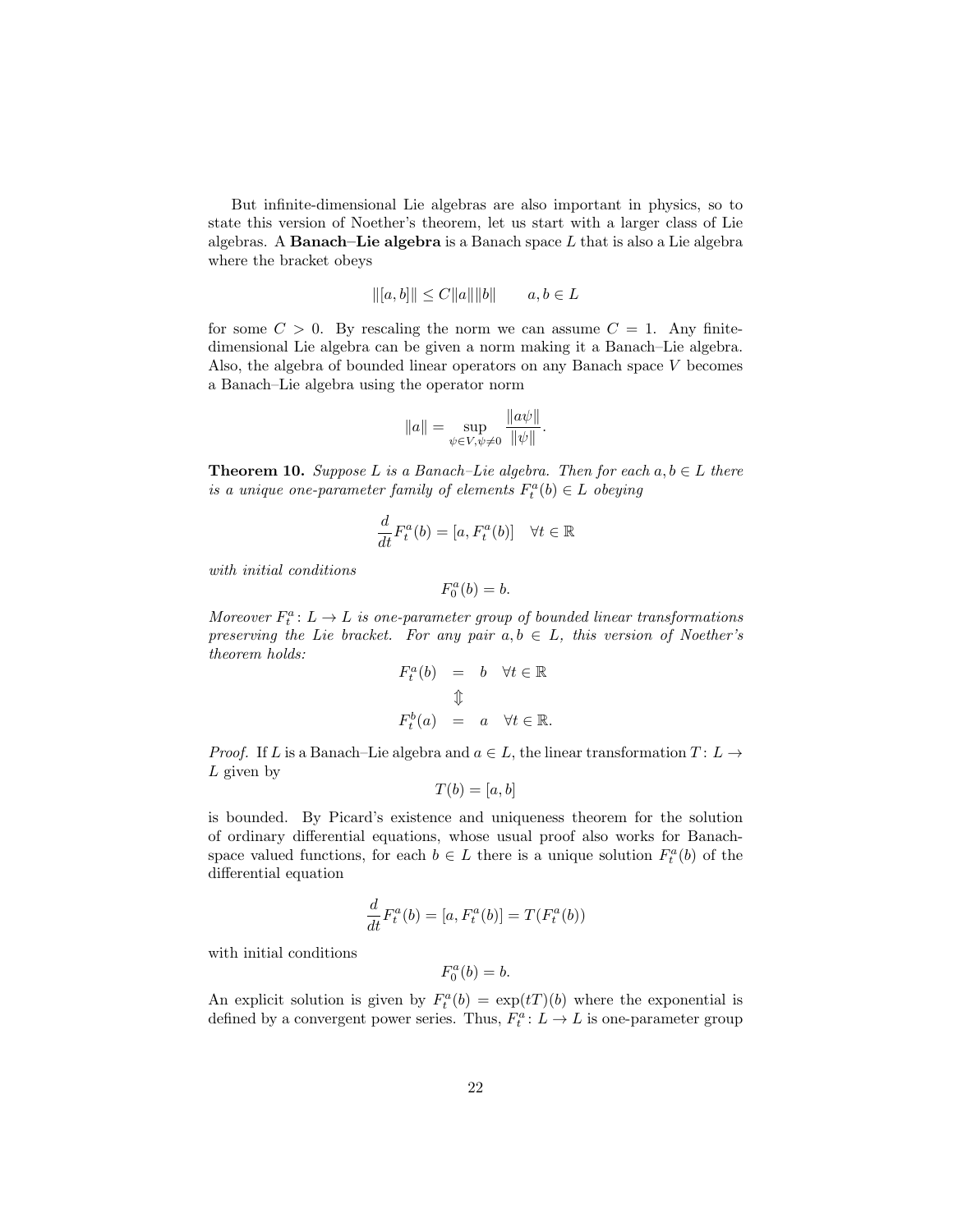<span id="page-22-0"></span>of bounded linear transformations. We can show these transformations preserve the Lie bracket by noting that for all  $t \in \mathbb{R}$  and  $b, c \in L$  we have

$$
\frac{d}{dt}[F_t^a(b), F_t^a(c)] = [[a, F_t^a(b)], F_t^a(b)] + [F_t^a(b), [a, F_t^a(c)]]
$$
  
= [a, [F\_t^a(b), F\_t^a(c)]]

while

$$
\frac{d}{dt}F_t^a([b, c]) = [a, F_t^a([b, c])].
$$

Thus, if

$$
u(t) = F_t^a([b, c]) - [F_t^a(b), F_t^a(c)]
$$

we have

$$
\frac{d}{dt}u(t) = [a, u(t)] \quad \forall t \in \mathbb{R}.
$$

Since  $u(0) = 0$ , the uniqueness result just mentioned implies that  $u(t) = 0$  for all  $t \in \mathbb{R}$ . Thus, the transformations  $F_t^a$  preserve the Lie bracket:

$$
F_t^a([b, c]) = [F_t^a(b), F_t^a(c)]
$$

for all  $t \in \mathbb{R}$ ,  $a, b, c \in L$ .

To show that Noether's theorem holds, by Theorem [8](#page-19-1) it suffices to show

$$
F_t^a(a) = a \qquad \forall t \in \mathbb{R}, a \in L.
$$

This follows from the uniqueness result, since

$$
\frac{d}{dt}a = 0 = [a, a].
$$

Banach–Lie algebras arise naturally from a class of groups called Banach– Lie groups [\[13\]](#page-34-6). However, not every Banach–Lie algebra gives rise to such a group [\[34\]](#page-36-4). Every Banach–Lie algebra gives a local Banach–Lie group: a Banach manifold  $G$  containing an element 1, with partially defined smooth group operations with open domains of definition, that obey the group laws when defined. Conversely, any local Banach–Lie group has a Banach–Lie algebra.

Since a version of Noether's theorem holds automatically for any Banach–Lie algebra, and any such thing gives a local Banach–Lie group, we would be remiss not to use this fact to shed more light on Noether's theorem.

Suppose  $L$  is a Banach–Lie algebra and let  $G$  be the corresponding local Banach-Lie group. (The reader will lose nothing by considering the case where G is a Lie group.) Suppose  $a, b \in L$ . From the proofs of Theorems [8](#page-19-1) and [10](#page-21-0) we see that in this context, Noether's theorem

> a generates transformations that leave b fixed  $\iff$ b generates transformations that leave a fixed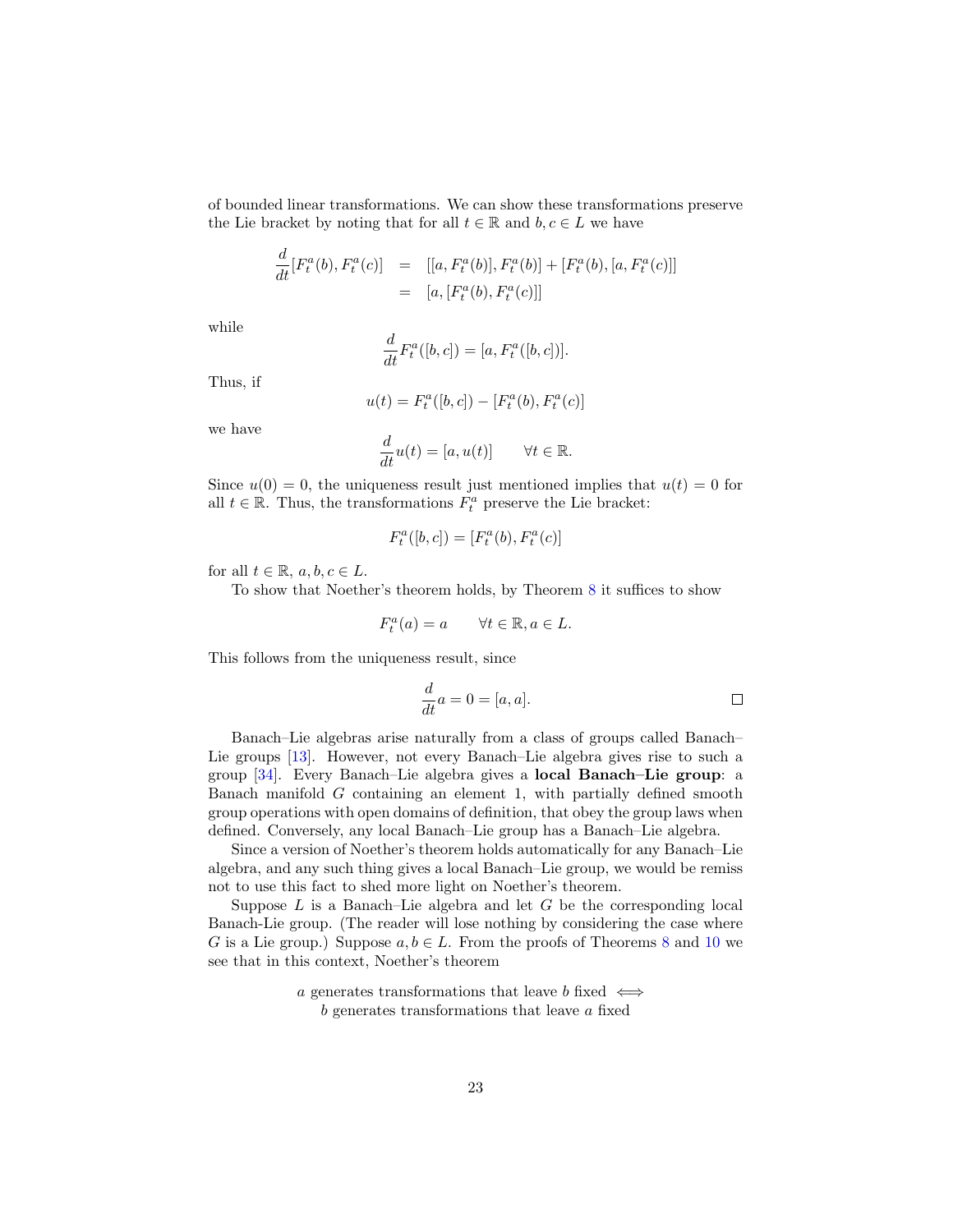<span id="page-23-1"></span>boils down to the statement

$$
[a, b] = 0 \iff [b, a] = 0.
$$

Given  $a, b \in L$  we have smooth curves  $\exp(sa), \exp(tb)$  in G, defined for small s and  $t$ , and we have

$$
[a, b] = \left. \frac{d^2}{dsdt} \exp(sa) \exp(tb) \exp(-sa) \exp(-ta) \right|_{s,t=0}
$$

It follows that  $[a, b] = 0$  if  $\exp(sa)$  and  $\exp(tb)$  commute for sufficiently small s, t. By the Baker–Campbell–Hausdorff formula the converse is true too.

Therefore, Noether's theorem, phrased solely in terms of generators, follows from the fact that

g commutes with  $h \iff h$  commutes with g.

It is simply an 'infinitesimal' version of this obvious fact! Similarly, the selfconservation principle follows from the fact that

g commutes with g.

## <span id="page-23-0"></span>4 Jordan algebras

Having reduced Noether's theorem to a triviality by working only with generators, we see that its nontrivial content must involve observables. Thus, we turn to Jordan algebras. These were introduced by Pascual Jordan [\[24\]](#page-35-7), who studied them further with von Neumann and Wigner in an attempt to isolate the algebraic properties of observables in quantum mechanics [\[25\]](#page-35-8). By now much is known about them  $[11, 22, 23, 29, 32]$  $[11, 22, 23, 29, 32]$  $[11, 22, 23, 29, 32]$  $[11, 22, 23, 29, 32]$  $[11, 22, 23, 29, 32]$  $[11, 22, 23, 29, 32]$  $[11, 22, 23, 29, 32]$  $[11, 22, 23, 29, 32]$  $[11, 22, 23, 29, 32]$ . Still, they remain less widely understood than Lie algebras, so before examining their connection to Noether's theorem we start by explaining them. We shall see that a certain class of Jordan algebras, the 'unital JB-algebras', are a powerful framework for studying the connection between Jordan algebras and the role of the complex numbers in quantum mechanics.

Recall that a Jordan algebra is a real vector space  $O$  equipped with an operation  $\circ: O \times O \rightarrow O$  obeying

$$
(a \circ a) \circ (a \circ b) = a \circ ((a \circ a) \circ b) \qquad a \circ b = b \circ a
$$

$$
a \circ (\beta b + \gamma c) = \beta(a \circ b) + \gamma(a \circ c)
$$

for all  $a, b, c \in O$ ,  $\alpha, \beta, \gamma \in \mathbb{R}$ . These laws were found by listing some of the properties of the Jordan product  $a \circ b = \frac{1}{2}(ab + ba)$  of  $n \times n$  self-adjoint complex matrices.

The law  $(a \circ a) \circ (a \circ b) = a \circ ((a \circ a) \circ b)$  is mysterious: it demands an explanation. If we use the commutative law to rewrite it this way:

$$
(a \circ a) \circ (b \circ a) = ((a \circ a) \circ b) \circ a
$$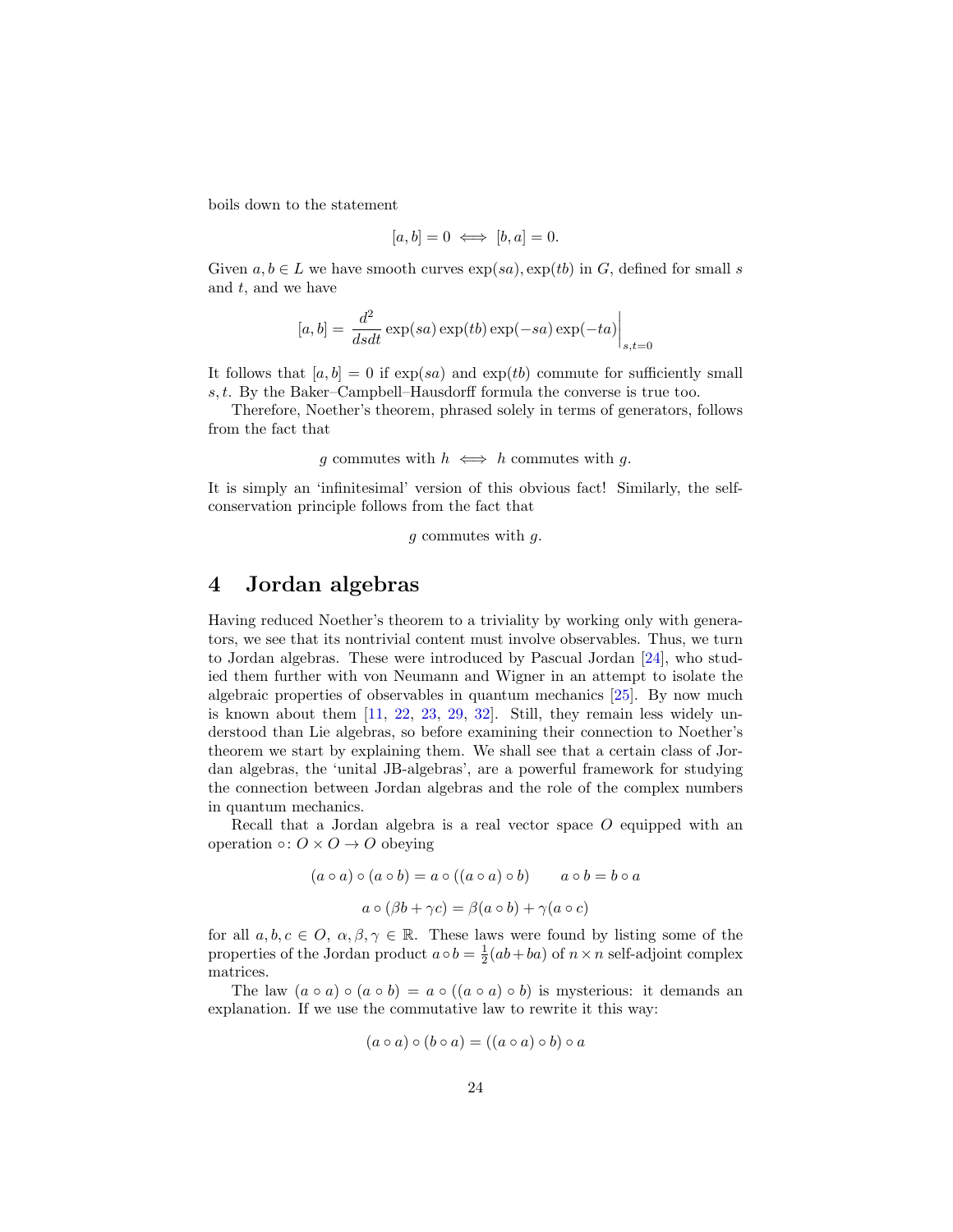<span id="page-24-0"></span>we see it is a special case of the associative law. But there is perhaps a better way to think about it. One can show, through a tiresome inductive argument, that any Jordan algebra is **power-associative**: given any element  $a$ , the *n*-fold product  $a \circ \cdots \circ a$  is independent of how we parenthesize it. Thus we can write this element as  $a^n$  without ambiguity. Furthermore we can prove that

$$
a^m \circ (a^n \circ b) = a^n \circ (a^m \circ b) \qquad \forall m, n \ge 1
$$

for all  $a, b$  in a Jordan algebra [\[29,](#page-36-5) Theorem 5.2.2]. The mysterious law in the definition of Jordan algebra is just the case  $m = 2, n = 1$ . Thus, we can equivalently define a Jordan algebra to be a vector space with a commutative power-associative bilinear operation  $\circ$  having this property: for any element a, all the operations of multiplication by powers  $a^n$  commute.

It is difficult to directly explain the physical meaning of  $a \circ b$ , since there is not a general procedure for measuring  $a \circ b$  given a way to measure a and a way to measure b. However, in a Jordan algebra we have

$$
a \circ b = \frac{1}{2}((a+b) \circ (a+b) - a \circ a - b \circ b)
$$

for all  $a, b$ , so we can understand the meaning of  $a \circ b$  if we can understand linear combinations of observables and also the Jordan square of an observable,  $a^2 = a \circ a.$ 

For this we need to define a concept of 'state' for a Jordan algebra, and connect observables to states. This can be done, not for all Jordan algebras, but for a large class. We say a Jordan algebra formally real if

$$
a_1^2 + \dots + a_n^2 = 0 \implies a_1, \dots, a_n = 0
$$

for all  $a_1, \ldots, a_n \in O$ . This captures our intuition that the sum of squares of real-valued observables can vanish only if each observable vanishes separately.

The condition of being formally real is very powerful. Jordan, von Neumann and Wigner [\[25\]](#page-35-8) showed that in the finite-dimensional case, this condition implies the mysterious law  $(a \circ a) \circ (a \circ b) = a \circ ((a \circ a) \circ b)$  so long as the operation ◦ is also commutative, power-associative and bilinear. They also classified the finite-dimensional formally real Jordan algebras. They began by proving that any such algebra is a direct sum of 'simple' ones. A Jordan algebra is simple when its only ideals are  $\{0\}$  and A itself, where an **ideal** is a vector subspace  $B \subseteq A$  such that  $b \in B$  implies  $a \circ b \in B$  for all  $a \in A$ . Then they proved every simple finite-dimensional formally real Jordan algebra is isomorphic to one on this list:

- The algebra  $\mathfrak{h}_n(\mathbb{R})$  of  $n \times n$  self-adjoint real matrices with the product  $a \circ b = \frac{1}{2}(ab + ba).$
- The algebra  $\mathfrak{h}_n(\mathbb{C})$  of  $n \times n$  self-adjoint complex matrices with the product  $a \circ b = \frac{1}{2}(ab + ba).$
- The algebra  $\mathfrak{h}_n(\mathbb{H})$  of  $n \times n$  self-adjoint quaternionic matrices with the product  $a \circ b = \frac{1}{2}(ab + ba)$ .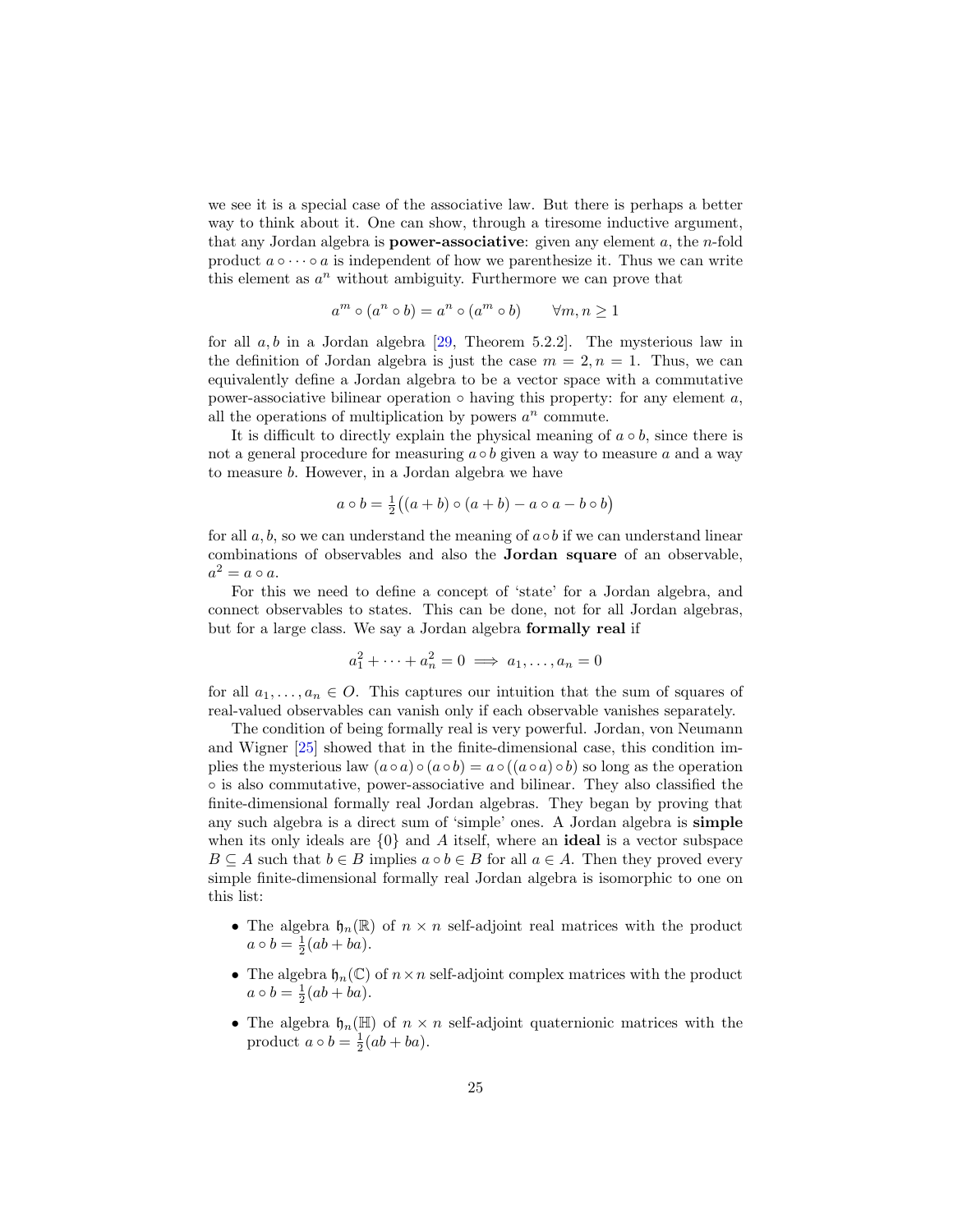- <span id="page-25-0"></span>• The algebra  $\mathfrak{h}_3(\mathbb{O})$  of  $3\times 3$  self-adjoint octonionic matrices with the product  $a \circ b = \frac{1}{2}(ab + ba).$
- The algebras  $\mathbb{R}^n \oplus \mathbb{R}$  with product  $(x, t) \circ (x', t') = (tx' + t'x, x \cdot x' + tt')$ .

All these are **unital**: they have an element 1 that obeys  $1 \circ a = a$  for all a. Thus, all finite-dimensional formally real Jordan algebras are unital.

Unital formally real Jordan algebras are important because we can define 'states' of any physical system whose observables form such an algebra. The first step is to note that in a formally real Jordan algebra O we can define  $a \geq b$ to mean that  $a - b$  is a sum of Jordan squares. This relation is a **partial order**, since it clearly obeys the laws

$$
a \ge a \qquad a \ge b \& b \ge c \implies a \ge c \qquad a \ge b \& b \ge a \implies a = b
$$

for all  $a, b, c \in O$ . One can also see that

$$
a, b \ge 0 \implies \alpha a + (1 - \alpha)b \ge 0 \qquad \forall \alpha \text{ s.t. } 0 \le \alpha \le 1
$$

$$
a \ge 0 \implies \alpha a \ge 0 \qquad \forall \alpha > 0
$$

for all  $a, b \in O$ . We summarize the last two facts by saying that the set

$$
O^+ = \{ a \in O : \ a \ge 0 \}
$$

is a convex cone. Conversely, one can construct a formally real Jordan algebra from any convex cone whose interior is 'symmetric' in a certain sense. In the finite-dimensional case this is nicely explained in the text by Faraut and Koranyi [\[16\]](#page-35-11); for an infinite-dimensional generalization see Chu [\[12\]](#page-34-8).

Given a unital formally real Jordan algebra  $O$ , a 'state' is a particular kind of linear functional sending each observable  $a \in O$  to its expected values. A linear functional  $\omega: O \to \mathbb{R}$  is called **positive** if

$$
a \ge 0 \implies \omega(a) \ge 0.
$$

A state is a positive linear functional  $\omega: O \to \mathbb{R}$  that is normalized:

$$
\omega(1)=1.
$$

The states form a convex set:

$$
\omega, \nu
$$
 are states  $\implies \alpha \omega + (1 - \alpha)\nu$  is a state  $\forall \alpha$  with  $0 \le \alpha \le 1$ .

There has been much work on 'generalized probabilistic theories', where one starts with a convex set of states, or perhaps a cone with an 'order unit' playing the role of  $1 \in O^+$ . There are a number of interesting attempts to justify a focus on generalized probabilistic theories arising from finite-dimensional formally real Jordan algebras [\[7,](#page-34-9) [9,](#page-34-10) [35,](#page-36-7) [36\]](#page-36-8). To generalize this work to infinite-dimensional Jordan algebras we need a bit of analysis, so we use 'JB-algebras'.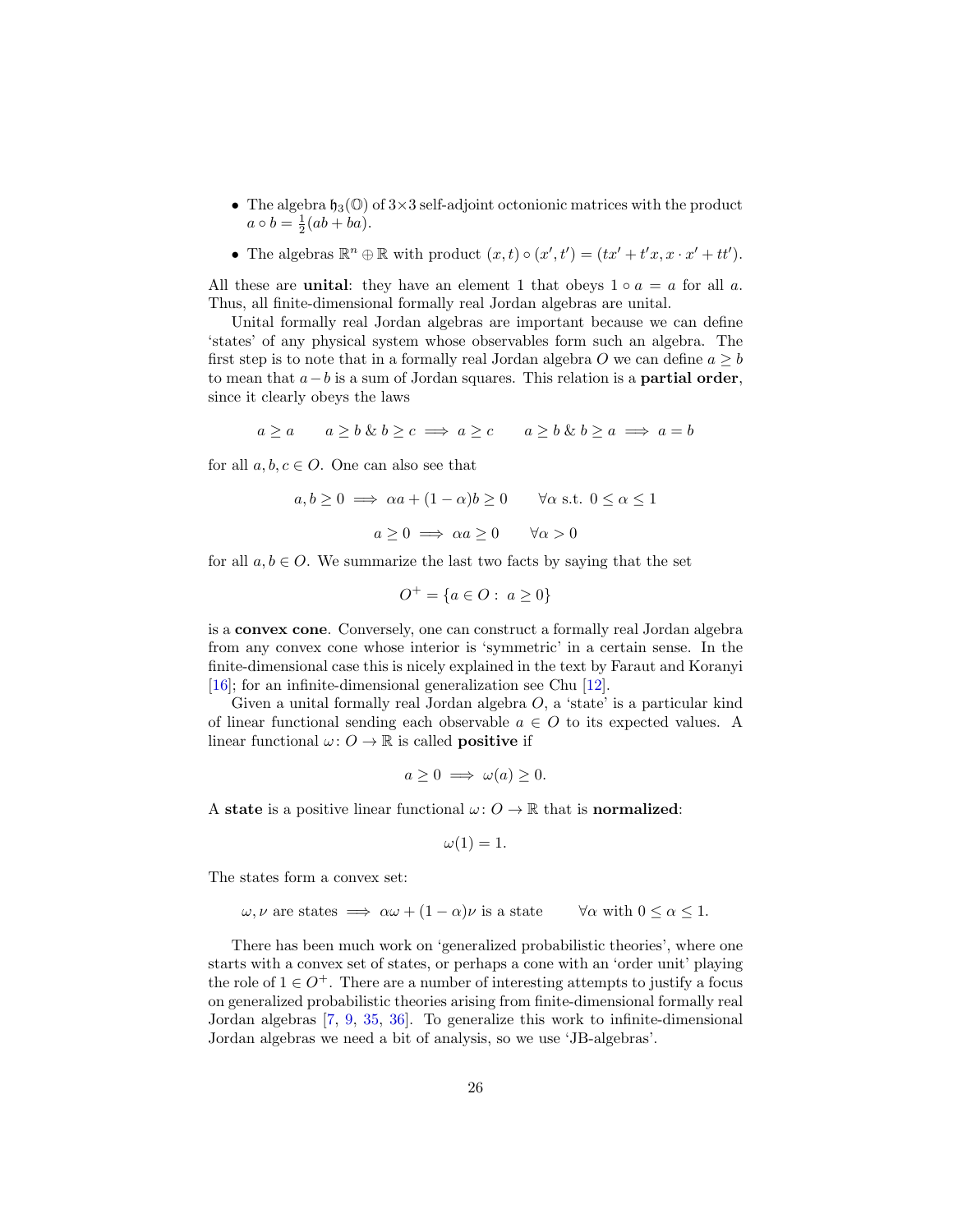<span id="page-26-0"></span>A JB-algebra is a Jordan algebra  $O$  equipped with a norm making it into a Banach space and obeying

$$
\|a \circ b\| \le \|a\| \|b\| \qquad \|a^2\| = \|a\|^2 \qquad \|a^2\| \le \|a^2 + b^2\|
$$

for all  $a, b \in O$ . The last inequality implies that any JB-algebra is formally real. Conversely, any finite-dimensional unital formally real Jordan algebra can be given a norm making it JB-algebra—but this fails in the infinite-dimensional case [\[22,](#page-35-9) Sec. 3.1]. So, the concept of JB-algebra really comes into its own in the infinite-dimensional case.

Given any state  $\omega: O \to \mathbb{R}$  on a unital JB-algebra, and any element  $a \in O$ , there is a probability measure on the real line that describes what happens when one measures the observable  $a$  in the state  $\omega$ . This is the unique Borel measure  $\mu_{a,\omega}$  such that

$$
\omega(a^n) = \int_{\mathbb{R}} x^n \, d\mu_{a,\omega}(x) \qquad \forall n \ge 0.
$$

This measure is supported on the **spectrum** of  $a$ , which is defined just as for C\*-algebras:

 $\sigma(a) = \{z \in \mathbb{C} : a - z1 \text{ is not invertible}\}.$ 

The spectrum of  $a \in O$  is always a compact subset of the real line, and we have

$$
||a|| = \sup\{|z| : z \in \sigma(a)\}.
$$

Thus, we can think of  $\sigma(a)$  as the set of values the observable a can assume, and ||a|| as the supremum of |z| over all values z that a can assume. Furthermore, this formula implies that the norm is not really an extra structure: if a unital Jordan algebra has a norm making it a JB-algebra, this norm is unique. For details, see [\[3,](#page-34-11) Prop. 2.4] and the discussion that follows that proposition.

Another nice feature of JB-algebras is that they support a 'functional calculus'. This lets us apply continuous functions to elements of a unital JB-algebra. For any  $a \in O$  and any continuous function  $f : \sigma(a) \to \mathbb{R}$  we can define  $f(a) \in O$ such that

$$
\omega(f(a)) = \int_{\mathbb{R}} f(x) d\mu_{a,\omega}(x)
$$

for every state  $\omega: O \to \mathbb{R}$ .

Now let us turn to Noether's theorem. The self-adjoint elements of any C\* algebra form a JB-algebra if we set  $a \circ b = \frac{1}{2}(ab + ba)$ . As we saw in Theorems [4](#page-14-0) and [5,](#page-15-0) C\*-algebras have Noether's theorem 'built in': every observable generates a one-parameter group of transformations preserving all the C\*-algebra structure, and  $\alpha$  generates symmetries of  $\delta$  if and only if  $\delta$  generates symmetries of a. Alfsen and Shultz [\[1\]](#page-34-1) compared the situation for JB algebras. They showed that a JB-algebra consists of a self-adjoint elements of a C\*-algebra if and only if it obeys some conditions including a version of Noether's theorem. We now discuss this result.

For the rest of this section let  $O$  be a unital JB-algebra. We begin by getting our hands on a Lie algebra  $L$  associated to  $O$ . In terms of physics, if  $O$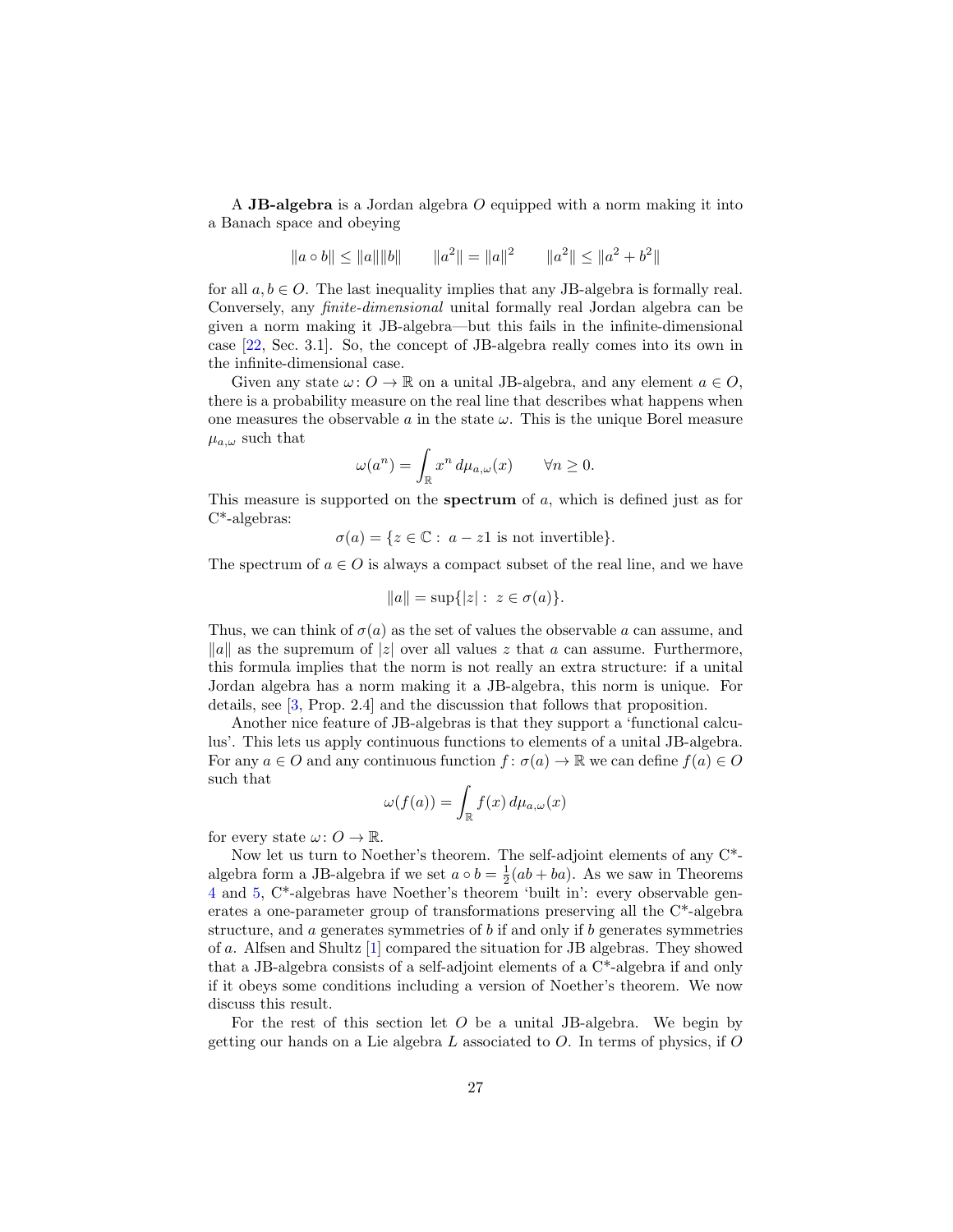<span id="page-27-0"></span>is the Jordan algebra of observables of some system, L will be its Lie algebra of generators.

We start by defining a group. The **order automorphisms** of  $O$  are the invertible linear transformations  $f: O \to O$  that preserve the partial order:

$$
f(a) \ge 0 \iff a \ge 0 \qquad \forall a \in O.
$$

Order automorphisms are automatically bounded, and they form a Banach–Lie group Aut> $(O)$ . A bounded linear map  $\delta: O \to O$  is an order derivation if

$$
\exp(t\delta) \in \text{Aut}_{\geq}(O) \qquad \forall t \in \mathbb{R}.
$$

where the exponential is defined using the usual power series. Order derivations naturally form a vector space which we call A, and this is a Lie algebra under commutators [\[1,](#page-34-1) Prop. 10]. This is the Lie algebra of the Banach–Lie group  $\text{Aut}_{\geq}(O)$ .

Every order derivation can be written uniquely as a sum of two kinds, called 'skew-adjoint' and 'self-adjoint' [\[1,](#page-34-1) Lemma 11]. The skew-adjoint order derivations are closed under commutators so they form a Lie algebra L in their own right, a Lie subalgebra of A. The self-adjoint ones correspond to elements of  $O$ , and these are not closed under commutators. We thus have

$$
A=O\oplus L
$$

as vector spaces, but not as Lie algebras.

A skew-adjoint order derivation is a bounded linear map  $\delta: O \to O$  obeying any one of these equivalent conditions:

- 1.  $\delta$  is an order derivation and  $\delta$ 1 = 0.
- 2.  $\delta$  is a derivation of the Jordan product:

$$
\delta(a \circ b) = \delta a \circ b + a \circ \delta b \qquad \forall a, b \in O.
$$

3. For all  $t \in \mathbb{R}$ ,  $\exp(t\delta)$  preserves the Jordan product:

$$
\exp(t\delta)(a \circ b) = \exp(t\delta)(a) \circ \exp(t\delta)(b) \qquad \forall a, b \in O
$$

4. If  $\omega$  is a state on O then  $\omega \circ e^{t\delta}$  is a state on O for all  $t \in \mathbb{R}$ .

The equivalence of these conditions follows from [\[1,](#page-34-1) Lemma 9]. Using condition 2 it is easy to see that skew-adjoint order derivations are closed under commutators. Thus they form a Lie subalgebra L of the Lie algebra A of all order derivations.

On the other hand, any element  $H \in O$  gives an order derivation  $\delta_H$  defined by

$$
\delta_H b = H \circ b \qquad \forall b \in O
$$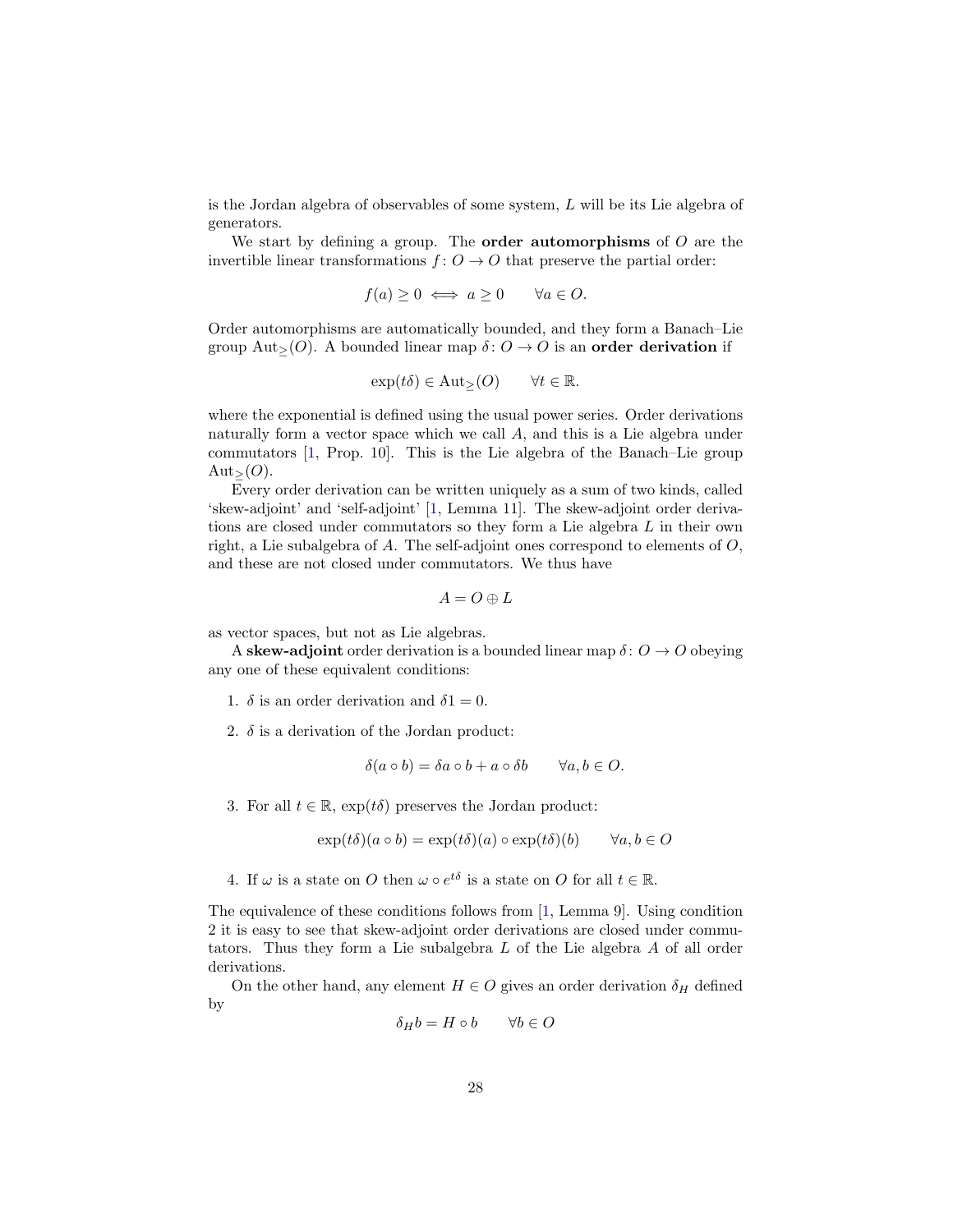<span id="page-28-1"></span>and such order derivations are called **self-adjoint**. If O consists of all the selfadjoint elements of a C\*-algebra, any self-adjoint order derivation  $\delta_H$  generates a one-parameter group as follows:

$$
\exp(s\delta_H)(b) = \exp(sH/2) b \exp(sH/2) \qquad \forall b \in O, s \in \mathbb{R}.
$$

This formula does not make sense in a general unital JB-algebra, since it relies on the associative multiplication in the  $C^*$ -algebra. However, while expressions of the form aba do not make literal sense in a Jordan algebra, McCrimmon [\[29\]](#page-36-5) has emphasized that there is a perfectly good substitute. For any  $a \in O$  there is a linear map  $U_a: O \to O$  given by

$$
U_a(b) = 2(a \circ (a \circ b)) - (a \circ a) \circ b \qquad \forall a \in A.
$$

When O is **special**—that is, when the Jordan product can be written as  $a \circ b =$  $\frac{1}{2}(ab+ba)$  using the multiplication in some possibly larger associative algebra we have

$$
U_a(b) = aba.
$$

Otherwise we can use  $U_a(b)$  as a substitute for this expression. Indeed, in any unital JB-algebra the one-parameter group generated by a self-adjoint derivation  $\delta_H$  is given as follows:

$$
\exp(s\delta_H)(b) = U_{\exp(sH/2)}(b) \qquad \forall b \in O, s \in \mathbb{R}
$$

where  $\exp(sH/2)$  is defined using the functional calculus. Concretely, we have

$$
\exp(sH/2) = \sum_{n=0}^{\infty} \frac{(sH/2)^n}{n!}.
$$

Note that the individual terms in this sum make sense because  $O$  is unital and power-associative; furthermore, the sum converges in the norm topology.

Let us see what order derivations amount to in some examples. The skewadjoint derivations are familiar, but the self-adjoint ones much less so.

<span id="page-28-0"></span>**Example 11.** Let  $\mathbb{K} = \mathbb{R}, \mathbb{C}$  or  $\mathbb{H}$ , let  $A = M_n(\mathbb{K})$  be the algebra of  $n \times n$ matrices with entries in K, and let

$$
L = \{a \in A: \ a^* = -a\},\
$$
  

$$
O = \{a \in A: \ a^* = a\}.
$$

Then O is a JB-algebra with the Jordan product  $a \circ b = \frac{1}{2}(ab + ba)$  and the operator norm

$$
||a|| = \sup_{\psi \in \mathbb{K}^n, \psi \neq 0} \frac{||a\psi||}{||\psi||}.
$$

Every state on O is of the form

$$
\omega(a) = \text{tr}(ab) \qquad \forall a \in O
$$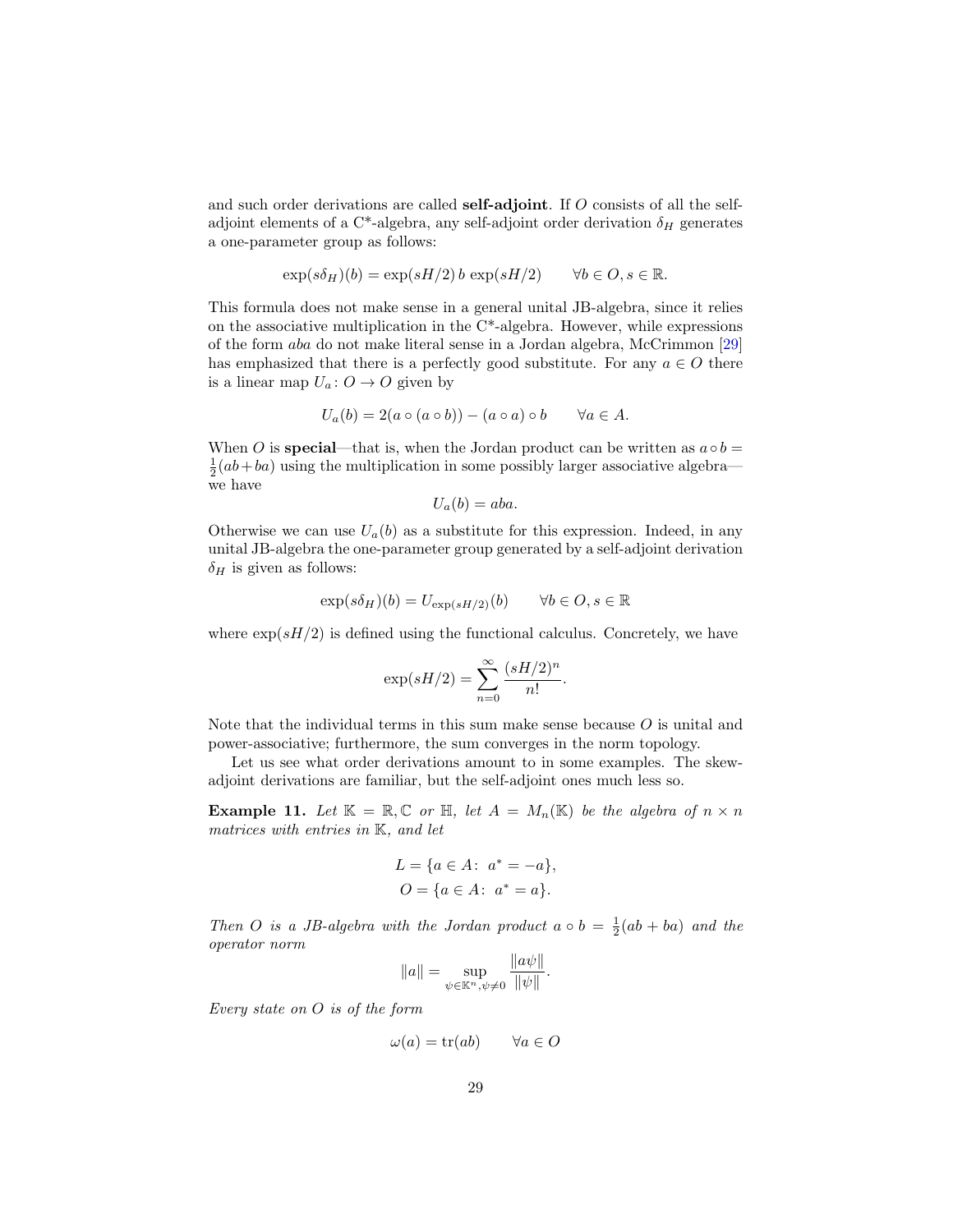<span id="page-29-0"></span>for some  $b \in O$  with  $b \ge 0$  and  $tr(b) = 1$ . We call such b a **density matrix**. Every skew-adjoint derivation of O is of the form

$$
\lambda_a b = [a, b] = ab - ba \qquad \forall b \in O
$$

for some  $a \in L$ , and we have

$$
\exp(t\lambda_a)(b) = \exp(ta)\,b\,\exp(-ta) \qquad \forall t \in \mathbb{R}, b \in O.
$$

The transformations  $\exp(t\psi_a)$  preserve the Jordan product and thus also the partial ordering on O and unit  $1 \in O$ . These transformations also act on any state  $\omega$  to give a state  $\omega \circ \exp(t\psi_a)$ . If a generates time evolution, this is the usual time evolution of the state  $\omega$ , though in the complex case we usually write  $a = iH$  for some  $H \in O$ , called the Hamiltonian.

Every self-adjoint derivation of O is of the form

$$
\delta_H b = H \circ b = \frac{1}{2}(Hb + bH) \qquad \forall b \in O
$$

for some  $H \in O$ , and we have

$$
\exp(-\beta \delta_H)(b) = \exp(-\beta H/2) b \exp(-\beta H/2) \qquad \forall \beta \in \mathbb{R}.
$$

The transformations  $\exp(-\beta \delta_H)$  preserve the partial ordering on O but typically not the Jordan product or the unit. In Section [5](#page-31-0) we argue that these transformations are connected to statistical mechanics.

Given a unital JB-algebra O, Alfsen and Shultz [\[1\]](#page-34-1) found conditions under which its complexification

$$
\mathbb{C} \otimes O = \{a + ib : a, b \in O\}
$$

becomes a C\*-algebra. For this, they define a dynamical correspondence to be a linear map

 $\psi: O \to L$ 

obeying these conditions:

- (A)  $\psi_a(a) = 0$  for all  $a \in O;$
- (B)  $[\psi_a, \psi_b] = -[\delta_a, \delta_b]$  for all  $a, b \in O$ .

Condition (A) is a version of the self-conservation principle, since it implies that a is conserved by the one-parameter group generated by  $\psi_a$ :

$$
\exp(t\psi_a)(a) = a \qquad \forall t \in \mathbb{R}.
$$

It is equivalent to the statement

 $\psi_a(b) = -\psi_b(a) \quad \forall a, b \in O$ 

which implies this version of Noether's theorem:

$$
\psi_a(b) = 0 \iff \psi_b(a) \qquad \forall a, b \in O.
$$

Condition (B) is a bit more mysterious, but let us state the theorem: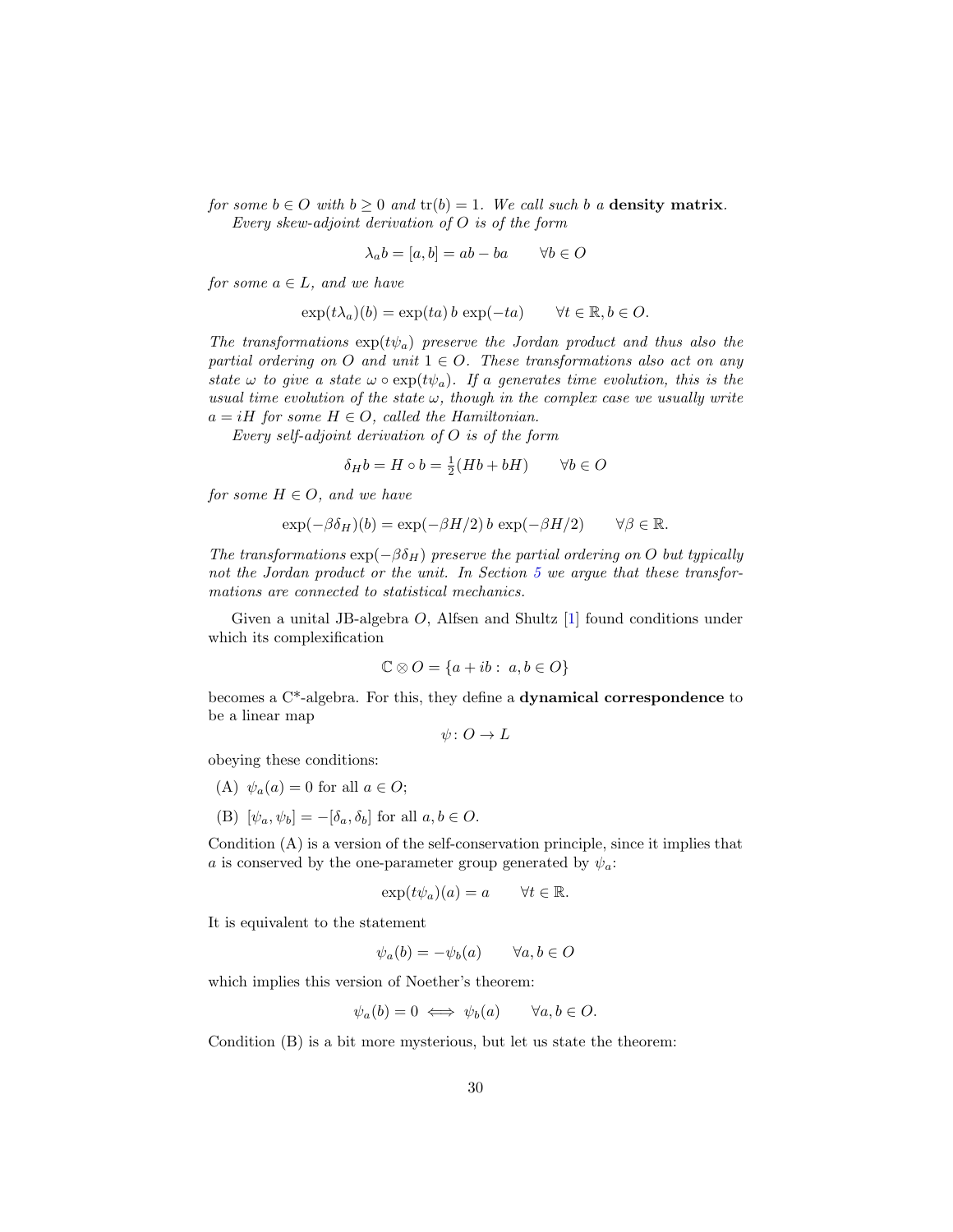<span id="page-30-0"></span>Theorem 12 (Alfsen and Shultz). A unital JB-algebra O is isomorphic to the self-adjoint part of a  $C^*$ -algebra if and only if there exists a dynamical correspondence on O. Each dynamical correspondence  $\psi$  on O determines a unique  $C^*$ -algebra structure on  $\mathbb{C} \otimes O$  with multiplication given by

$$
ab = a \circ b - i\psi_a(b)
$$

for all  $a, b \in O$ ,  $*$ -structure such that elements of O are self-adjoint and elements of L are skew-adjoint, and norm  $||a|| = \sqrt{||a^*a||}$  for all  $a \in \mathbb{C} \otimes O$ , where the norm in the square root is that in O. Conversely, every  $C^*$ -algebra structure on  $\mathbb{C} \otimes O$  with these properties arises from a unique dynamical correspondence on O.

Proof. This is Theorem 23 of Alfsen and Shultz [\[1\]](#page-34-1); here we just mention some key steps. The 'only if' direction is easy since if  $A$  is a  $C^*$ -algebra and we define  $O$  to be its Jordan algebra of self-adjoint elements and  $L$  to be the Lie algebra of skew-adjoint derivations of  $O$ , the linear map

$$
\psi \colon O \to L
$$

given by

$$
\psi_a(b) = \frac{i}{2}[a, b] \qquad \forall a, b \in O
$$

obeys conditions (A) and (B) in the definition of dynamical correspondence. For the 'if' direction, we take a dynamical correspondence  $\psi$  and define an operation  $\{-,-\}: O \times O \to O$  by

$$
\{a, b\} = \psi_a(b) \qquad \forall a, b \in O.
$$

We use curly brackets here to emphasize that this is not a commutator. Then we use Theorem [7](#page-18-0) to make C⊗O into a complex ∗-algebra. Condition 1 of Theorem [7](#page-18-0) follows from condition (A). Condition 2 follows from O being a Jordan algebra. Condition 3 follows from the fact that  $\psi_a$  is a skew-adjoint derivation:

$$
\begin{array}{rcl}\n\{a, b \circ c\} & = & \psi_a(b \circ c) \\
& = & \psi_a(b) \circ c + b \circ \psi_a(c) \\
& = & \{a, b\} \circ c + b \circ \{a, c\}.\n\end{array}
$$

Condition 4 follows from condition (B):

$$
(a \circ b) \circ c - a \circ (b \circ c) = b \circ (a \circ c) - a \circ (b \circ c)
$$
  

$$
= -[\delta_a, \delta_b](c)
$$
  

$$
= [\psi_a, \psi_b](c)
$$
  

$$
= \{a, \{b, c\}\} - \{b, \{a, c\}.
$$

To finish the job we need to check that  $\mathbb{C}\otimes\mathbb{O}$  is a C<sup>\*</sup>-algebra, and that any C<sup>\*</sup>algebra structure on  $\mathbb{C} \otimes O$  obeying the three properties listed in the theorem arises from a unique dynamical correspondence. The most technical part of Alfsen and Shultz's proof is checking the C<sup>\*</sup>-axiom  $||a||^2 = ||a^*a||$  for all  $a \in \mathbb{R}$  $\mathbb{C} \otimes \mathbb{O}$ .  $\Box$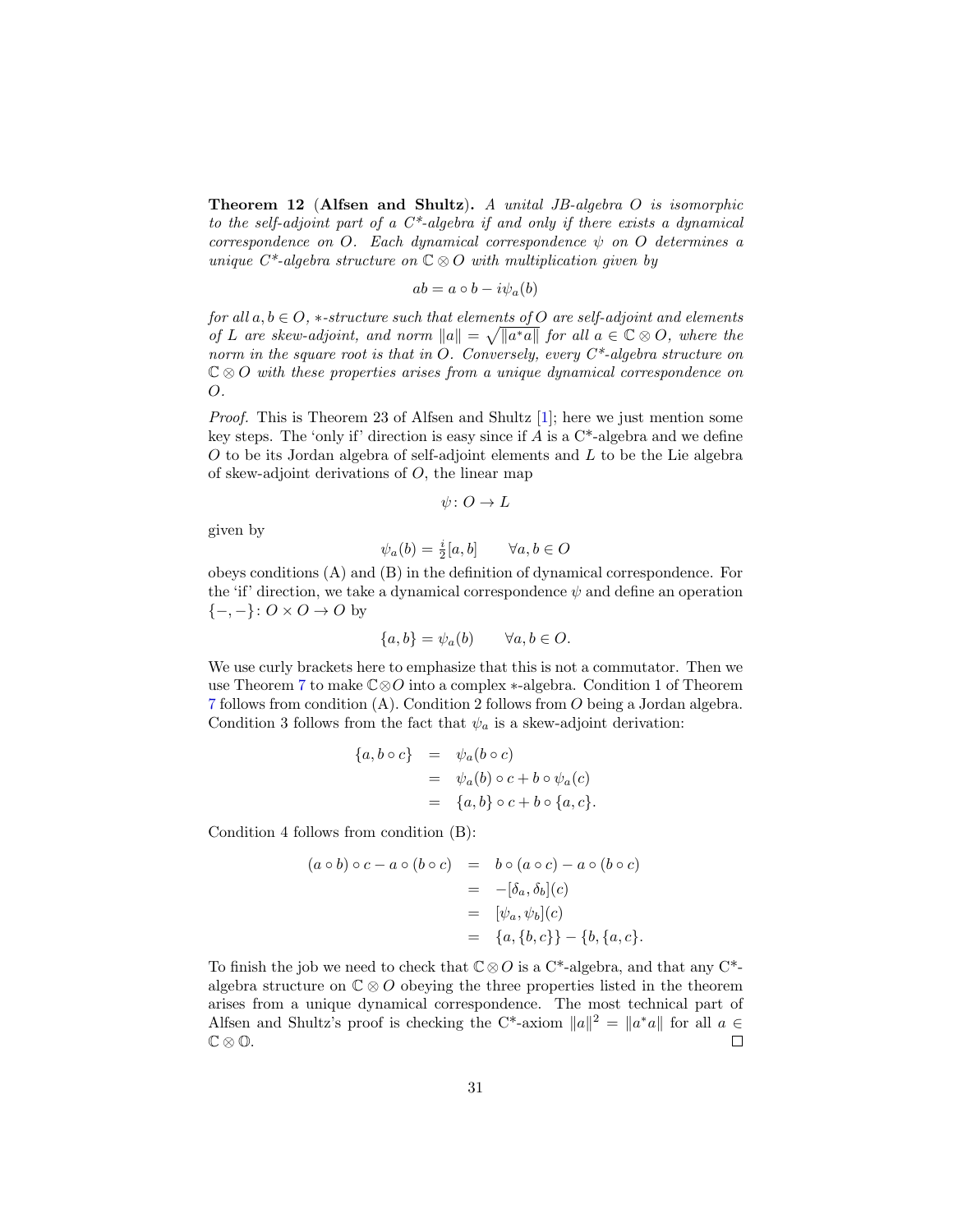<span id="page-31-1"></span>In the finite-dimensional case Barnum and Hilgert proved a similar result for generalized probabilistic theories, where the convex set of states is taken as fundamental [\[9,](#page-34-10) Prop. 9.2]; this result involves a map in the other direction, from generators to observables. Earlier Barnum, Mueller and Ududec proved a similar result in terms of convex cones [\[8,](#page-34-12) Sec. VI]. It would be interesting to extend such results to the infinite-dimensional case, especially because they do not assume a version of condition (B).

### <span id="page-31-0"></span>5 Statistical mechanics

Alfsen and Shultz showed that a unital JB-algebra  $O$  comes from a complex  $C^*$ algebra if and only if it is equipped with a map from observables to generators,  $\psi: O \to L$ , obeying the self-conservation principle:

$$
\psi_a(a) = 0 \qquad \forall a \in O
$$

and the mysterious condition (B):

$$
[\psi_a, \psi_b] = -[\delta_a, \delta_b] \qquad \forall a, b \in O.
$$

As we have seen, the self-conservation principle has a clear physical meaning connected to Noether's theorem. We still need to understand condition (B).

When our JB-algebra comes from a C\*-algebra we can take

$$
\psi_a(b) = \frac{i}{2}[a, b]
$$

for all  $a, b \in O$ , and then condition (B) boils down to

$$
[ia, ib] = -[a, b] \qquad \forall a, b \in O.
$$

So, there is no mystery from a purely mathematical viewpoint: condition (B) encodes the fact that  $i^2 = -1$ . The question concerns the *physical* meaning of this condition before we take the complex numbers for granted. Why should a map from observables to generators obey this condition?

We do not have a completely satisfactory answer, but to make any progress on this question we need to better understand the self-adjoint order derivations  $\delta_a$ . For a moment let us return to Example [11,](#page-28-0) and assume that O is the Jordan algebra of self-adjoint real, complex or quaternionic  $n \times n$  matrices. Choose  $H \in O$  and treat it as the Hamiltonian of some system. Then there is a self-adjoint order derivation  $\delta_H$  on O defined by

$$
\delta_H b = \frac{1}{2}(Hb + bH) \qquad \forall b \in O.
$$

This generates a one-parameter group of transformations of O such that

$$
\exp(-\beta \delta_H)(b) = \exp(-\beta H/2) b \exp(-\beta H/2) \qquad \forall \beta \in \mathbb{R}, b \in O.
$$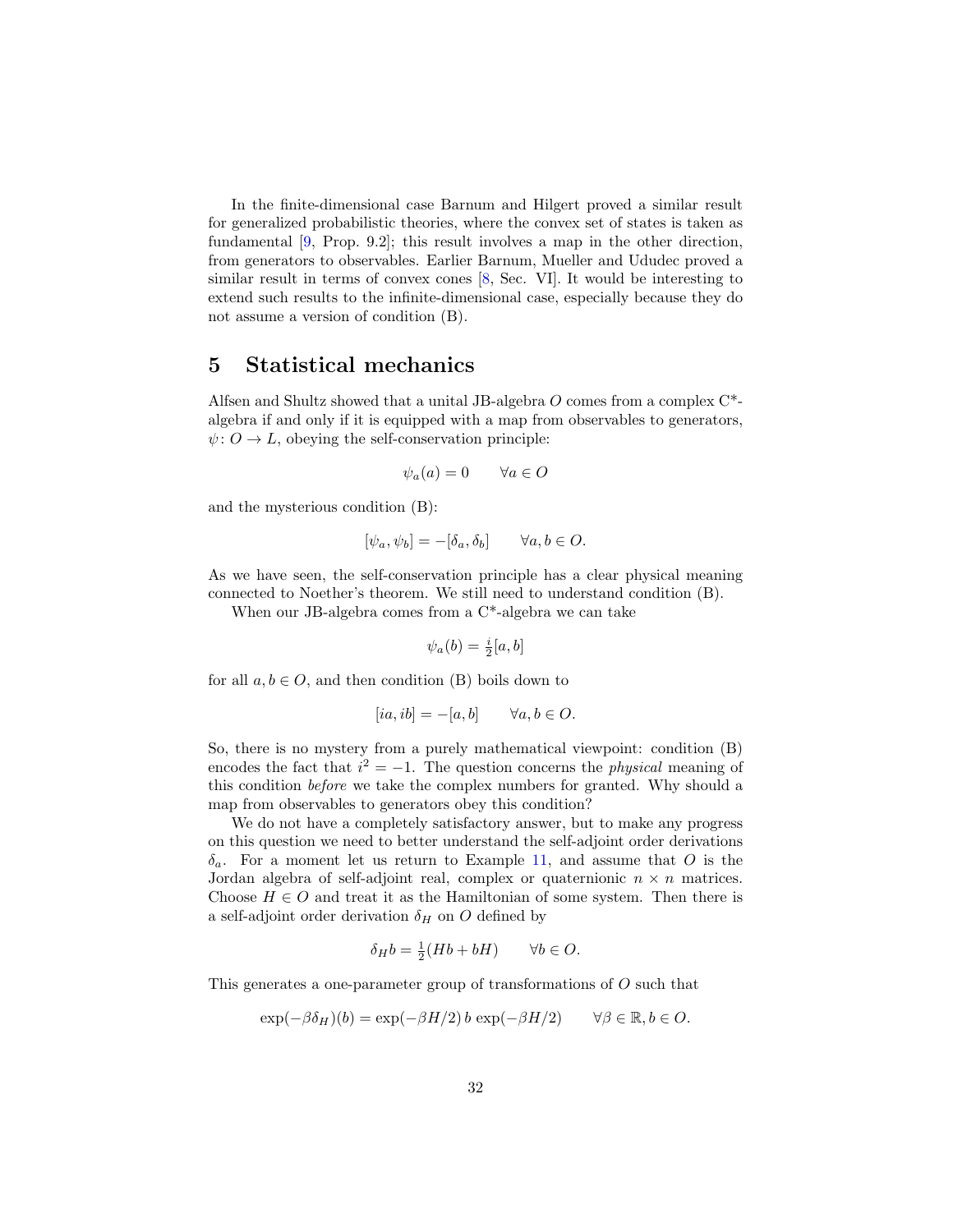<span id="page-32-0"></span>If  $\omega$  is a state on O, composing it with  $\exp(-\beta \delta_H)$  typically does not give a state, but it gives a nonzero positive linear functional, which we can normalize to obtain a state  $\omega_{\beta}$ . This is given by

$$
\omega_{\beta}(b) = \frac{1}{Z(\beta)} \omega(\exp(-\beta H/2) b \exp(-\beta H/2)) \qquad \forall b \in O
$$

where

$$
Z(\beta) = \omega(\exp(-\beta H)).
$$

There is a unique state invariant under all Jordan algebra automorphisms of  $O$ , given by

$$
\omega(b) = \frac{1}{n} \text{tr}(b) \qquad \forall b \in O.
$$

In statistical mechanics its significance is that it maximizes the entropy. In this case  $Z(\beta)$  is called the **partition function**, and  $\omega_{\beta}$  is the state of thermal equilibrium at temperature T where  $\beta = 1/kT$  and k is Boltzmann's constant. Explicitly,

$$
\omega_{\beta}(b) = \frac{\text{tr}(e^{-\beta H}b)}{\text{tr}(e^{-\beta H})} \qquad \forall b \in O.
$$

For each  $\beta, \gamma \in \mathbb{R}$  we have

$$
\exp(-\beta \delta_H)\omega_\gamma = \frac{Z(\beta)}{Z(\gamma)}\omega_{\beta+\gamma}.
$$

Thus up to a factor involving the partition function,  $\exp(-\beta \delta_H)$  acts as 'translation in inverse temperature', somewhat as  $\exp(-it\psi_H)$  acts as time translation.

The analogy between it and  $\beta = 1/kT$  is well known in physics. It has even been enshrined as a principle: 'inverse temperature is imaginary time'. Under the name of 'Wick rotation', this principle plays an important role in quantum field theory [\[30\]](#page-36-9). More speculatively, Hawking and many others have used it to study the thermodynamics of black holes [\[17\]](#page-35-12). Condition (B) is a way of formulating this principle without explicitly mentioning the complex numbers. As we have seen, the minus sign in this condition encodes the fact that  $i^2 = -1$ .

Of course, the transformations  $\exp(-\beta \delta_H)$  also act on states that are not in thermal equilibrium. To understand how, it seems useful to look at Leifer and Spekkens' work on Bayesian inference in quantum theory [\[27\]](#page-35-13). They define a product of nonnegative self-adjoint operators as follows:

$$
a \star b = a^{\frac{1}{2}} b a^{\frac{1}{2}}
$$

and they use this to describe the 'Bayesian updating' of a state with density matrix b. Given the state  $\omega$  described by a density matrix b:

$$
\omega(a) = \text{tr}(ab) \qquad \forall a \in O
$$

we have

$$
\omega_{\beta}(a) = \frac{1}{Z(\beta)} \text{tr}(a(\exp(-\beta H) \star b)) \qquad \forall a \in O.
$$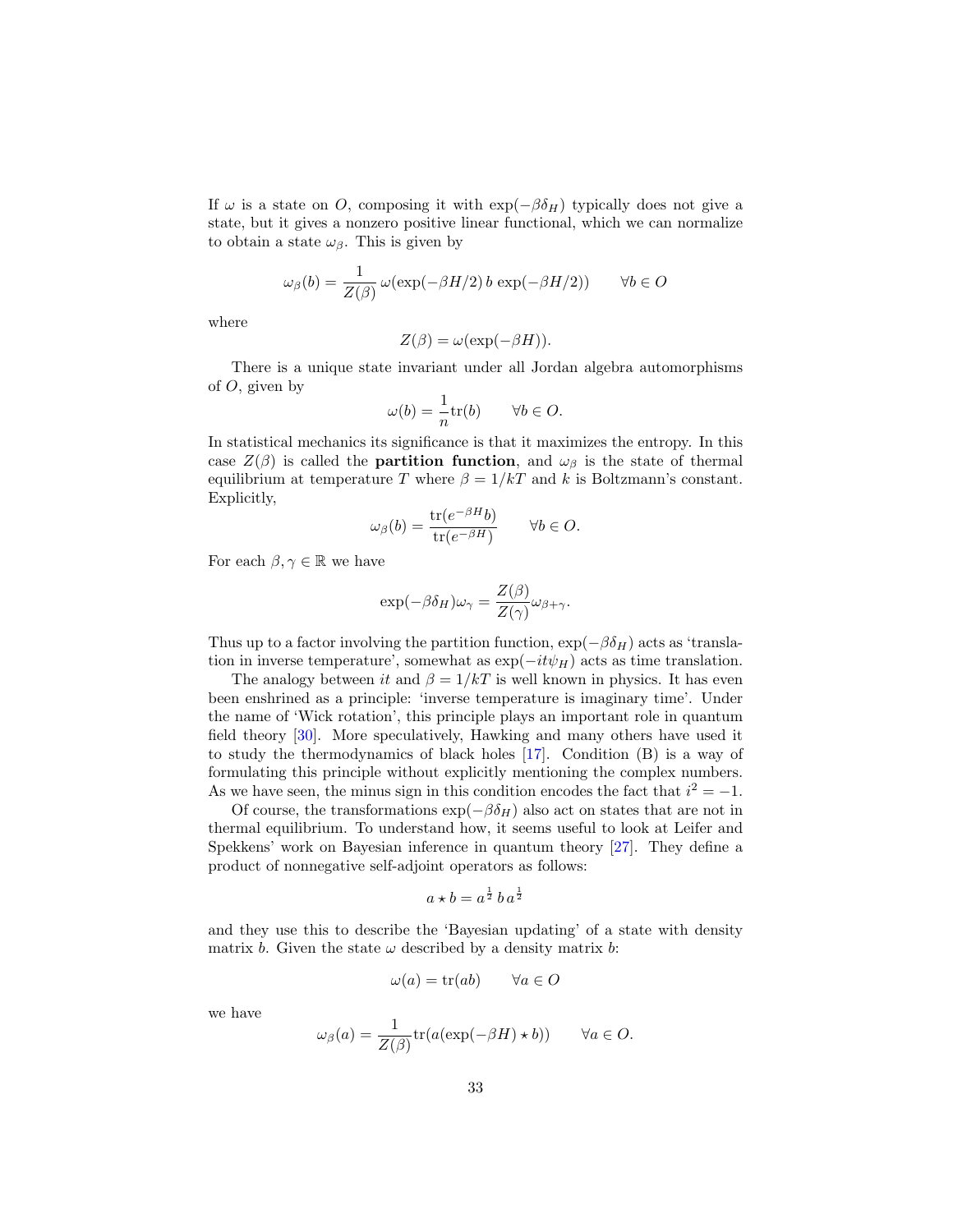<span id="page-33-0"></span>We can roughly say that  $\omega_{\beta}$  is the result of updating  $\omega$  by multiplying the probability of being in any state of energy E by the Boltzmann factor  $\exp(-\beta E)$ .

Returning from the example to the case of an arbitrary unital JB-algebra, it is worth noting that the  $\star$  product is a special case of McCrimmon's [\[29\]](#page-36-5) operation

$$
U_a(b) = 2(a \circ (a \circ b)) - (a \circ a) \circ b \qquad \forall a, b \in O
$$

since we can write

$$
a\star b=U_{a^{\frac{1}{2}}}(b)
$$

where the square root is well-defined using the functional calculus whenever  $a \geq 0$ . This formula for the  $\star$  product reduces to Leifer and Spekkens' definition when  $O$  is a special Jordan algebra. If we generalize their ideas to arbitrary unital JB-algebras in this way, we may get a better understanding of the physical meaning of self-adjoint order derivations.

To conclude, it is worth noting that there is a link between self-adjoint and skew-adjoint order derivations even before we have a dynamical correspondence. Recall that there is a Lie algebra of all order derivations

$$
A=O\oplus L
$$

with  $O$  consisting of the self-adjoint order derivations and  $L$  consisting of skewadjoint ones. It is easy to check that the bracket in A has

$$
[-,-]: L \times L \to L \qquad [-,-]: L \times O \to O
$$

$$
[-,-]: O \times L \to O \qquad [-,-]: O \times O \to L.
$$

Mathematically, we summarize this by saying that A is a  $\mathbb{Z}/2$ -graded Lie algebra with  $L$  as its 'even' part and  $O$  as its 'odd' part. In particular, the commutator of two self-adjoint order derivations  $\delta_a$  and  $\delta_b$  is skew-adjoint. This is what makes it possible to demand condition (B).

Since groups are conceptually simpler than Lie algebras, it is good to note that A is the Lie algebra of  $Aut_>(O)$ , the Banach–Lie group of order automorphisms of O, while L is the Lie algebra of  $Aut(O)$ , the Banach–Lie group of Jordan algebra automorphisms of O. The smaller group is connected to quantum mechanics, while the larger group is connected to both quantum and statistical mechanics. In the finite-dimensional case, the fact that A is a  $\mathbb{Z}/2$ -graded Lie algebra makes the quotient space  $\text{Aut}_{>}(O)/\text{Aut}(O)$  into a 'symmetric space'. This space is just the interior of the convex cone  $O^+$  [\[16\]](#page-35-11). Something similar holds in the infinite-dimensional case, though this is somewhat less studied [\[12\]](#page-34-8).

Thus, in any unital JB-algebra, even before imposing extra conditions, there is a deep interplay between quantum and statistical mechanics. It remains to more deeply understand this interplay and its connection to Noether's theorem and the role of the complex numbers in quantum mechanics.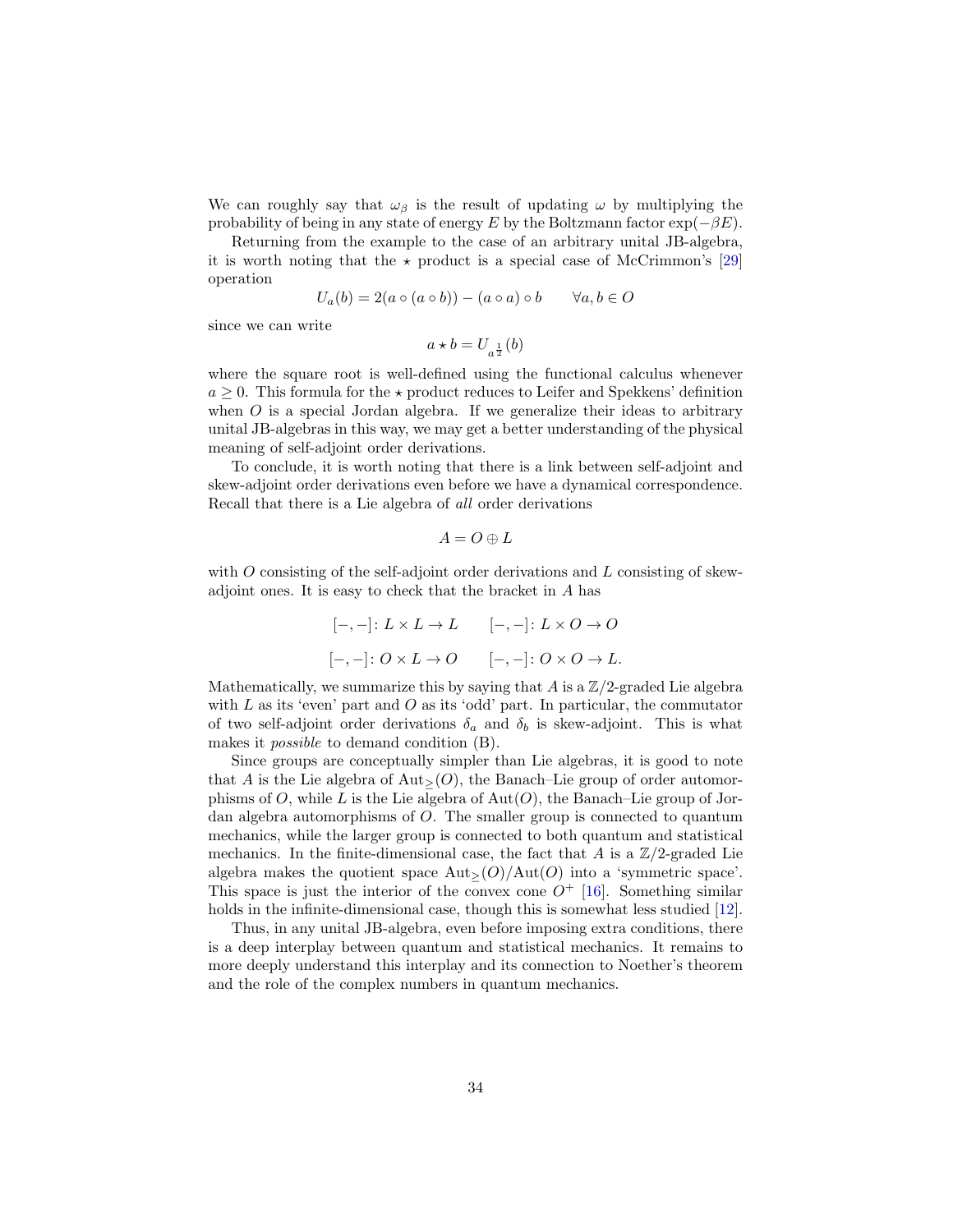## References

- <span id="page-34-1"></span>[1] E. M. Alfsen and F. W. Shultz, On orientation and dynamics in operator algebras, part I, Commun. Math. Phys. 194 (1998), 87–108. (Referred to on page [4,](#page-3-0) [20,](#page-19-2) [27,](#page-26-0) [28,](#page-27-0) [30,](#page-29-0) [31.](#page-30-0))
- <span id="page-34-2"></span>[2] E. M. Alfsen and F. W. Shultz, Geometry of State Spaces of Operator Algebras, Birkhäuser, Basel, 2003. (Referred to on page [4.](#page-3-0))
- <span id="page-34-11"></span>[3] E. M. Alfsen, F. W. Shultz and E. Størmer, A Gelfand–Neumark theorem for Jordan algebras, Adv. Math. 28 (1978), 11–56. (Referred to on page [27.](#page-26-0))
- <span id="page-34-4"></span>[4] W. Arveson, An Invitation to C\*-Algebras, Springer, Berlin, 1976. (Referred to on page [17.](#page-16-0))
- <span id="page-34-0"></span>[5] M. Atiyah, Mathematics in the 20th century, Bull. London Math. Soc. 34 (2002), 1–15. (Referred to on page [1.](#page-0-0))
- <span id="page-34-3"></span>[6] J. C. Baez, Division algebras in quantum theory, Found. Phys. 42 (2012), 819–855. Available as [arXiv:1101.5690.](https://arxiv.org/abs/1101.5690) (Referred to on page [13.](#page-12-0))
- <span id="page-34-9"></span>[7] H. Barnum, M. A. Graydon and A. Wilce, Composites and categories of Euclidean Jordan algebras, Quantum 4 (2020), 359. Available as [arXiv:1606.09331.](https://arxiv.org/abs/1606.09331) (Referred to on page [26.](#page-25-0))
- <span id="page-34-12"></span>[8] H. Barnum, M. P. Mueller and C. Ududec, Higher-order interference and single-system postulates characterizing quantum theory, New J. Phys. 16 (2014) 123029. Available as [arXiv:1403.4147.](https://arxiv.org/abs/1403.4147) (Referred to on page [32.](#page-31-1))
- <span id="page-34-10"></span>[9] H. Barnum and J. Hilgert, Spectral properties of convex bodies, J. Lie Theory 30 (2020), 315–344. Available as [arXiv:1904.03753.](https://arxiv.org/abs/1904.03753) (Referred to on page [26,](#page-25-0) [32.](#page-31-1))
- <span id="page-34-5"></span>[10] O. Bratteli and D. W. Robinson, Operator Algebras and Quantum Statistical Mechanics, 2 volumes, Springer, Berlin, 1987–1997. (Referred to on page [17.](#page-16-0))
- <span id="page-34-7"></span>[11] C.-H. Chu, Jordan Structures in Geometry and Analysis, Cambridge University Press, Cambridge, 2011. (Referred to on page [24.](#page-23-1))
- <span id="page-34-8"></span>[12] C.-H. Chu, Infinite dimensional Jordan algebras and symmetric cones, J. Algebra 491 (2017), 357–371. Available as [arXiv:1707.03610.](https://arxiv.org/abs/1707.03610) (Referred to on page [26,](#page-25-0) [34.](#page-33-0))
- <span id="page-34-6"></span>[13] P. de La Harpe, Classical Banach–Lie Algebras and Banach–Lie Groups of Operators in Hilbert Space, Springer Lectures Notes in Mathematics 285, Springer, Berlin, 1972. (Referred to on page [23.](#page-22-0))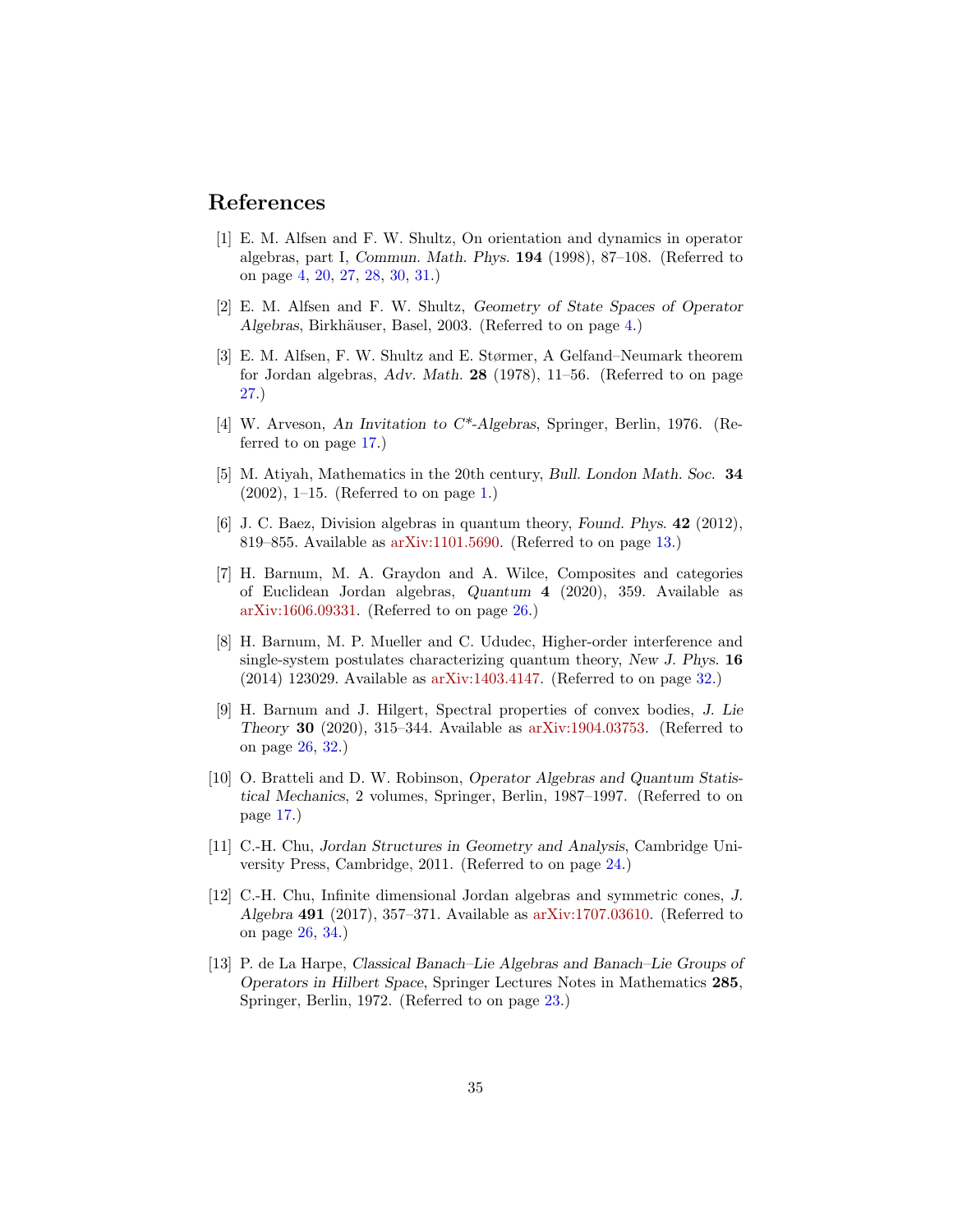- <span id="page-35-3"></span>[14] G. G. Emch, Algebraic Methods in Statistical Mechanics and Quantum Field Theory, Wiley-Interscience, New York, 1972. (Referred to on page [17.](#page-16-0))
- <span id="page-35-5"></span>[15] G. G. Emch, Mathematical and Conceptual Foundations of 20th Century Physics, North-Holland, Amsterdam, 1984. (Referred to on page [20.](#page-19-2))
- <span id="page-35-11"></span>[16] J. Faraut and A. Korányi, Analysis on Symmetric Cones, Oxford University Press, Oxford, 1994. (Referred to on page [26,](#page-25-0) [34.](#page-33-0))
- <span id="page-35-12"></span>[17] S. A. Fulling and S. N. M. Ruijsenaars, Temperature, periodicity and horizons, Phys. Rep. 152 (1987), 135–176. (Referred to on page [33.](#page-32-0))
- <span id="page-35-0"></span>[18] E. Grgin and A. Petersen, Duality of observables and generators in classical and quantum mechanics, J. Math. Phys. 15 (1974), 764–769. (Referred to on page [2,](#page-1-0) [20.](#page-19-2))
- <span id="page-35-2"></span>[19] V. Guillemin and S. Sternberg, Symplectic Techniques in Physics, Cambridge University Press, Cambridge, 1990. (Referred to on page [9.](#page-8-1))
- <span id="page-35-4"></span>[20] R. Haag, Local Quantum Physics: Fields, Particles, Algebras, Springer, Berlin, 1992. (Referred to on page [17.](#page-16-0))
- <span id="page-35-6"></span>[21] H. Halvorson and R. Clifton, Maximal beable subalgebras of quantummechanical observables, Int. J. Theor. Phys. 38 (1999), 2441–2484. Available as [arXiv:quant-ph/9905042.](https://arxiv.org/abs/quant-ph/9905042) (Referred to on page [20.](#page-19-2))
- <span id="page-35-9"></span>[22] H. Hanche-Olsen and E. Størmer, Jordan Operator Algebras, Pitman, 1984. Available at [https://folk.ntnu.no/hanche/joa/joa-m.pdf.](https://folk.ntnu.no/hanche/joa/joa-m.pdf) (Referred to on page [24,](#page-23-1) [27.](#page-26-0))
- <span id="page-35-10"></span>[23] N. Jacobson, Structure and Representations of Jordan Algebras, AMS, Providence, Rhode Island, 1968. (Referred to on page [24.](#page-23-1))
- <span id="page-35-7"></span>[24] P. Jordan, Über Verallgemeinerungsmöglichkeiten des Formalismus der Quantenmechanik, Nachr. Akad. Wiss. Göttingen. Math. Phys. Kl. I 41 (1933), 209–217. (Referred to on page [24.](#page-23-1))
- <span id="page-35-8"></span>[25] P. Jordan, J. von Neumann and E. Wigner, On an algebraic generalization of the quantum mechanical formalism, Ann. Math. 35 (1934), 29–64. (Referred to on page [24,](#page-23-1) [25.](#page-24-0))
- <span id="page-35-1"></span>[26] N. P. Landsmaan, Poisson spaces with a transition probability, Rev. Math. Phys. 9 (1997), 29–58. Available as [arXiv:quant-ph/9603005.](https://arxiv.org/abs/quant-ph/9603005) (Referred to on page [2,](#page-1-0) [20.](#page-19-2))
- <span id="page-35-13"></span>[27] M. Leifer and R. Spekkens, Towards a formulation of quantum theory as a causally neutral theory of Bayesian inference, Phys. Rev. A88 (2013), 052130. Available as [arXiv:1107.5849.](https://arxiv.org/abs/1107.5849) (Referred to on page [33.](#page-32-0))